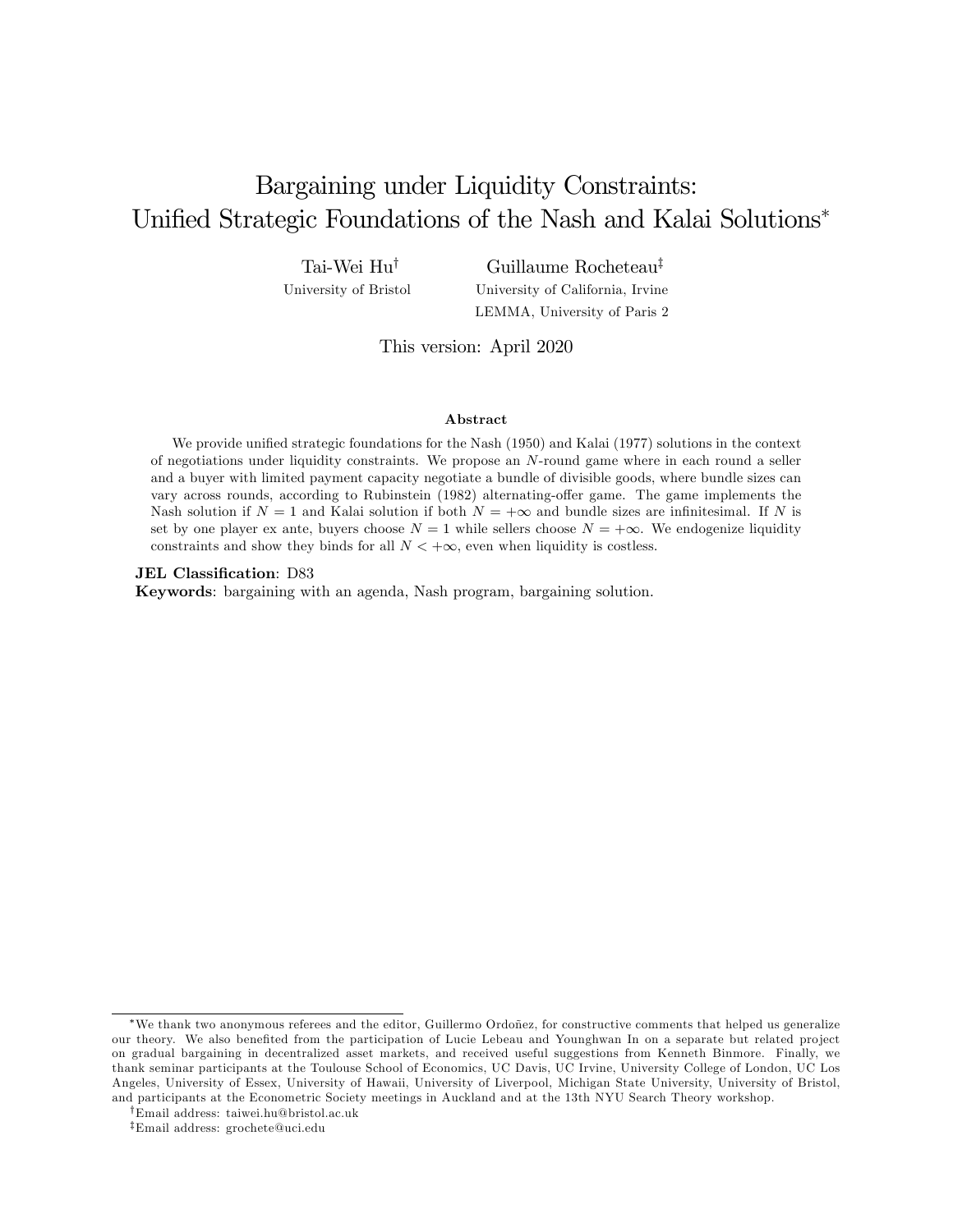## 1 Introduction

We propose an extensive-form game that generalizes Rubinstein (1982) and provides strategic foundations to both the generalized Nash (1950) solution and the proportional solution of Kalai (1977) for environments with pairwise meetings and liquidity constraints commonly used in search-theoretic models. For instance, our game can describe a negotiation between a worker and a Örm over the terms of an employment contract, hours of work and compensation, subject to the cash constraint of the firm. Another example is when two traders in an over-the-counter (OTC) market negotiate the size of a security trade financed with a collateralized loan.<sup>1</sup>

Two axiomatic solutions have been routinely used to tackle these bargaining problems: the generalized Nash solution and the Kalai (proportional) solution.<sup>2</sup> The Nash solution has the considerable advantage of having well-established strategic foundations (see, e.g., Osborne and Rubinstein, 1990). It has several disadvantages: the buyer's surplus from trade is non-monotone in his payment capacity, which makes the assumption that the buyer cannot under-report his asset holdings critical; it does not guarantee the concavity of the playersí surpluses, which reduces its tractability in general equilibrium settings. In contrast, the proportional solution is highly tractable and it has the natural prediction that tradersísurpluses increase as gains from trade expand (e.g., Aruoba et al., 2007). However, the proportional solution is not scale invariant and it does not have solid strategic foundations, such as an extensive-form game with alternating offers. This lack of strategic foundations is problematic for a literature that thrives on rigorous micro-foundations.

In this paper, we propose a unified extensive-form game indexed by a single parameter and show that it can rationalize both the Nash and the Kalai solutions for two particular values of that parameter. Such common strategic foundations will allow us to identify the underlying agenda of the negotiation as the fundamental difference between the two solutions. Formally, we describe a bargaining game between a buyer with a payment capacity (e.g., liquid wealth, borrowing limit)  $z \in \mathbb{R}_+$  and a producer. The consumption good, y, is perfectly divisible and the gains from trade are maximized for some  $y = y^*$ . The game is composed of  $N \in \mathbb{N}$  rounds. In each round, the amount of goods up for negotiation is  $y^*/N$ , and the players bargain according to a Rubinstein (1982) alternating-offer game with exogenous risk of termination (or, equivalently, a stochastic horizon). We show that for all  $N$  this game admits a (essentially) unique subgame-perfect

<sup>&</sup>lt;sup>1</sup>Examples of these different applications include: Lehmann (2012) or Gu et al. (2019) for a labor search model where wages are negotiated subject to the cash constraint of the firm; Lagos and Zhang (2019) for a model of an OTC market where traders purchases are constrained by their cash holdings; Dugast et al. (2019) where OTC traders are constrained by a market trading capacity; Rocheteau et al. (2018) for a corporate finance model where loan contracts are negotiated bilaterally between a bank and an entrepreneur; and all the New Monetarist literature surveyed in Rocheteau and Nosal (2017) and Lagos et al. (2017).

<sup>2</sup> The Kalai solution should not be confused with the Kalai-Smorodinsky (1975) solution that is scale invariant but not strongly monotone.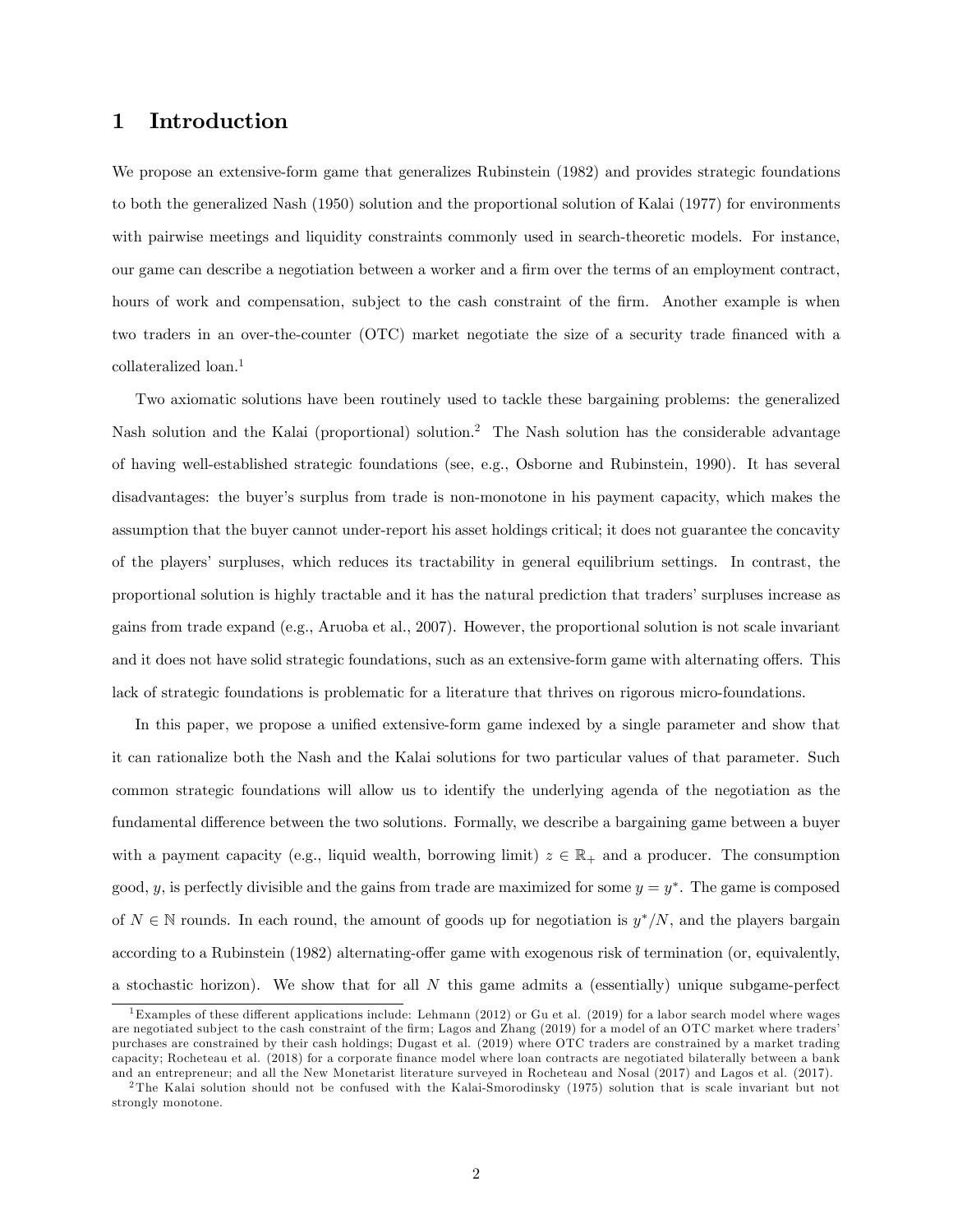equilibrium (SPE) and the terminal allocation can be solved in closed form. When the risk of termination goes to zero in each round, the game implements the generalized Nash solution when  $N = 1$ , all the output is sold at once, and the Kalai solution when  $N = +\infty$ , the output is sold one infinitesimal bundle at a time. The limiting case  $N = +\infty$  also implements the axiomatic ordinal solution O'Neill et al. (2004) for bargaining problems with an agenda. If we allow one of the two players to set the agenda of the negotiation, N, then the buyer chooses  $N = 1$  (Nash) whereas the producer chooses  $N = +\infty$  (Kalai). Intuitively, the producer prefers to sell his output gradually to delay the time at which the liquidity constraint of the buyer binds, thereby avoiding distorting surplus sharing in a way that is favorable to the buyer.

We generalize our model by allowing output limits to vary across N rounds. Hence, the agenda of the negotiation is an arbitrary sequence of output levels,  $\{\Delta \bar{y}_n\}_{n=1}^N$ , that are negotiated sequentially. We show that the insights from the game with constant limits are robust to this extension. In particular, the final allocation is obtained from a recursion that involves solving a generalized Nash bargaining problem in each iteration. For a given payment capacity, we give a full characterization of the set of agendas that implement the Kalai solution. The only agendas that generate the Kalai outcome uniformly for all payment capacities are obtained at the limit when N becomes large and the quantities negotiated in each round,  $\Delta \bar{y}_n$ , become arbitrarily small.

In order to illustrate some implications of our model in general equilibrium, we endogenize the buyer's payment capacity by assuming the buyer can borrow z at some interest rate before the negotiation starts. Even if the interest rate is zero, and hence liquidity is costless, the buyer's choice of  $z$  is such that the liquidity constraint binds for all  $N < +\infty$  and output is less than its first-best level,  $y^*$ , which generalizes a key result of Lagos and Wright (2005) obtained for  $N = 1$ . Moreover, the choice of z is not monotone in N. It is only at the limit, when  $N = +\infty$ , that a zero interest rate implements  $y^*$ . An increase in the interest rate can have a dramatic effect on the buyer's payment capacity for relatively low  $N$  due to strategic considerations in the negotiation.

Finally, we endogenize both the agenda of the negotiation and the buyer's payment capacity. If we restrict the agenda to have constant bundle sizes across rounds, and if the agent setting the agenda is chosen at random before the negotiation starts, then the optimal payment capacity of the buyer decreases with the probability that she sets the agenda. If the agenda is set unilaterally by the seller and can specify different bundle sizes across rounds, any subgame perfect equilibrium implements the proportional solution. Moreover, if the buyer's payment capacity is not observed at the time the seller chooses the agenda, then the only agenda that is part of an equilibrium is gradual.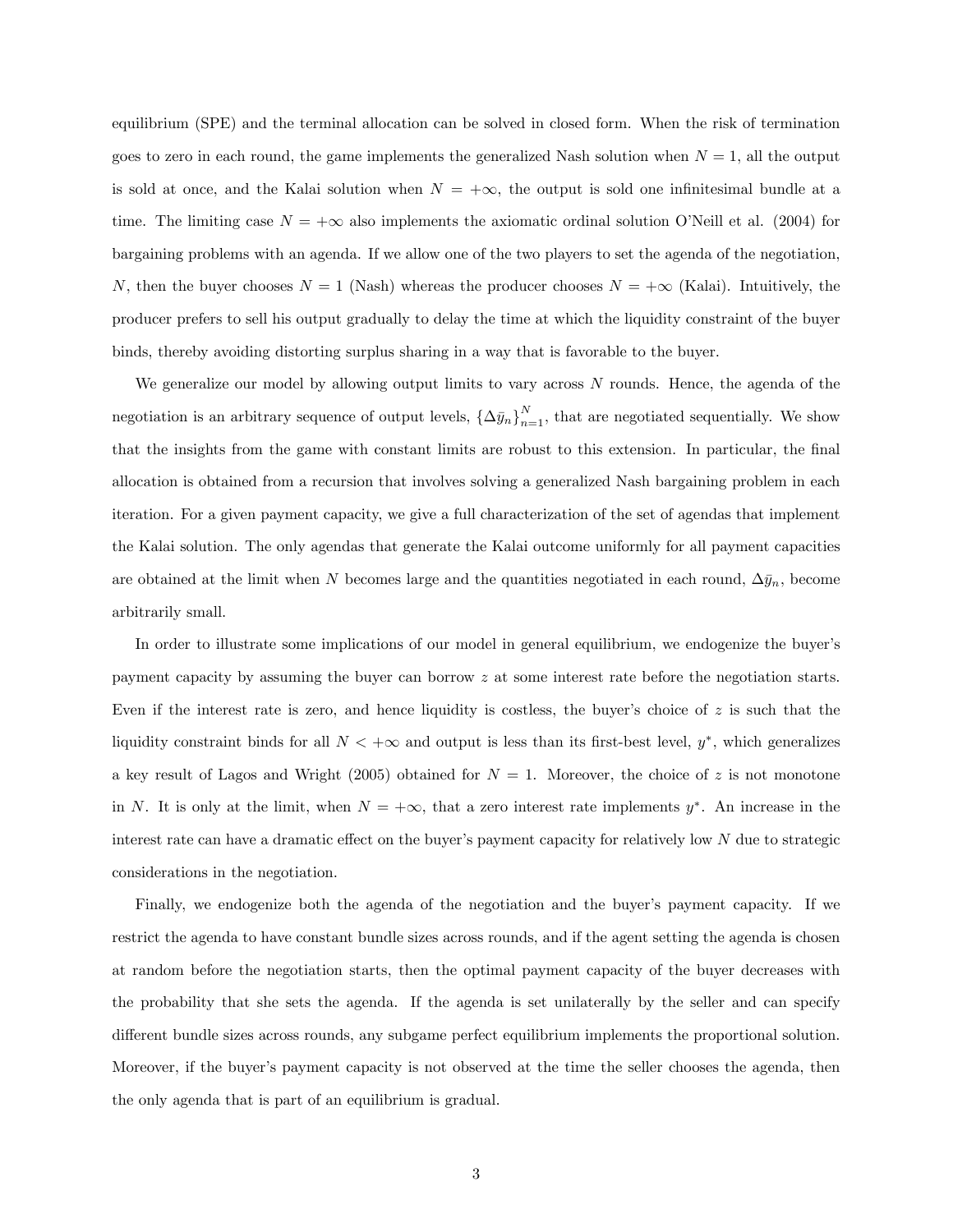### Related literature

Extensive-form bargaining games with alternating offers a la Rubinstein (1982) have been applied to the description of decentralized markets by Rubinstein and Wolinsky (1985). A risk of breakdown between consecutive offers was introduced by Binmore et al. (1986). A survey of this literature can be found in Osborne and Rubinstein (1990). The first application to models with liquidity constraints came from Shi (1995) and Trejos and Wright (1995) in economies where the buyerís payment capacity is indivisible. Versions with divisible payments have been developed by Shi (1997) and Lagos and Wright (2005) and are surveyed in Lagos et al. (2017).

There are strategic foundations for the proportional solution, e.g., Bossert and Tan (1995) and Dutta (2012), but they are based on the Nash demand game and they assume interpersonal utility comparisons through penalties for incompatible demands or revoking costs.<sup>3</sup> In contrast to those approaches, we propose an extensive-form game with alternating offers, in the spirit of Rubinstein (1982), that generates a unique SPE allocation invariant to rescaling of players' utilities. Our approach allows us to provide unified foundations for both the Nash and the Kalai solutions where the scaling factor of the proportional solution is determined endogenously.

Fershtman (1990) describes a two-round game where agents negotiate sequentially the split of two pies of different sizes. The negotiation in each round is conducted according to the Rubinstein game, like in our setting. The agenda consists in the order according to which the two pies are negotiated. In our model, the agenda is identified with the number of rounds or, equivalently, the bundle size to be negotiated in each round, and the total gains from trade are endogenous due to a liquidity constraint. Similar to Fershtman  $(1990)$  we also find that players can disagree on the agenda with implications for efficiency.<sup>4</sup>

Our game is also related to the Stole and Zwiebel (1996) game in the literature on intra-Örm wage bargaining where a firm bargains sequentially with  $N$  workers. See Brugemann et al. (2018) for a recent re-examination of this game. In contrast to this literature, in our model the buyer negotiates repeatedly with the same seller who supplies a divisible commodity. Hence, contracts are two-dimensional and specify a price and a quantity. In our game, if the agents fail to reach an agreement in one round, they move to the next round, but the agreements of earlier rounds are preserved. In the Stole-Zwiebel game, all previous agreements are erased. In Smith (1999) the firm treats each worker as the marginal worker. It is also the

<sup>3</sup> Bossert and Tan (1995) adopts a multi-stage arbitration game where incompatible demands are penalized for the player who asks a higher surplus. Dutta (2012) introduces another stage after the Nash demand game where players face revoking costs, and obtained the proportional solution when such cost approaches infinity.

 $4$ Fershtman (1990) shows that the players disagree on the agenda (the ordering of the pies) if they value the pies differently, i.e., each player would like to negotiate first the pie that she values the least and her opponent values the most.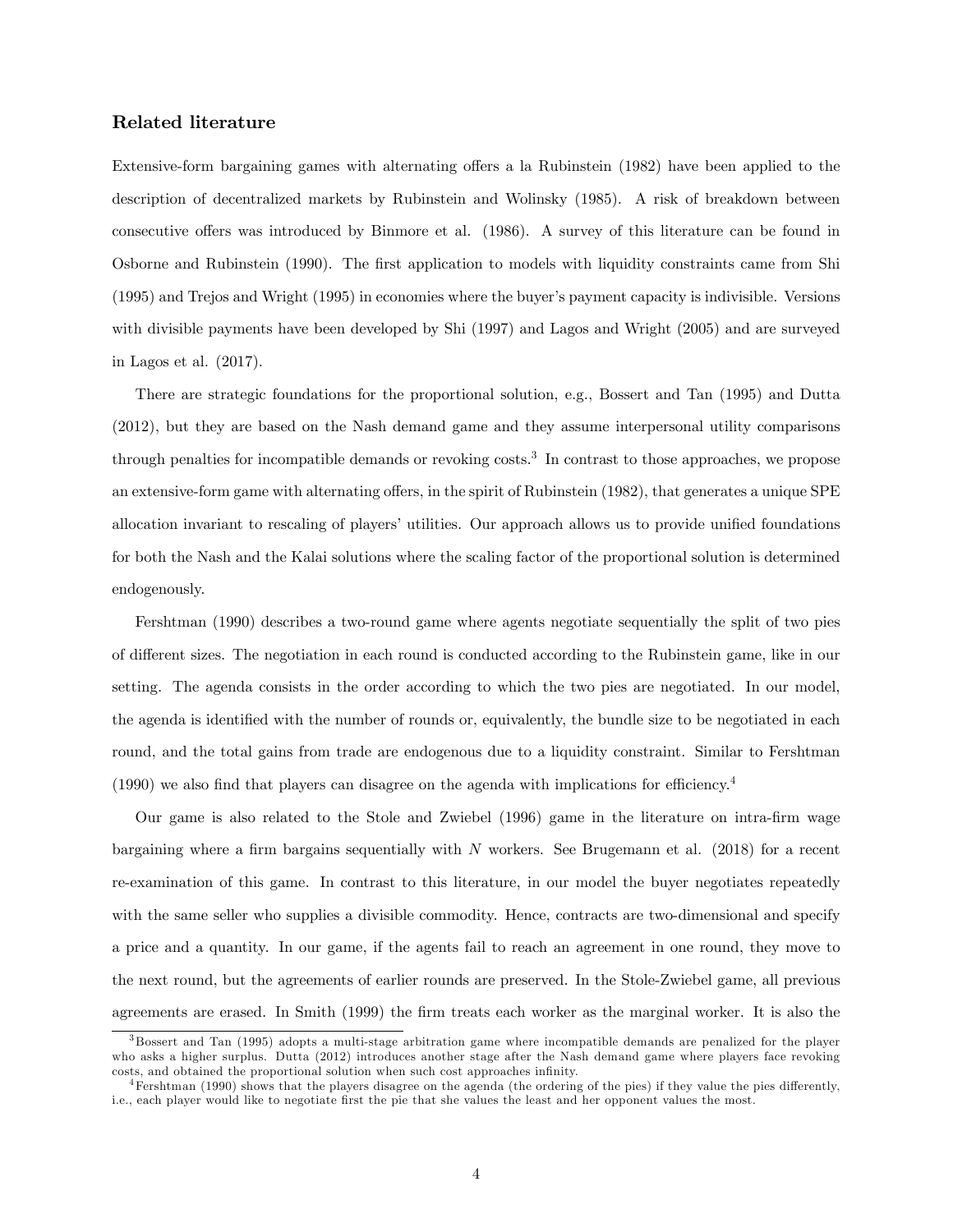case in our model that in each round agents are effectively negotiating over the marginal surplus but the disagreements points of both players are endogenous and determined recursively.

# 2 Basic setting

We describe a bargaining game whereby two players negotiate the sale of a divisible commodity in exchange for a payment subject to a liquidity constraint. This game is consistent with a wide class of search-theoretic models where buyers and sellers are matched pairwise at random and negotiate the terms of a mutually beneficial trade subject to some payment constraints.<sup>5</sup>

### 2.1 Allocations and preferences

The two players are called *buyer* and *seller*. The quantity of the divisible commodity produced by the seller for the buyer is denoted  $y \in \mathbb{R}^+$ . The payment made by the buyer is denoted  $p \in \mathbb{R}_+$ . It is subject to a liquidity constraint,  $p \leq z$ , where z is the payment capacity. Preferences over outcomes of the negotiation,  $(y, p) \in \mathbb{R}_+ \times [0, z]$ , are represented by the following quasi-linear utility functions:

$$
u^b = u(y) - p,\tag{1}
$$

$$
u^s = -v(y) + p,\tag{2}
$$

where the superscripts  $b$  and  $s$  stand for buyer and seller. As is standard in search-theoretic models, payoffs are linear in the payment.<sup>6</sup> The function  $u(y)$  is the buyer's utility from his consumption y. The quantity  $v(y)$  is the seller's disutility from producing y. We assume  $u'(y) > 0$ ,  $u''(y) < 0$ ,  $u'(0) = +\infty$ ,  $u(0) = v(0) =$  $v'(0) = 0, v'(y) > 0, v''(y) > 0$ , and  $u'(y^*) = v'(y^*)$  for some  $y^* > 0$ . The no-trade allocation,  $(y, p) = (0, 0)$ , yields  $u^b = u^s = 0$ .

### 2.2 Two axiomatic solutions

The generalized Nash solution A common approach to the above bargaining problem is to impose the generalized Nash solution, i.e.,  $(y, p) \in \arg \max(u^b)^\theta(u^s)^{1-\theta}$ , where  $\theta \in [0, 1]$  is the buyer's bargaining power, subject to individual rationality constraints,  $u^b \geq 0$  and  $u^s \geq 0$ , and the feasibility constraint,  $p \leq z$ . The solution is  $p = p_{\theta}^{GN}(y) = \min \{ z, p_{\theta}^{GN}(y^*) \}$  where

$$
p_{\theta}^{GN}(y) \equiv [1 - \Theta(y)]u(y) + \Theta(y)v(y), \tag{3}
$$

<sup>&</sup>lt;sup>5</sup> The commodity can be a consumption good (e.g., Lagos and Wright, 2005), hours of work (e.g., Pissarides, 2000), or an over-the-counter security (e.g., Duffie et al., 2005), and the payment can be interpreted as money, collateralized loan, or unsecured debt.

<sup>&</sup>lt;sup>6</sup>In a general equilibrium setting, the payoffs of the buyer and seller would be given by  $u(y) + W^b(\omega^b - p)$  and  $-v(y) +$  $W^s(\omega^s+p)$  where  $W^b$  and  $W^s$  are continuation value functions and  $\omega^b$  and  $\omega^s$  represent wealth levels. Under quasi-linear preferences, the value functions are linear in wealth, hence the payoffs in  $(1)-(2)$ .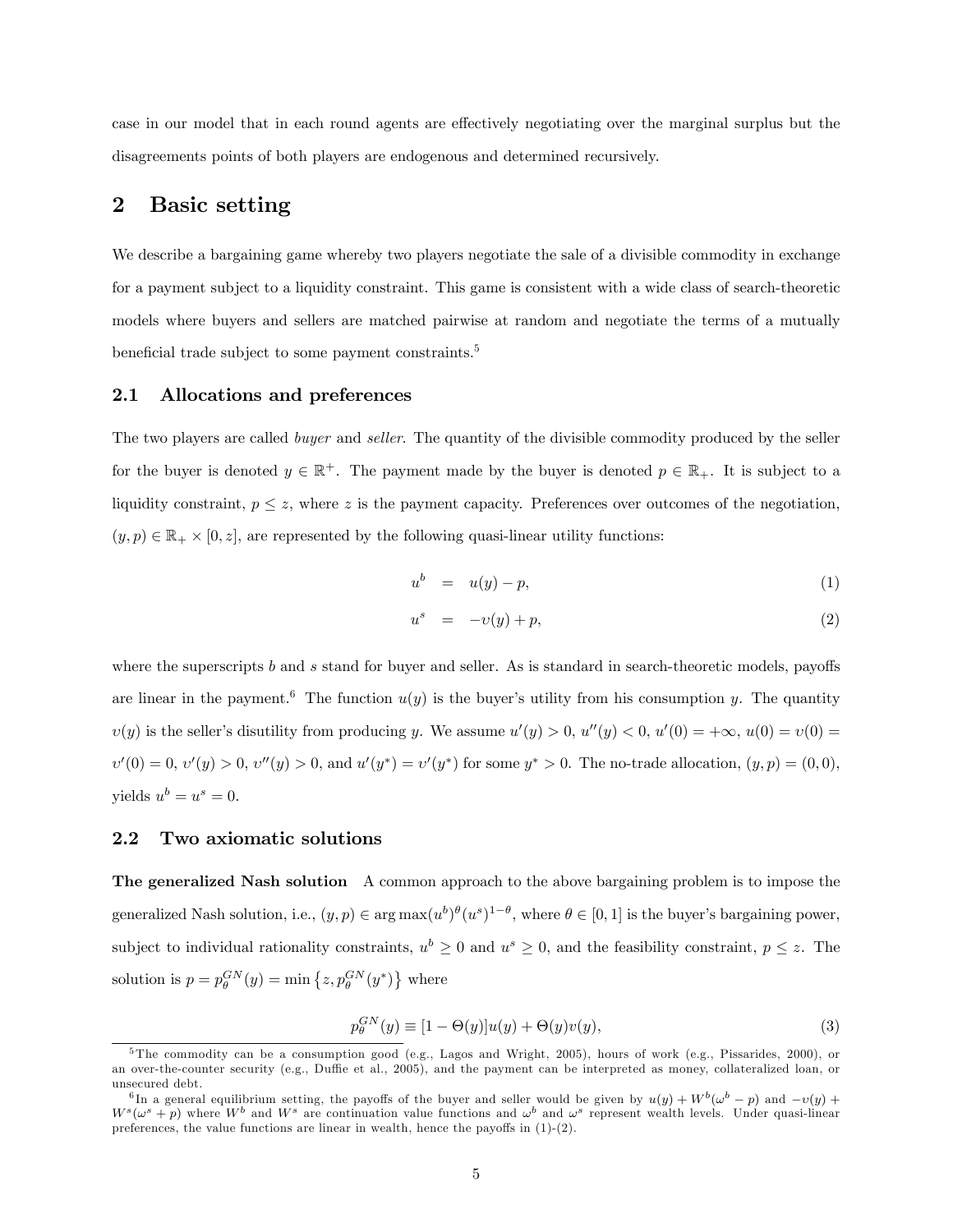and where the share of the surplus accrued to the buyer is

$$
\Theta(y) = \frac{\theta u'(y)}{\theta u'(y) + (1 - \theta)v'(y)}.
$$
\n(4)

Note that  $\Theta(y)$  is decreasing in y with  $\Theta(y^*) = \theta$ . Agents trade  $y^*$  if it is feasible,  $z \ge p_{\theta}^{GN}(y^*)$ , or the buyer exhausts his payment capacity to consume as much as possible,  $p_{\theta}^{GN}(y) = z$ .

**The Kalai solution** Alternatively, the proportional solution of Kalai (1977) selects the allocation  $(y, p)$ that maximizes  $u^b = u(y) - p$ , subject to  $u^b = \theta u^s/(1 - \theta)$  and  $p \leq z$  for some  $\theta \in [0, 1]$ , interpreted as the buyer's bargaining share. The choice of the units for  $u^b$  and  $u^s$  matters as the Kalai solution is not scale invariant. Here payoffs are expressed in terms of the payment good, i.e.,  $\partial u^s/\partial p = 1 = -\partial u^b/\partial p$ . The solution is  $p = p_\theta^K(y) = \min\left\{z, p_\theta^K(y^*)\right\}$  where

$$
p_{\theta}^{K}(y) \equiv (1 - \theta)u(y) + \theta v(y), \qquad (5)
$$

The Kalai solution coincides with Nash when the liquidity constraint does not bind, but it differs from it when it binds. The Kalai solution is strongly monotone, i.e.,  $u^b = u(y) - p_0^K(y) = \theta [u(y) - v(y)]$  increases with y and hence with z. This result does not hold under Nash bargaining where  $u^b = \Theta(y) [u(y) - v(y)]$ decreases with y when y is close to y (e.g., Aruoba et al., 2007). A second advantage of the Kalai solution is its tractability: it preserves the concavity of the surpluses with respect to  $z$  and it generates simple closed-form expressions.<sup>7</sup> Relative to Nash, however, the Kalai solution is not scale invariant and lacks solid strategic foundations.

# 3 The Rubinstein game with sliced bundles

We propose an extensive-form game that implements the Nash and Kalai solutions as two polar cases. The game is composed of  $N \geq 1$  rounds. In each round,  $n \in \{1, ..., N\}$ , there are (potentially) infinitely many stages during which the two players bargain over the sale of at most  $\Delta y_n$  units of consumption good following an alternating-offer protocol as in Rubinstein (1982).<sup>8</sup> Here we assume that  $\Delta \overline{y}_n = y^* / N$  for all n but we will relax this assumption in Section 6. So, over the  $N$  rounds the two players have the possibility to trade

<sup>&</sup>lt;sup>7</sup>One example that showcases the tractability provided by the proportional solution is Lester et al. (2012) on costly information acquisition. While the initial version of the paper assumed generalized Nash bargaining, the use of the Kalai solution in later versions allowed the authors to obtain tighter characterizations of agents' problems and closed-form solutions. Another example is Geromichalos et al. (2016) on term structure in OTC markets.

 $8$ The infinite number of stages in each round can be interpreted as an approximation for a large but finite number of stages. Indeed, it is well known that the equilibrium of the Önite horizon version of the Rubinstein game converges to the equilibrium of the infinite horizon game as the horizon of the negotiation becomes large. For a similar formalization, Aumann and Hart (2003) has an extensive-from game which contains infinitely many stages before another phase of action to occur in the context of a cheap talk game.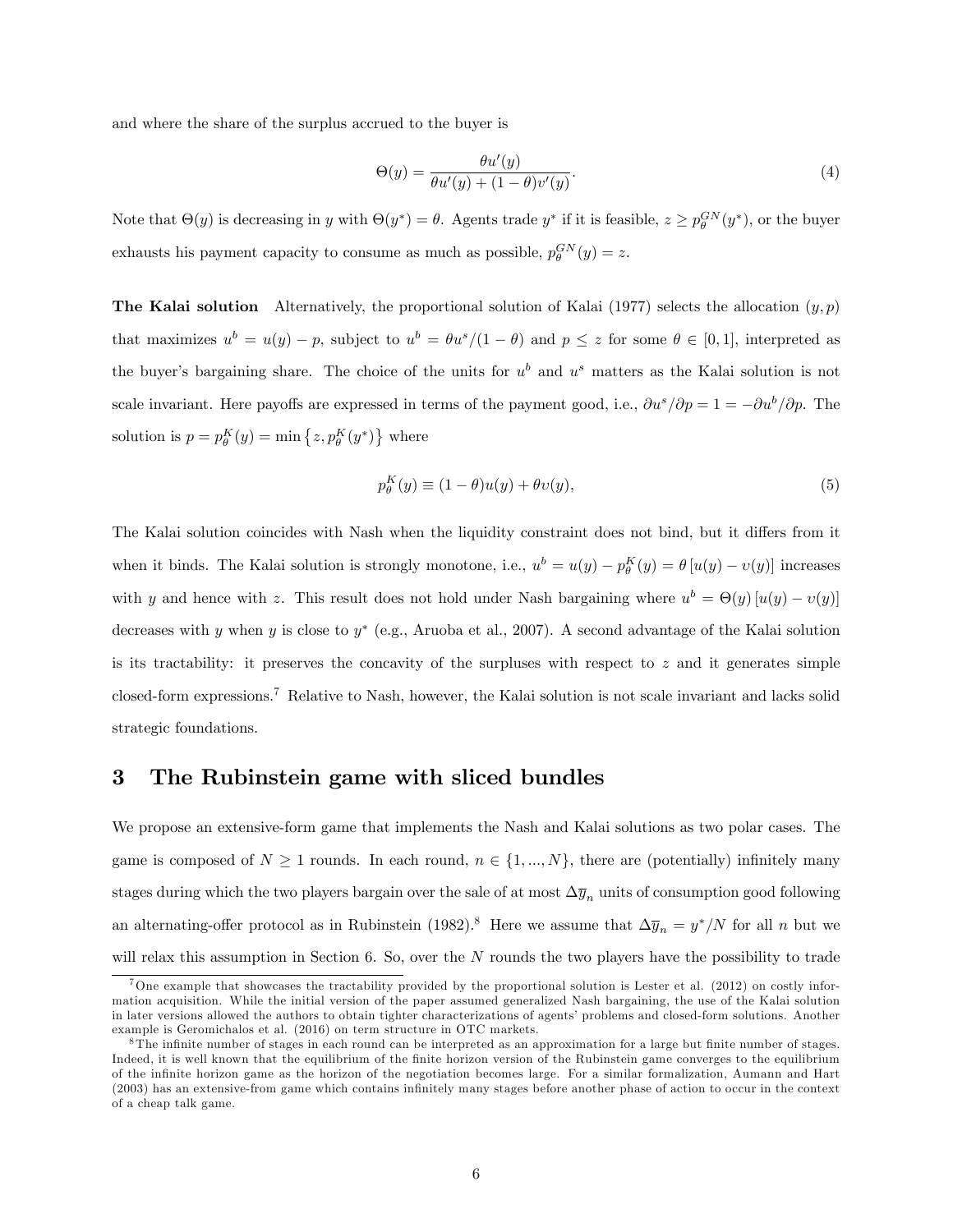the efficient quantity,  $y^*$ .<sup>9</sup>

The round-game is illustrated in Figure 1. In the initial stage, the buyer makes an offer  $(\Delta y_n, \Delta p_n)$  where  $\Delta y_n \leq y^* / N$  is the amount of goods he is willing to purchase in exchange of some payment  $\Delta p_n \leq z - p_{n-1}$ where  $p_{n-1}$  is the cumulated sum of payments that have been agreed upon over the first  $n-1$  rounds and hence  $z - p_{n-1}$  is the remaining payment capacity of the buyer in round n. The seller either accepts the offer or rejects it. If the offer is accepted,  $(\Delta y_n, \Delta p_n)$  is permanently secured  $(\Delta y_n$  is produced and given to the buyer in exchange for  $\Delta p_n$ ) and the negotiation moves to round  $n + 1$ . If the offer is rejected, then there are two possibilities. With probability  $1 - \xi^s$ , round n is terminated and the players move to round  $n+1$  without having reached an agreement in round n, i.e.,  $(\Delta y_n, \Delta p_n) = (0,0)$ . With probability  $\xi^s$ , the round-n negotiation continues and the seller becomes the proposer in the following stage. If the seller's offer is rejected, the negotiation moves to the next stage with probability  $\xi^b$ , in which case the buyer is the proposer. While the game in Figure 1 assumes that the buyer makes the first offer in all rounds, we also consider the version of the game where the seller is the first proposer in all rounds.



Figure 1: Game tree

We denote  $y_n \equiv \sum_{j=1}^n \Delta y_j$  the quantity of goods traded in the first n rounds and  $p_n \equiv \sum_{j=1}^n \Delta p_j$  the total payment. The utility levels associated with the interim allocation,  $(y_n, p_n)$ , are denoted  $u_n^b = u(y_n) - p_n$ 

<sup>&</sup>lt;sup>9</sup>A feature of our game is that if an offer is rejected, the  $y^*/N$  units of consumption good that are unsold cannot be renegotiated later in the game. Alternatively, we could assume that the bundle size is  $y^*/N$  and the number of rounds is  $\bar{N} > N$ , in which case if the negotiation fails in one round, agents have the option to renegotiate the bundle later. We show in our working paper, Rocheteau et al. (2019), that the solution to our game is robust to this feature.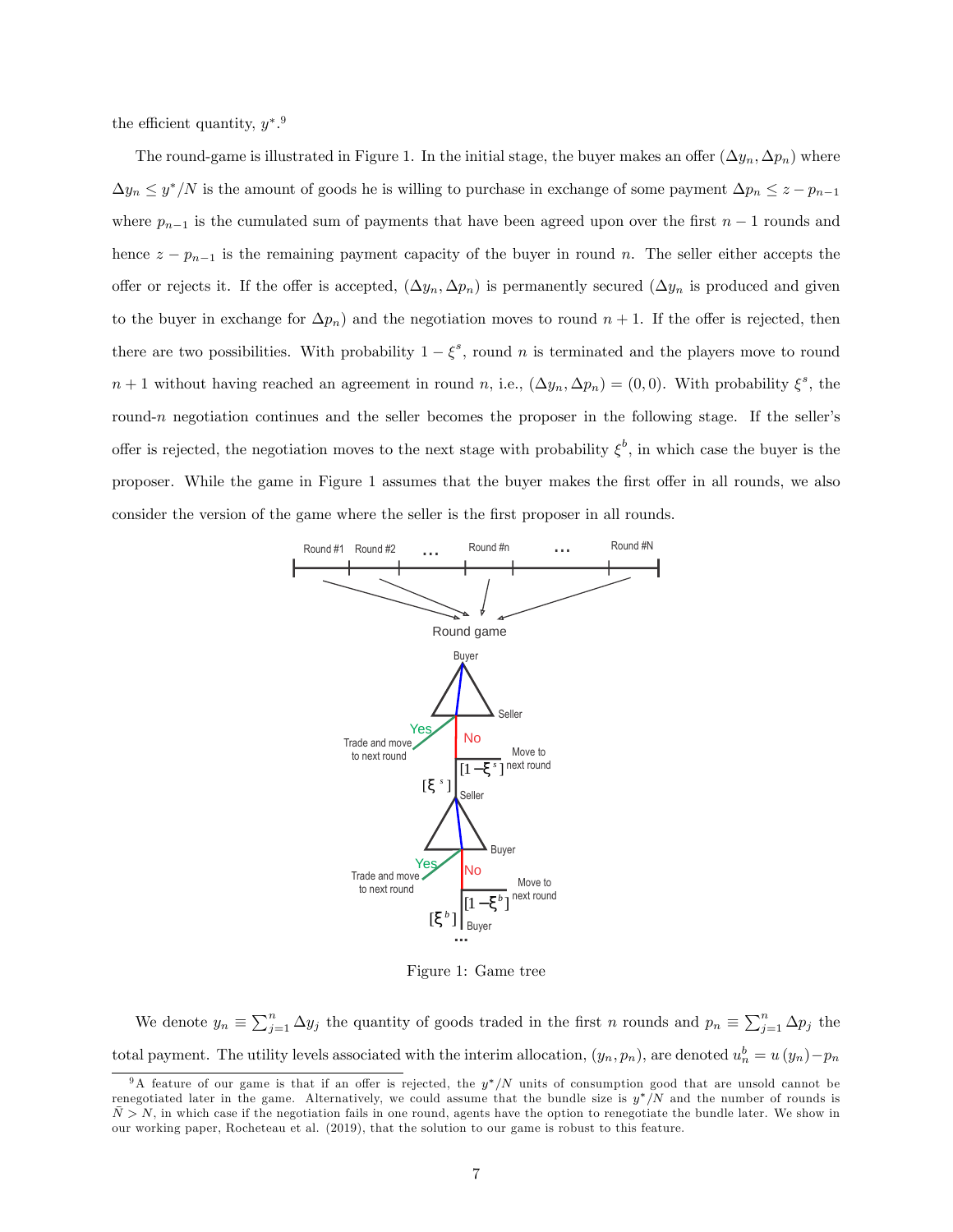and  $u_n^s = -v(y_n) + p_n$ . Interim allocations are subject to two feasibility conditions:  $y_n \le \overline{y}_n \equiv ny^*/N$  and  $p_n \leq z.$ 

We define a family of Pareto frontiers,  $H(u_n^b, u_n^s, \overline{y}_n; z) = 0$ , indexed by  $\overline{y}_n$  and z. Each frontier is the solution to  $u_n^b = \max_{y \leq \overline{y}_n, p \leq z} \{u(y) - p\}$  subject to  $-v(y) + p \geq u_n^s$ . Hence,

$$
H(u^b, u^s, \overline{y}; z) = \begin{cases} u(\overline{y}) - v(\overline{y}) - u^b - u^s \text{ if } u^s \leq z - v(\overline{y}), \\ z - v[u^{-1}(u^b + z)] - u^s \text{ otherwise.} \end{cases}
$$
(6)

We illustrate the Pareto frontiers for a given z but different values for  $\bar{y}$  in Figure 2. As long as  $\bar{y}$  is sufficiently small relative to z, the Pareto frontier is linear. If  $u(\bar{y}) > z$ , then the payment constraint binds for  $u^s$  sufficiently large, in which case the Pareto frontier is strictly concave over some range.



Figure 2: Pareto frontiers for  $\bar{y} \in \{y_1, y_2, y^*\}$  and for given  $z$ 

In order to build some intuition, we start with a one-round game,  $N = 1$ , where agents can trade up to  $\bar{y} = y^*$ , and the liquidity constraint,  $p \leq z$ , does not bind. The equilibrium outcome specifies  $y = \bar{y}$  since otherwise there would be unexploited gains from trade, and  $p = p^b$  where  $(p^b, p^s)$  solves

$$
-v(\bar{y}) + p^b = \xi^s \left[ -v(\bar{y}) + p^s \right] \tag{7}
$$

$$
u(\bar{y}) - p^s = \xi^b \left[ u(\bar{y}) - p^b \right]. \tag{8}
$$

Equation (7) states that the buyer offers  $(\bar{y}, p^b)$  that makes the seller indifferent between accepting and rejecting. From  $(8)$ , if she rejects and if the negotiation is not terminated, the seller offers  $(\bar{y}, p^s)$  in the next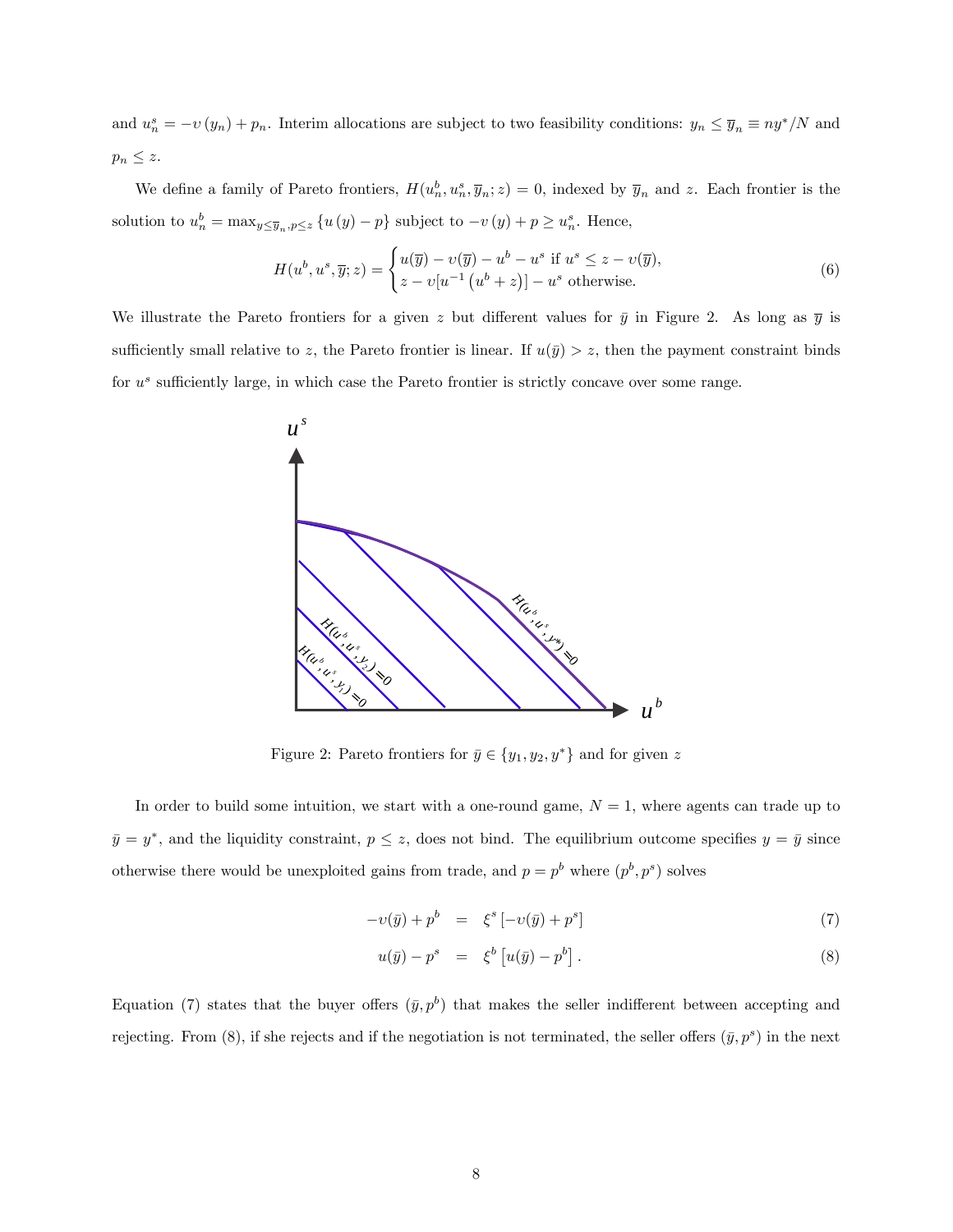stage, so as to make the buyer indifferent between accepting or rejecting. The solution is

$$
p^{b} = p^{b}(\bar{y}) \equiv \frac{\xi^{s} \left(1 - \xi^{b}\right) u(\bar{y}) + (1 - \xi^{s}) v(\bar{y})}{1 - \xi^{b} \xi^{s}}
$$
(9)

$$
p^{s} = p^{s}(\bar{y}) \equiv \frac{\left(1 - \xi^{b}\right)u(\bar{y}) + \xi^{b}\left(1 - \xi^{s}\right)v(\bar{y})}{1 - \xi^{b}\xi^{s}}
$$
(10)

From (9) the buyer's payment when it is his turn to make an offer coincides with  $p_{\theta}^{K}(y)$  for  $\theta = (1 - \xi^{s})/(1 - \xi^{s})$  $\xi^b \xi^s$ ). If the seller makes the offer, the buyer's share is reduced to  $\xi^b (1 - \xi^s)/(1 - \xi^b \xi^s)$ . The liquidity constraint does not bind if  $p^s(\bar{y}) \leq z$ .

We now turn to the N-round game and characterize the final allocation for an arbitrary number of rounds and arbitrary probabilities of termination within each round.

Proposition 1 *(SPE of the Rubinstein game with sliced bundles.)* Consider a subgame of the Rubinstein game with sliced bundles where the identity of the first proposer in each round is  $\chi \in \{b, s\}$ . The subgame starts in round  $n \in \{1, ..., N\}$  with an interim allocation  $(y_{n-1}, p_{n-1}) \in [0, (n-1)y^*/N] \times [0, z)$ . There is a sequence,  $\{(y_j^b, p_j^b, y_j^s, p_j^s)\}_{j= n}^N$ , defined uniquely by  $(y_{n-1}^b, p_{n-1}^b) = (y_{n-1}, p_{n-1}) = (y_{n-1}^s, p_{n-1}^s)$ , and the following recursion:

$$
(y_j^b, p_j^b) \in \arg \max_{y, p} \{ u(y) - p \} \tag{11}
$$

s.t. 
$$
-v(y) + p \ge (1 - \xi^s) \left[ -v(y_{j-1}^{\chi}) + p_{j-1}^{\chi} \right] + \xi^s \left[ -v(y_j^s) + p_j^s \right]
$$
 (12)

$$
p \in [p_{j-1}^{\chi}, z], \quad y - y_{j-1}^{\chi} \le \frac{y^*}{N}, \tag{13}
$$

and

$$
(y_j^s, p_j^s) \in \arg\max_{y, p} \{-\nu(y) + p\} \tag{14}
$$

s.t. 
$$
u(y) - p \ge (1 - \xi^b) [u(y_{j-1}^{\chi}) - p_{j-1}^{\chi}] + \xi^b [u(y_j^b) - p_j^b]
$$
 (15)

$$
p \in [p_{j-1}^{\chi}, z], \quad y - y_{j-1}^{\chi} \le \frac{y^*}{N}.
$$
 (16)

The final allocation of any SPE is  $(y, p) = (y_N^{\chi}, p_N^{\chi})$  where  $\chi = b$  if the buyer is the first proposer in each round and  $\chi = s$  if the seller is the first proposer in each round. The whole game corresponds to  $n = 1$  and  $(y_0^b, p_0^b) = (0, 0) = (y_0^s, p_0^s).$ 

Proposition 1 states that the SPE of the Rubinstein game with sliced bundles is computed as the sequence of subgame perfect equilibria of one-round Rubinstein games. The termination payoffs in the  $j$ -th iteration correspond to the payoffs in the  $(j-1)$ -th iteration,  $u_{j-1}^b = u(y_{j-1}^{\chi}) - p_{j-1}^{\chi}$  and  $u_{j-1}^s = -v(y_{j-1}^{\chi}) +$  $p_{j-1}^{\chi}$ , where  $\chi \in \{b, s\}$  is the identity of the first proposer. There are two interpretations of the sequence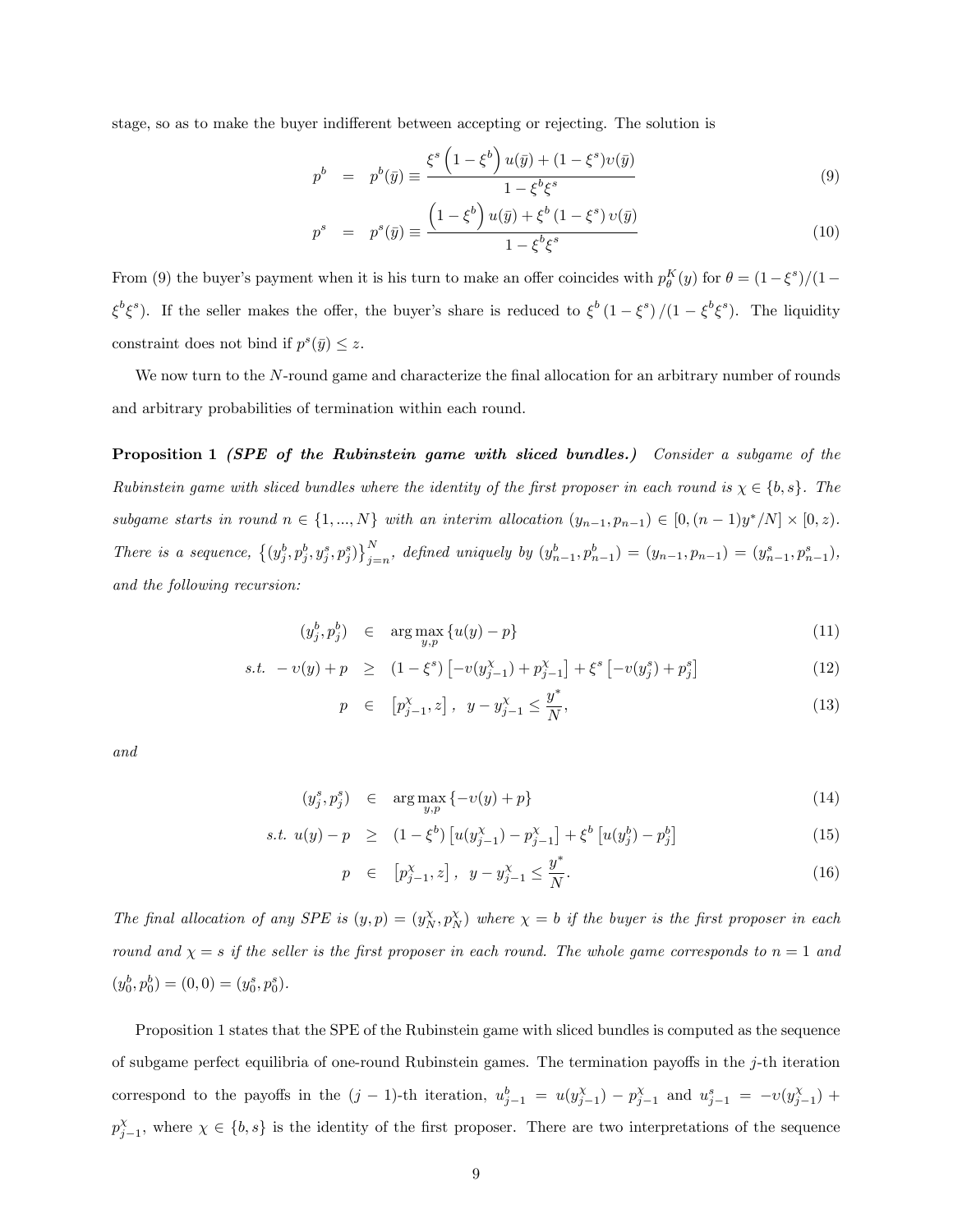$\{(y_j^b, p_j^b, y_j^s, p_j^s)\}_{j=1}^N$ . To describe these interpretations, consider the game with the buyer as the first proposer,  $x = b$ .

According to the first interpretation,  $(y_j^b, p_j^b)$  is the equilibrium final allocation in the (sub)game composed of the *last j* rounds with initial allocation  $(y_0, p_0) = (0, 0)$ , i.e., no agreement has been reached in the first  $N-j$  rounds. For instance,  $(y_1^b, p_1^b)$  is the equilibrium allocation of a game composed of a single round (the N-th round) with initial allocation  $(0,0)$ . By the same logic as in Rubinstein (1982), the problem  $(11)-(13)$ characterizes the buyer's equilibrium offer while  $(14)-(16)$  characterizes the seller's offer. Similarly,  $(y_2^b, p_2^b)$ is the final allocation in a game composed of two rounds only (the subgame starting in round  $N - 1$ ) with initial allocation  $(0,0)$ . To see this, note that if the agents cannot reach an agreement in round  $N-1$  and move to round N, the final allocation is  $(y_1^b, p_1^b)$ . Hence, forward-looking agents negotiate over outcomes from the two remaining rounds  $(N-1 \text{ and } N)$ , that is, payoffs from  $H(u^b, u^s, 2y^*/N; z) = 0$ , taking  $(y_1^b, p_1^b)$ as the relevant allocation in case the negotiation breaks down in round  $N-1$ . We can continue the same logic and conclude that  $(y_N^b, p_N^b)$  is the final allocation of the *whole* game.

While we first interpreted the terms of  $\{(y_j^b, p_j^b, y_j^s, p_j^s)\}_{j=1}^N$  as final allocations of subgames of different lengths, the second interpretation views the terms of the sequence as intermediate allocations along the equilibrium path leading to the final allocation. More precisely, if the buyer is the one to make the first offer in each round, then  $(y_n^b, p_n^b)$  is the equilibrium intermediate allocation achieved at the end of the *n*-th round. Indeed, if  $(y_N^b, p_N^b)$  is the final allocation of the entire game, then subgame perfection requires that it is the final allocation in the subgame starting in round  $(n+1)$  with allocation  $(y_n^b, p_n^b)$ . To verify this claim, consider the sequence,  $\{(y_j^b, p_j^b, y_j^s, p_j^s)\}_{j=1}^N$ , obtained from (11)-(16) with  $(y_0^b, p_0^b) = (0, 0)$ . Then,  $(y_N^b, p_N^b)$ is the Önal allocation at the end of the entire game. However, if we run the program with initial allocation  $(y_n^b, p_n^b)$ , then we obtain the truncated sequence,  $\{(y_j^b, p_j^b, y_j^s, p_j^s)\}_{j=n+1}^N$ , which confirms that  $(y_N^b, p_N^b)$  is also the final allocation of the subgame that start at round  $(n+1)$  with intermediate allocation  $(y_n^b, p_n^b)$ .<sup>10</sup>

In our proof we extend this logic to a general subgame with arbitrary intermediate payoffs, and the key part is to establish that, in the j-th iteration,  $u_{j-1}^b = u(y_{j-1}^{\chi}) - p_{j-1}^{\chi}$  and  $u_{j-1}^s = -v(y_{j-1}^{\chi}) + p_{j-1}^{\chi}$ , are the relevant payoffs in case the negotiation terminates. The general result is obtained by backward induction. To illustrate the logic of our proof, consider the subgame that starts at round  $N-1$  with some interim allocation,  $(y_{N-2}, p_{N-2})$ , and assume that the buyer makes the first offer in each round. If no agreement is reached in this round, then the game moves to the last round, N. In that subgame, which begins with interim allocation  $(y_{N-2}, p_{N-2})$ , the construction and the uniqueness of the SPE follows the standard argument of

 $10$  This second interpretation requires that bundle sizes are constant across rounds. Otherwise, the intermediate payoffs need to be computed with a different, but similar, recursion. See Section 6 for details.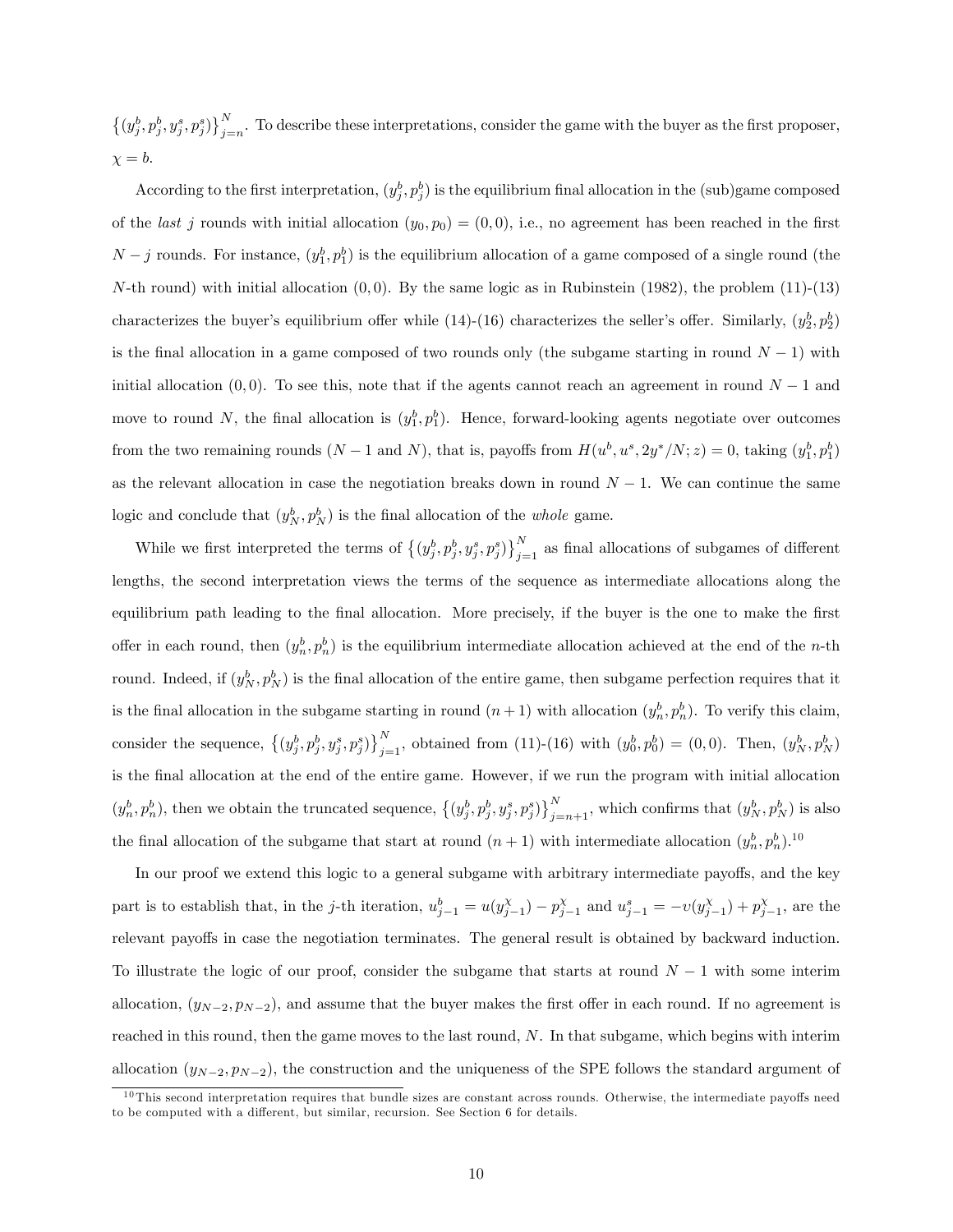Rubinstein (1982), and the equilibrium offers, denoted by  $(y_{N-1}^b, p_{N-1}^b)$  and  $(y_{N-1}^s, p_{N-1}^s)$ , are computed according to (11)-(16) with  $j = N - 1$ . Hence, the players understand that, if the negotiation breaks down in round  $N-1$ , the final allocation is given by  $(y_{N-1}^b, p_{N-1}^b)$ .

Now consider the original subgame at round  $N-1$  with interim allocation  $(y_{N-2}, p_{N-2})$ . The players final payoffs will lie within the Pareto frontier  $H(u^b, u^s, y_{N-2}+2y^*/N; z) = 0$ . Therefore, effectively, in round  $N-1$  the players are negotiating over outcomes reachable within that Pareto frontier with the endogenous termination payoffs corresponding to the allocation  $(y_{N-1}^b, p_{N-1}^b)$ . By the standard logic of a Rubinstein game, its solution,  $(y_N^b, p_N^b, y_N^s, p_N^s)$ , is computed according to (11)-(16) starting with  $j = N - 1$ .<sup>11</sup>

While the final allocations are uniquely determined, the SPE is not unique if there is a rank  $J < N$  in the sequence  $\left\{(y_j^b, p_j^b, y_j^s, p_j^s)\right\}_{i=1}^N$  $j_{j=n-1}^{N}$  such that for all  $j \ge J$ ,  $(y_j^b, p_j^b, y_j^s, p_j^s) = (y_N^b, p_N^b, y_N^s, p_N^s)$ . In that case there is indeterminacy regarding the timing of the interim agreements. The next corollary provides a sufficient condition for the liquidity constraint to be slack.

#### Corollary 1 (Slack liquidity constraints.) If

$$
z \ge \frac{\left(1 - \xi^b\right)u(y^*) + \xi^b\left(1 - \xi^s\right)v(y^*)}{1 - \xi^b\xi^s},\tag{17}
$$

then the liquidity constraints never bind along the equilibrium path. The final allocation is such that  $y = y^*$ and  $p = p^b(y^*)$  if the buyer is the first proposer in all rounds and  $p = p^s(y^*)$  if the seller is the first proposer in all rounds.

If the buyer's payment capacity is sufficiently large,  $z \ge p^s(y^*)$ , then agents trade  $y^*$  and the payment is identical to the one of the one-round game, i.e., the solution coincides with the proportional solution with endogenous bargaining shares determined by termination probabilities. In contrast, if (17) does not hold, then the liquidity constraint will be binding somewhere along the sequence constructed in Proposition 1. If the seller makes the first offer in all rounds, then there exists  $\hat{N} \leq N$  such that  $p_n^s = p^s(\bar{y}_n) \leq z$  and  $p_n^b \leq z$ are slack for all  $n < \hat{N}$ . In round  $\hat{N}$ , the game ends with the final allocation  $(y_{\hat{N}}^s, z)$ .

# 4 The chained Nash solution

The player making the first offer in each round has an advantage that allows him to capture a larger share of the surplus. In order to eliminate this advantage, we now assume that  $(\xi^b, \xi^s) = (e^{-(1-\theta)\varepsilon}, e^{-\theta \varepsilon})$  and we

 $11$ Note that the logic of the proof only relies on the assumption that the sliced bundles have equal sizes. While we assume that the size of the bundle is given by  $y^*/N$  for some natural number N, Proposition 1 will hold for any bundle size,  $\widetilde{y} \in (0, y^*],$ as long as it remains constant across rounds. The number of rounds can be chosen to be the least N such that  $N\widetilde{y} \geq y^*$ .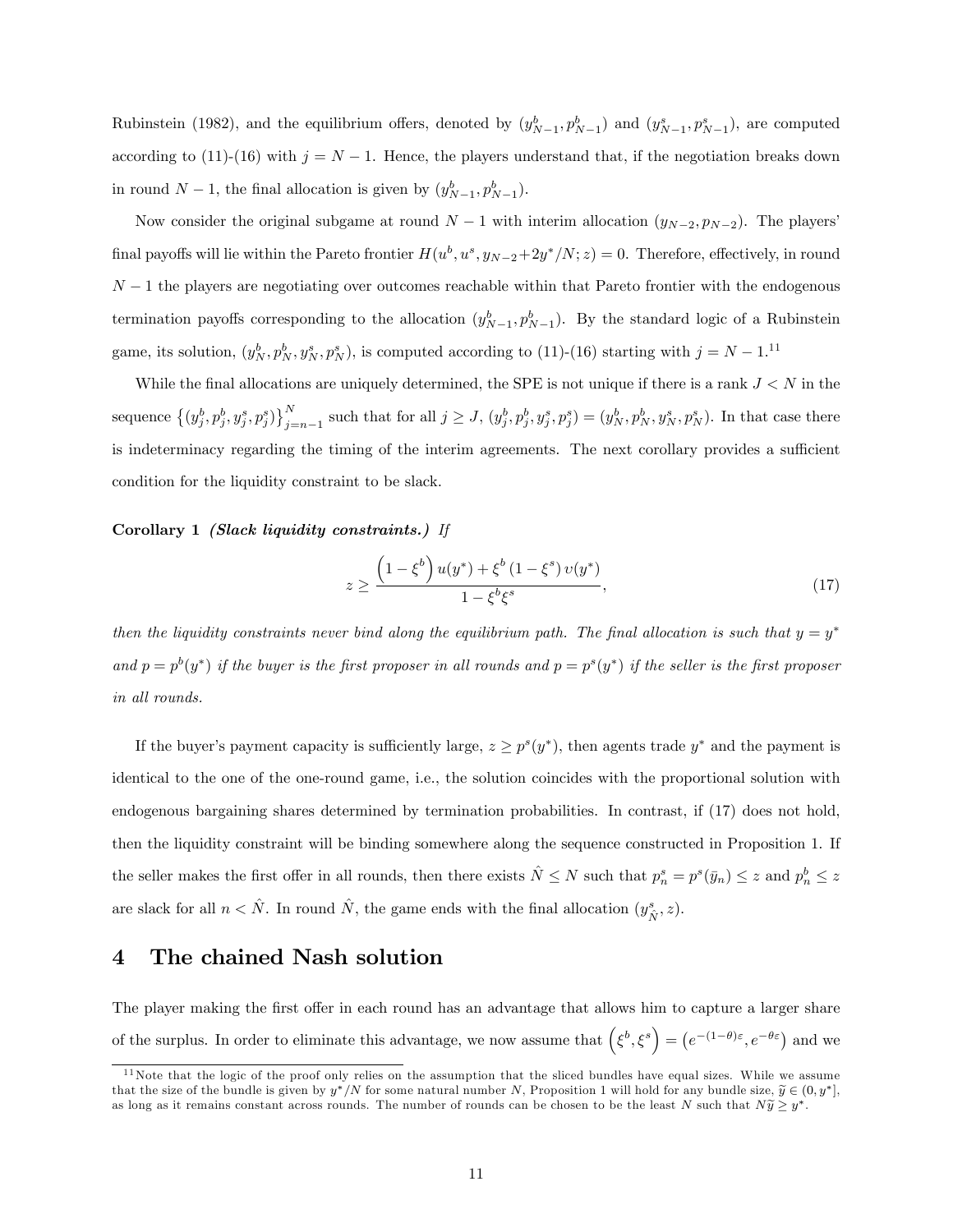let  $\varepsilon$  go to 0. So, the probabilities of termination of the current round following rejected offers,  $1 - \xi^b$  and  $1 - \xi^s$ , vanish while their ratio converges to  $(1 - \theta)/\theta$ .

Proposition 2 (The chained Nash solution.) Suppose  $(\xi^b, \xi^s) = (e^{-(1-\theta)\varepsilon}, e^{-\theta \varepsilon})$  for some  $\theta \in [0,1]$ and consider the limit as  $\varepsilon \to 0$ . The final allocation of the Rubinstein game with sliced bundles is the last term of the sequence  $\{(y_n, p_n)\}_{n=1}^N$  where  $(y_0, p_0) = (0, 0)$  and

$$
(y_n, p_n) \in \arg \max_{y, p} \left[ u(y) - u(y_{n-1}) - (p - p_{n-1}) \right]^\theta \left[ -v(y) + v(y_{n-1}) + (p - p_{n-1}) \right]^{1-\theta}
$$
(18)  
s.t.  $y - y_{n-1} \le \frac{y^*}{N}$  and  $p \le z$ .

The solution to (18) is such that:

$$
\begin{cases}\n p_n = z = g(y_n, \bar{y}_{n-1}) & z \le g(\bar{y}_n, \bar{y}_{n-1}) \\
p_n = z \text{ and } y_n = \bar{y}_n & \text{if } g(\bar{y}_n, \bar{y}_{n-1}) < z < p_\theta^K(\bar{y}_n) \\
p_n = p_\theta^K(\bar{y}_n) \text{ and } y_n = \bar{y}_n & z \ge p_\theta^K(\bar{y}_n),\n\end{cases}
$$
\n(19)

where

$$
g(y,\bar{y}) \equiv [1 - \Theta(y)]u(y) + \Theta(y)v(y) + [\Theta(y) - \theta][u(\bar{y}) - v(\bar{y})]. \tag{20}
$$

If  $N = 1$ , then the limit of the Rubinstein game as the risk of breakdown vanishes coincides with the generalized Nash solution with buyer's bargaining power  $\theta$ . We extend this result to the case where there are multiple rounds,  $N > 1$ . In each round, the interim allocation,  $(y_n, p_n)$ , is given by the generalized Nash solution where the disagreement point corresponds to the interim payoffs from the previous round,  $u(y_{n-1}) - p_{n-1}$  and  $-v(y_{n-1}) + p_{n-1}$ . We illustrate this solution in Figure 3 where the bargaining set in each round is represented by a purple area and the solution is given by the tangency point between the red curve representing the generalized Nash product and the bargaining set. In rounds where the liquidity constraint,  $p_n \leq z$ , does not bind,  $y = \bar{y}_n$  and  $p = p_\theta^K(\bar{y}_n)$ , i.e., the solution coincides with the proportional solution. In later rounds when  $p_n \leq z$  binds, the Nash solution differs from the proportional solution.

The function  $g(y_n, \bar{y}_{n-1})$  in (20) specifies the total payment for  $y_n$  units of output given  $\bar{y}_{n-1}$  has been secured in previous rounds and provided that the feasibility constraint,  $y_n \leq \bar{y}_n$ , is slack. It is increasing in both  $y_n$  (for all  $y_n < y^*$ ) and  $\bar{y}_{n-1}$ . It is related to  $p^{GN}$  and  $p^K$  as follows. The function  $g(y, 0) \equiv p_\theta^{GN}(y)$  is the payment in the Örst round, which coincides with the payment function of the generalized Nash solution in (3) while  $g(\bar{y}, \bar{y}) = p_{\theta}^K(\bar{y})$  is the payment function of the proportional solution, (5). Note also that  $g(y^*, \bar{y}) = p_{\theta}^K(y^*) = p_{\theta}^{GN}(y^*)$  for any  $\bar{y} \leq y^*$ .

From (19), there are three cases to distinguish regarding the determination of the interim allocations in round n. If  $z < g(\bar{y}_n, \bar{y}_{n-1})$  then the liquidity constraint binds,  $p_n = z$ , and the quantity traded is less than the size of the bundle that is up for negotiation,  $y_n - \bar{y}_{n-1} < y^*/N$ . If  $z \in (g(\bar{y}_n, \bar{y}_{n-1}), p_{\theta}^K(\bar{y}_n))$ , then the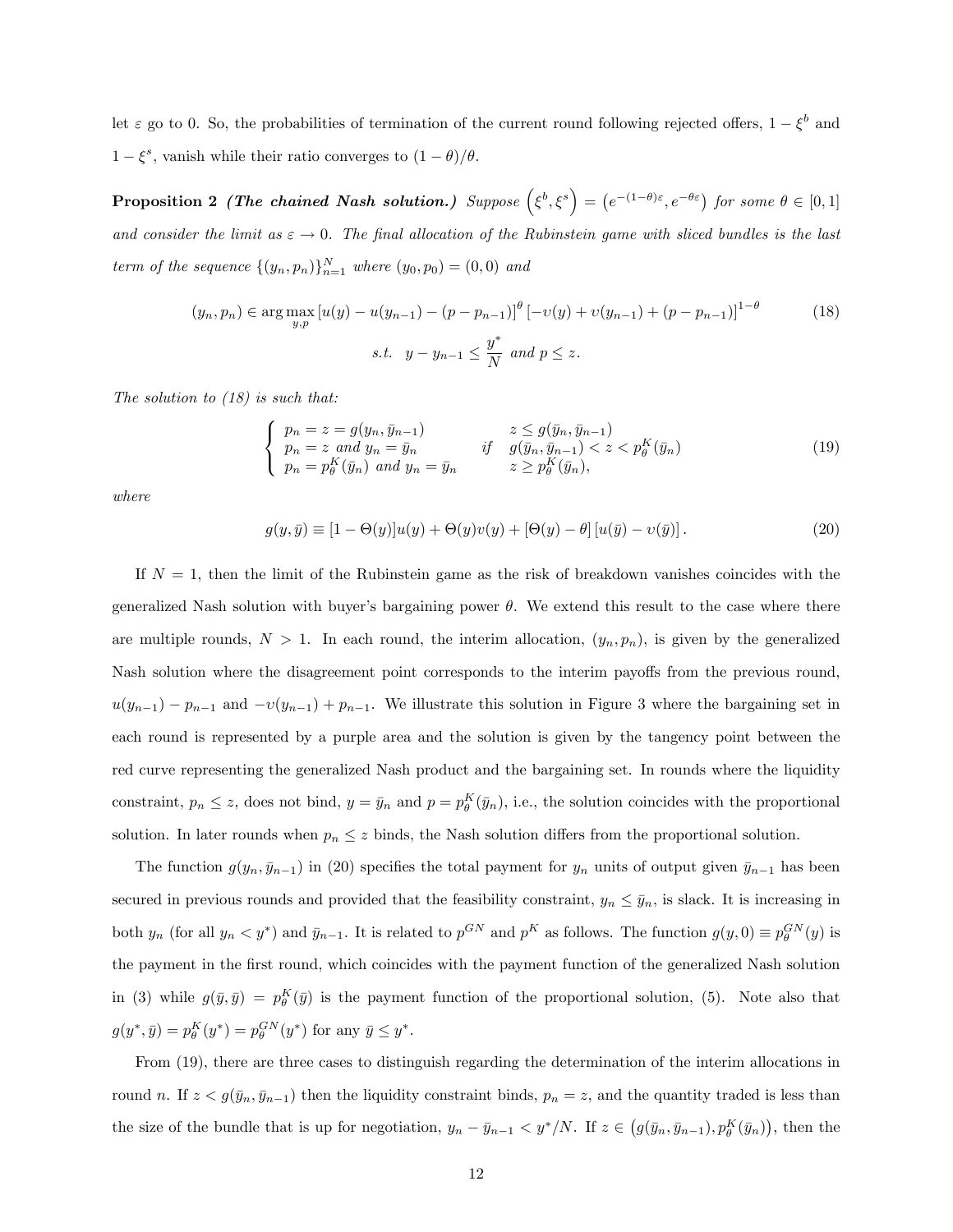

Figure 3: Chained Nash solution

buyer's payment capacity is sufficiently large to finance the purchase of the whole bundle but it is not large enough to divide the surplus according to the bargaining power,  $\theta$ . In that case, both  $p \leq z$  and  $y_n \leq \bar{y}_n$ bind. In that regime, as z increases, output is constant at  $\bar{y}_n$  but the payment increases one-for-one with  $z^{12}$  Finally, if  $z \ge p_\theta^K(\bar{y}_n)$  then the liquidity constraint is slack,  $y_n = \bar{y}_n$ , and the payment coincides with the proportional solution.

From  $(19)$  the buyer's surplus as a function of his payment capacity is:

$$
u_N^b(z) = \sum_{n=1}^N \left[ \mathbb{I}_{\{p_\theta^K(\bar{y}_{n-1}) \le z \le g(\bar{y}_n, \bar{y}_{n-1})\}} \{u \left[y_n(z)\right] - z\} + \mathbb{I}_{\{g(\bar{y}_n, \bar{y}_{n-1}) < z < p_\theta^K(\bar{y}_n)\}} \{u \left(\bar{y}_n\right) - z\} \right] \tag{21}
$$
\n
$$
+ \mathbb{I}_{\{z \ge p_\theta^K(y^*)\}} \theta \left[u(y^*) - v(y^*)\right].
$$

The first term corresponds to the first case in (19) and is equal to  $u(y_n) - g(y_n, \bar{y}_{n-1})$ , where  $y_n(z)$  is the solution to  $z = g(y_n, \bar{y}_{n-1})$ . The second term is the surplus when all feasibility constraints bind, corresponding to the second case in (19). Note that the second term does not exist when  $n = N$ . The last term is the surplus when the liquidity constraint is slack.

In Figure 4 we represent the buyer's and seller's surpluses for different values of  $N$ . The top panel shows that the buyer's surplus is non-monotone in  $z$ . This non-monotonicity has two origins. First, in the absence of output limits, the Nash solution generates non-monotone payoffs as the bargaining set expands  $\sim$  a wellknown property of models with liquidity constraints (e.g., Aruoba et al., 2007). This result is illustrated by the purple curve for the case  $N = 1$ . Intuitively, the buyer's surplus is the product of the buyer's share,  $\Theta(y)$ , and the total surplus of the match,  $u(y) - v(y)$ . As z increases and hence y increases toward  $y^*$ ,  $\Theta(y)$ decreases while  $u(y) - v(y)$  increases. Close to  $y^*$ , the first effect dominates.

<sup>&</sup>lt;sup>12</sup> The allocations generated by our game for all  $N \geq 2$  do not satisfy the axiom of monotonicity of Gu and Wright (2016), which underscores the importance of providing strategic foundations to the trading mechanisms in monetary economies.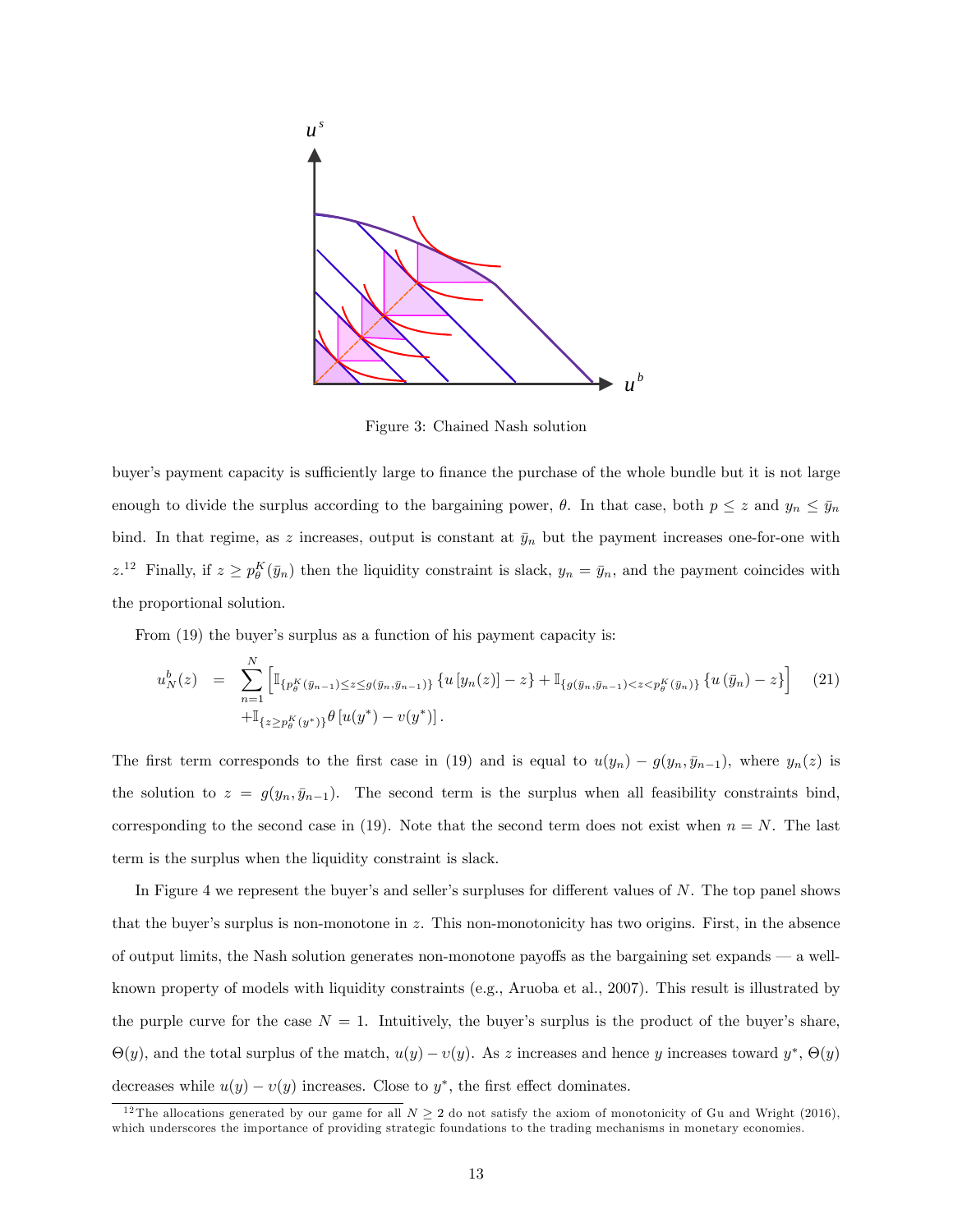

Figure 4: Buyer's and seller's surpluses.  $u(y) = 2\sqrt{y}$ ,  $v(y) = y$ ,  $\theta = 0.5$ 

The second origin of the non-monotonicity of the buyer's surplus comes from the output limits,  $y_n \leq \bar{y}_n$ . In all rounds before the last, the output limit starts to bind when z reaches the threshold  $g(\bar{y}_n, \bar{y}_{n-1})$ , in which case the buyer's surplus exhibits a kink at a local maximum. As z increases above  $g(\bar{y}_n, \bar{y}_{n-1})$ , the output remains unchanged at  $y_n = \bar{y}_n$  while the payment by the buyer keeps increasing until it reaches  $p_{\theta}^K(\bar{y}_n)$  at which point the buyer's share in the total surplus is exactly  $\theta$ . Hence, the buyer spends more to consume the same amount and his surplus decreases. If z increases above  $p_{\theta}^K(\bar{y}_n)$ , then  $z - p_{\theta}^K(\bar{y}_n)$  is spent in round  $n + 1$  and the buyer's surplus increases again. Both origins for the non-monotonicity are based on the fact that the buyer can capture a share of the match surplus that is greater than his natural share represented by  $\theta$  when his liquidity constraint is binding.

# 5 Foundations for Kalai and Nash bargaining

We now turn to the main contribution of the paper and provide unified strategic foundations for the Nash and Kalai solutions. We begin with the Kalai solution and show that as  $N$  goes to infinity, i.e., the size of the bundle negotiated in each round becomes infinitesimal, the final payoffs and allocations converge to the ones induced by the proportional solution. This result holds irrespective of the identity of the player making the first offer in each round and whether or not the risk of termination within each round is significantly different from zero or not. In contrast, the Nash solution is obtained when  $N = 1$  and the risk of termination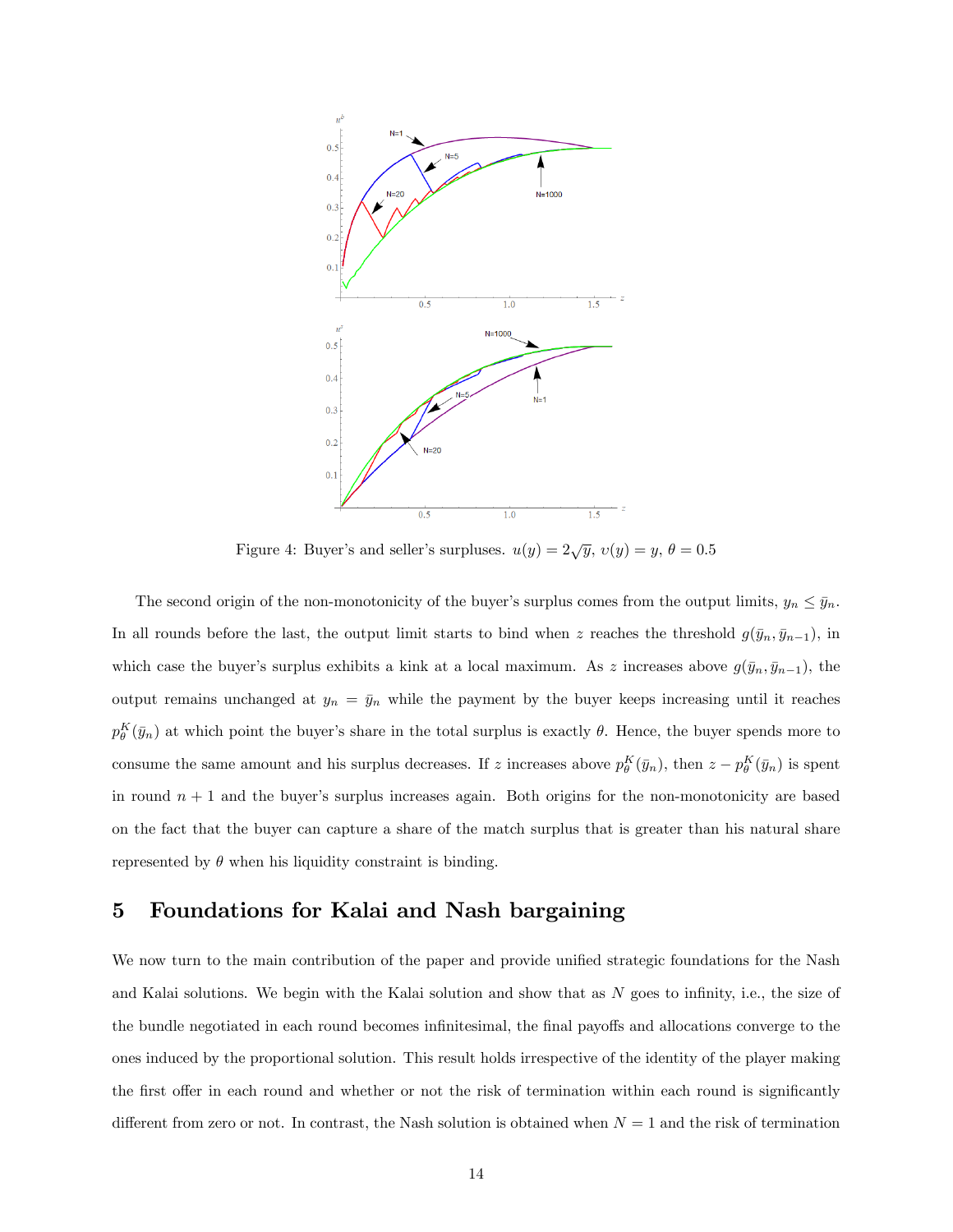vanishes.

Proposition 3 *(Strategic foundations for Kalai bargaining: Infinitesimal slicing.)* Consider the limit of the Rubinstein game with sliced bundles as  $N$  tends to infinity.

1. Suppose the buyer is the first proposer. The final allocation,  $(y_N^s, p_N^s)$ , converges to  $(y, p)$  that solves

$$
p = p^{b}(y) = \min\{z, p^{b}(y^{*})\}.
$$
\n(22)

2. Suppose the seller is the first proposer. The final allocation,  $(y_N^s, p_N^s)$ , converges to  $(y, p)$  that solves

$$
p = p^{s}(y) = \min\{z, p^{s}(y^{*})\}.
$$
\n(23)

3. Suppose  $(\xi^b, \xi^s) = (e^{-(1-\theta)\varepsilon}, e^{-\theta\varepsilon})$  for some  $\theta \in [0,1]$  and consider the limit as  $\varepsilon \to 0$ . The final allocation,  $(y_N^s, p_N^s)$ , converges to  $(y, p)$  that solves

$$
p = p_{\theta}^{K}(y) = \min\{z, p_{\theta}^{K}(y^{*})\}.
$$
\n(24)

Moreover, as  $N \to +\infty$  the sequence of buyer's surplus functions given by (21),  $\{u_N^b : \mathbb{R}_+ \to \mathbb{R}\}_{N=1}^{+\infty}$ ,  $converges$  uniformly to the surplus under Kalai bargaining defined as:

$$
u^b_\infty(z) = \theta \left\{ u \left[ y(z) \right] - v \left[ y(z) \right] \right\} \text{ with } y(z) = \left( p_\theta^K \right)^{-1}(z) \text{ for } z \leq p_\theta^K(y^*) \text{ and } y(z) = y^* \text{ otherwise.}
$$

According to the first and the second parts of Proposition 3, the limit of the SPE of the game as  $N$ approaches infinity coincides with the proportional solution with buyer's share equal to  $(1 - \xi^s)/(1 - \xi^b \xi^s)$ when the buyer is the first proposer in all rounds, while that limit coincides with the proportional solution with buyer's share reduced to  $\xi^b (1 - \xi^s)/(1 - \xi^b \xi^s)$  when the seller is the first proposer. Thus, the first proposer still has the first-mover advantage even as  $N$  approaches infinity. The third part of Proposition 3 describes the limit when the round game has no first-mover advantage and it shows that the SPE allocation converges to the proportional solution with buyer's bargaining share equal to  $\theta$  and a scaling of the utility functions such that both players assign the same value to the payment good.

From the third part of Proposition 3 it is easy to establish that the Rubinstein game with sliced bundles provides unified strategic foundations to two of the most commonly used bargaining solutions in the searchtheoretic literature by changing a single parameter.

Proposition 4 (Unified strategic foundations for Nash and Kalai solutions.) Consider the Rubinstein game with sliced bundles where  $(\xi^b, \xi^s) = (e^{-(1-\theta)\varepsilon}, e^{-\theta \varepsilon})$  for some  $\theta \in [0,1]$  and consider the limit as  $\varepsilon \to 0$ . If  $N = 1$  then the SPE coincides with the generalized Nash solution with buyer's bargaining power  $\theta$ . If  $N = +\infty$  then the SPE coincides with Kalai's proportional solution with buyer's share  $\theta$ .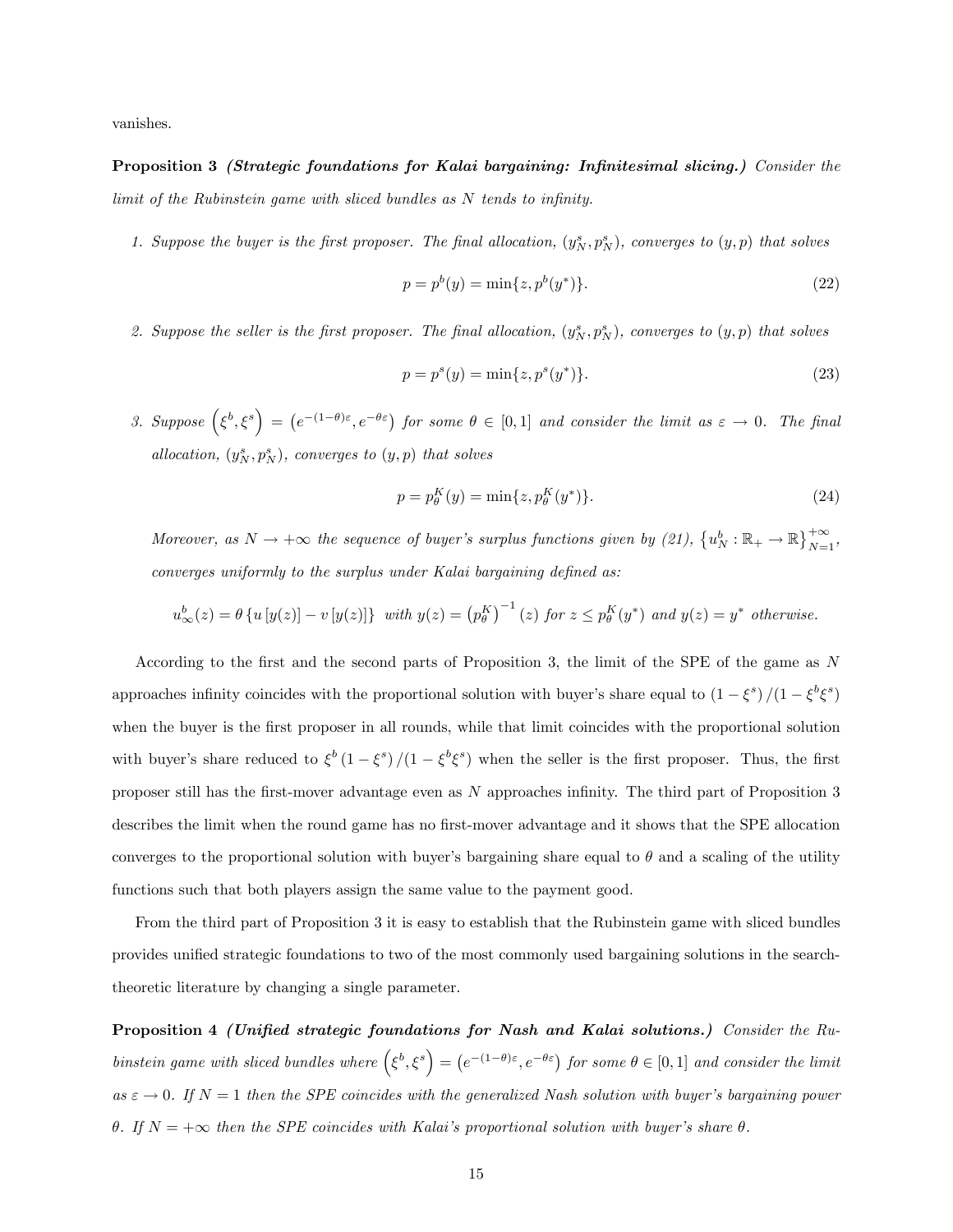The key difference between the generalized Nash solution and the proportional solution is the agenda of the negotiation in terms of the sliced output into bundles to be negotiated sequentially. If the output is sold in a single round, then the outcome corresponds to the generalized Nash solution. If output is sliced into infinitesimal bundles, then the outcome is the proportional solution. Interestingly, the bargaining power of the Nash solution and the bargaining share of the proportional solution have the same microfoundations based on the relative probabilities that a round of negotiation ends after an offer has been rejected.

Relation to bargaining games with an agenda Proposition 3 showed that the convergence to the proportional solution as N goes to inÖnity is robust to some details of the game, e.g., who is making the Örst offer and whether or not the risk of termination vanishes.<sup>13</sup> We can establish the robustness of this result more generally by turning to an axiomatic approach. O'Neill et al. (2004) formalize bargaining games with an agenda where the agenda in our context is the collection of Pareto frontiers,  $\langle H(u^b, u^s, y; z) = 0, y \in [0, y^*] \rangle$ . The ordinal solution of O'Neill et al. (2004) imposes five natural axioms (Pareto optimality, scale invariance, symmetry, directional continuity, and time-consistency) and it is shown that the solution is given by the following differential equations (See Rocheteau et al. 2019 for details):

$$
u^{\chi\prime}(y) = -\frac{1}{2} \frac{\partial H(u^b, u^s, y; z)/\partial y}{\partial H(u^b, u^s, y; z)/\partial u^{\chi}}, \ \chi \in \{b, s\},\tag{25}
$$

where  $[u^b(y), u^s(y)]$  is the path of the solution for  $y \in [0, y^*]$ . An increase in y by one unit expands the bargaining set by  $\partial H/\partial y$ . The maximum utility gain that the buyer could enjoy from this expansion is  $-(\partial H/\partial y)/(\partial H/\partial u^b)$ . According to (25), the buyer enjoys half of this gain. From (6), as long as the liquidity constraint does not bind (if it binds, the game ends),  $\partial H(u^b, u^s, y; z)/\partial y = u'(y) - v'(y)$  and  $\partial H(u^b, u^s, y; z)/\partial u^b = -1$ . Hence,  $u^{b'}(y) = [u'(y) - v'(y)]/2$ . Integrating from  $y = 0$ ,  $u^b = [u(y) - v(y)]/2$ , which corresponds to the egalitarian solution.<sup>14</sup> While scale invariance was imposed as an axiom, the solution exhibits ordinality endogenously: the solution is covariant with respect to any order-preserving transformation.

Setting the agenda In order to endogenize the choice of the bargaining solution in an internally consistent way, we add an initial stage before the negotiation takes place where one of the players is chosen at random to unilaterally set the number of rounds of the negotiation, N. The buyer sets the agenda with probability  $\lambda \in [0, 1]$  while seller sets the agenda with the complement probability  $1 - \lambda$ .

 $13$  In Rocheteau et al. (2019) we provide yet another game with alternating ultimatum offers that also generates the proportional solution as  $N$  goes to infinity. The round-game corresponds to a two-stage take-it-or-leave-it-offer game: in the first stage an offer is made; in the second stage the offer is accepted or rejected. The identity of the proposer alternates across rounds.

<sup>&</sup>lt;sup>14</sup>One can relax the symmetry axiom in which case the solution of O'Neill et al. (2004) to the bargaining problem with agenda  $\langle H(u^b, u^s, y; z) = 0, y \in [0, y^*] \rangle$  corresponds to the proportional solution for some arbitrary bargaining share.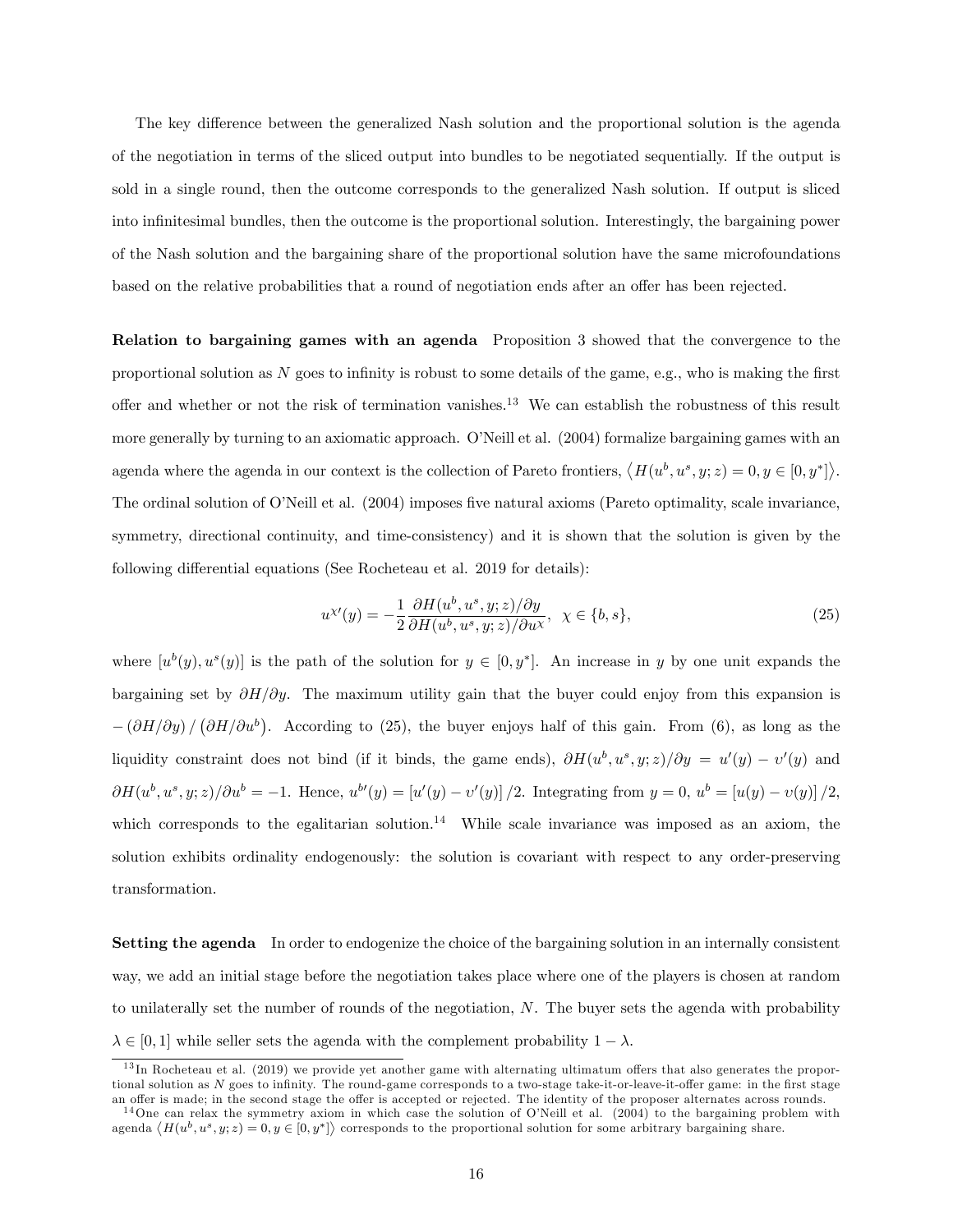Proposition 5 *(Endogenous bargaining solution.)* Consider the Rubinstein game with sliced bundles where  $(\xi^b, \xi^s) = (e^{-(1-\theta)\varepsilon}, e^{-\theta \varepsilon})$  for some  $\theta \in [0,1]$  and consider the limit as  $\varepsilon \to 0$ . If the buyer sets the agenda, then  $N=1$  and the output  $y_{\theta}^b$  solves  $p_{\theta}^{GN}(y_{\theta}^b) = \min\{z, p_{\theta}^{GN}(y^*)\}$ . If the seller sets the agenda, then  $N = +\infty$  and the output  $y^s_{\theta}$  solves  $p^K_{\theta}(y^s_{\theta}) = \min\{z, p^K_{\theta}(y^*)\}$ . If  $z < p^K_{\theta}(y^*)$ , then  $y^s_{\theta} < y^b_{\theta}$ .

If the buyer has the ability to choose the agenda of the negotiation, then he will choose to negotiate all the output at once in a single round and the outcome will coincide with the generalized Nash solution. If the seller is the one to choose the agenda, then he will sell one infinitesimal bundle at a time. One can build some intuition for this result by comparing (3) and (5). If the negotiation takes place in a single round, the buyer's share in the match surplus is  $\Theta(y) > \theta$  for all  $y < y^*$ . The buyer can extract a larger surplus because the players recognize that when the liquidity constraint binds any transfer of output generates a gain for the buyer that is larger than the seller's cost,  $u'(y) > v'(y)$ . In contrast, by negotiating small bundles of output, the seller can avoid binding liquidity constraints in almost all rounds, which allows the surplus to be shared according to  $\theta$ .

# 6 Bargaining with time-varying quantity limits

Up to now we assumed that the maximum output that the agents can negotiate is constant across rounds. In this section, we extend our analysis to allow for heterogeneous quantity limits across rounds, and derive conditions under which the proportional solution is implemented. We consider the limit where the risk of breakdown between offers and counter-offers converges to zero and hence the game is equivalent to multiple rounds of generalized Nash bargaining with endogenous disagreement points.

### 6.1 Two-round game

Consider the following two-round game with the buyer payment capacity equal to z. In the first round, the quantity limit is  $\Delta \bar{y}_1$  and in the second it is  $\Delta \bar{y}_2$ , with  $\Delta \bar{y}_1 + \Delta \bar{y}_2 = y^*$ . The game is solved by backward induction.

We start at the beginning of the second round with the agreement from the first round being  $(y_1, p_1) \in$  $[0, \Delta \bar{y}_1] \times [0, z]$ . Since the risk of breakdown is almost zero, the outcome,  $(y_2, p_2)$ , is given by the generalized Nash solution with disagreement payoffs equal to  $u_1^b = u(y_1) - p_1$  and  $u_1^s = p_1 - v(y_1)$ . Formally,

$$
(y_2, p_2) \in \arg\max_{y, p} \left[ u(y) - p - u_1^b \right]^\theta \left[ -v(y) + p - u_1^s \right]^{1-\theta} \text{ s.t. } y - y_1 \le \Delta \bar{y}_2 \text{ and } p \le z. \tag{26}
$$

We move backward to round 1. The allocation in case of disagreement,  $(\hat{y}_1, \hat{p}_1)$ , corresponds to the round-2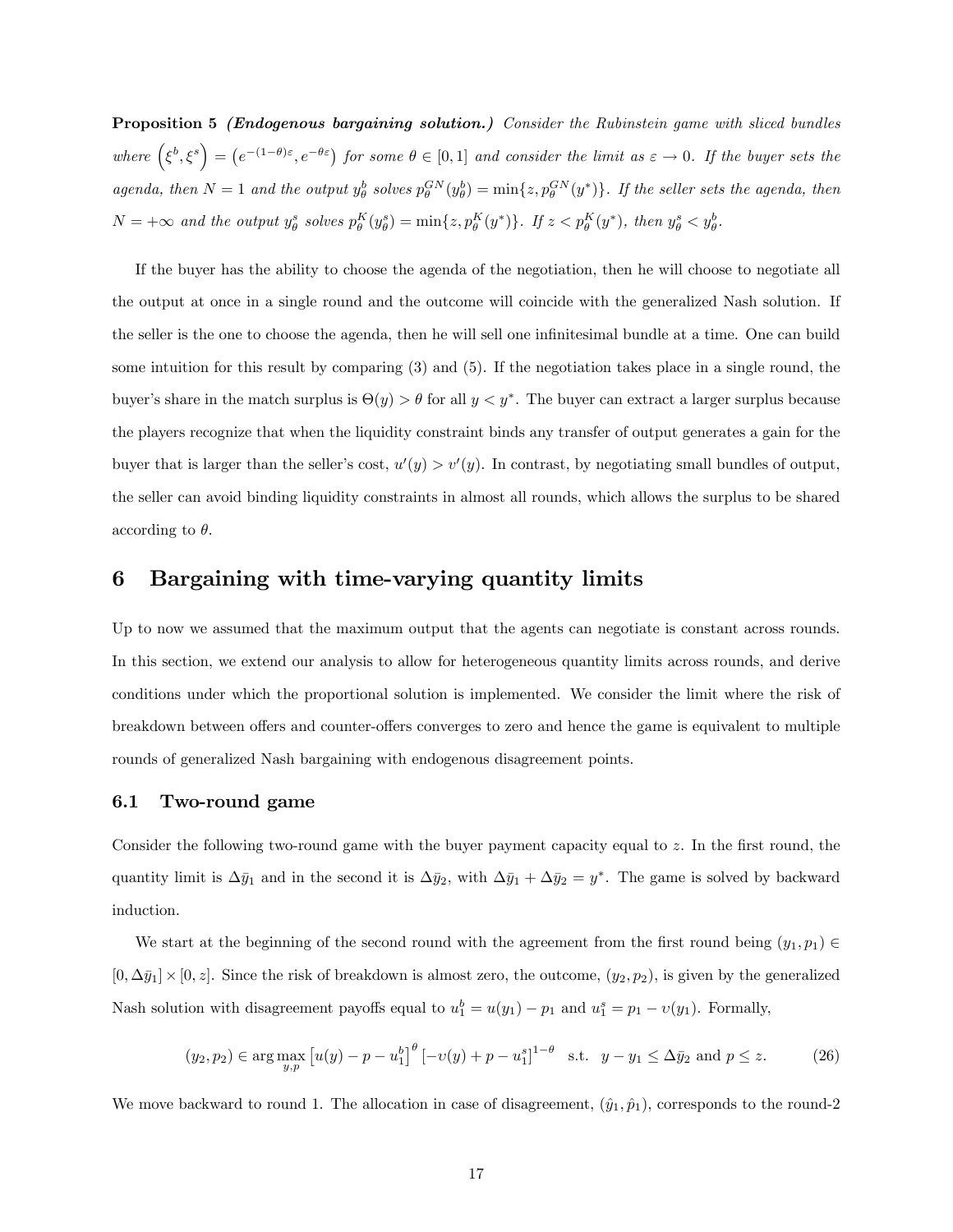allocation given by (26) when  $(y_1, p_1) = (0, 0)$ , i.e.,

$$
(\hat{y}_1, \hat{p}_1) \in \arg\max_{y, p} \left[ u(y) - p \right]^\theta \left[ -v(y) + p \right]^{1-\theta} \text{ s.t. } y \le \Delta \bar{y}_2 \text{ and } p \le z. \tag{27}
$$

The corresponding payoffs are denoted by  $(\hat{u}_1^b, \hat{u}_1^s) \in \mathcal{P}(\Delta \bar{y}_2)$ , where  $\mathcal{P}(y) \equiv \{(u^b, u^s) : H(u^b, u^s, y; z) = 0\}$ is the Pareto frontier when the output limit is  $y$ . The first-order conditions are:

$$
\frac{\hat{u}_1^s}{\hat{u}_1^b} \geq \frac{1-\Theta(\hat{y}_1)}{\Theta(\hat{y}_1)}, \quad \text{``} = \text{''} \quad \text{if } \hat{y}_1 < \Delta \bar{y}_2
$$
\n
$$
\frac{\hat{u}_1^s}{\hat{u}_1^b} \leq \frac{1-\theta}{\theta}, \qquad \text{''} = \text{''} \quad \text{if } \hat{p}_1 < z.
$$

If the constraint,  $\hat{p}_1 \leq z$ , does not bind, then  $\hat{y}_1 = \Delta \bar{y}_2$  and  $\hat{u}_1^s / \hat{u}_1^b = (1 - \theta)/\theta$ . If  $\hat{p}_1 \leq z$  binds, then either  $\hat{y}_1 = \Delta \bar{y}_2$ , in which case the solution is at the kink of the frontier  $\mathcal{P}(\Delta \bar{y}_2)$ , or  $\hat{y}_1 < \Delta \bar{y}_2$ .

Since agents can perfectly foresee the final outcome following any round-1 allocation,  $(y_1, p_1)$ , the negotiation determines  $(y_2, p_2)$  as follows:

$$
(y_2, p_2) \in \arg\max_{(y, p) \in O} \left[ u(y) - p - \hat{u}_1 \right]^\theta \left[ -v(y) + p - \hat{u}_1^s \right]^{1-\theta} \text{ s.t. } y \le y^* \text{ and } p \le z,
$$
 (28)

where O is the set of final allocations that are part of an equilibrium. We solve the game taking  $O =$  $[0, y^*] \times [0, z]$ . Later on we will verify that this is without loss of generality by constructing round-1 payoffs that are feasible and lead to the final payoffs,  $(u_2^b, u_2^s)$ .

The solution to (28) can take two forms. First, if  $\hat{p}_1 \leq z$  binds, then  $(u_2^b, u_2^s) = (\hat{u}_1^b, \hat{u}_1^s)$  and a round-1 equilibrium allocation is  $(y_1, p_1) = (0, 0)$ , which suggests that the first round of the negotiation is irrelevant. This case is represented in the top panel of Figure 5. The second possibility is that  $\hat{p}_1 \leq z$  does not bind, in which case  $\hat{y}_1 = \Delta \bar{y}_2$  and  $(\hat{u}_1^b, \hat{u}_1^s) \in \mathcal{P}(\Delta \bar{y}_2)$  is determined by

$$
\frac{\hat{u}_1^s}{\hat{u}_1^b} = \frac{1-\theta}{\theta}.\tag{29}
$$

In the bottom panels of Figure 5,  $(\hat{u}_1^b, \hat{u}_1^s)$  is located at the intersection of the yellow frontier,  $\mathcal{P}(\Delta \bar{y}_2)$ , and the orange dashed line with slope  $(1 - \theta)/\theta$ . The solution  $(u_2^b, u_2^s)$  to (28) has two subcases. In the first subcase,  $p_2 \leq z$  does not bind, and hence

$$
\frac{u_2^s - \hat{u}_1^s}{u_2^b - \hat{u}_1^b} = \frac{1 - \theta}{\theta}.
$$
\n(30)

This solution is depicted in the bottom left panel in Figure 5 at the intersection of the orange dashed line with slope  $(1-\theta)/\theta$  and the upper Pareto frontier,  $\mathcal{P}(\Delta \bar{y}_1 + \Delta \bar{y}_2) = \mathcal{P}(y^*)$ . The final outcome then coincides with the proportional solution that implements  $y^*$ . Otherwise, the liquidity constraint binds, and

$$
\frac{u_2^s - \hat{u}_1^s}{u_2^b - \hat{u}_1^b} = \frac{1 - \Theta(y_2)}{\Theta(y_2)},\tag{31}
$$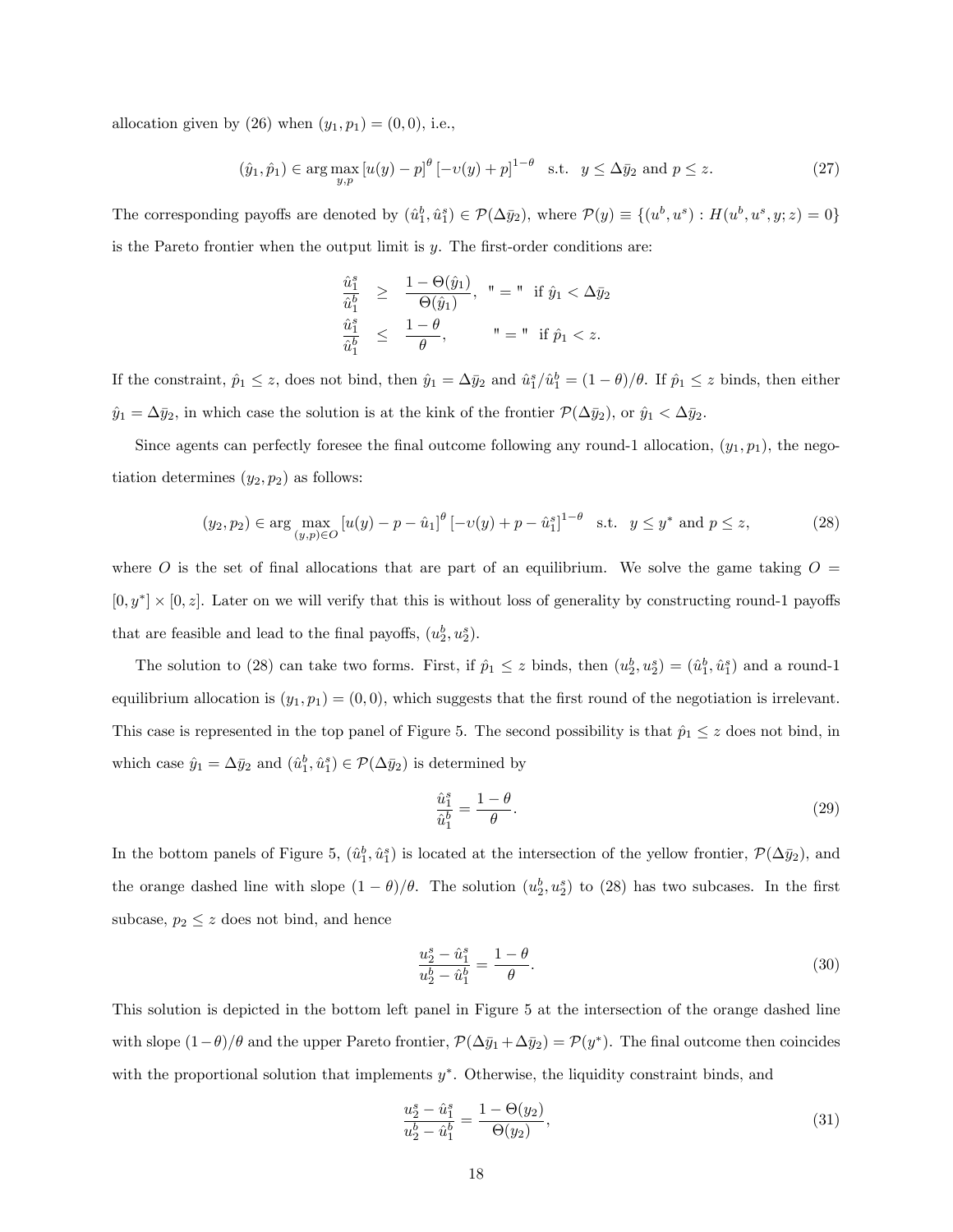with  $\Theta(y)$  given by (4). This case is depicted in the bottom right panel in Figure 5. Using that  $\Theta(y_2) > \theta$ when  $y_2 < y^*$ , it follows that  $(u_2^b, u_2^s)$  is located to the right of the red dashed line.



Figure 5: Two-round game with heterogeneous output limits. Top panel:  $\hat{p}_1 \leq z$  binds. Bottom left panel:  $\hat{p}_1 \leq z$  and  $p_2 \leq z$  are slack. Bottom right panel:  $\hat{p}_1 \leq z$  is slack but  $p_2 \leq z$  binds.

The intermediate payoffs in round 1,  $(u_1^b, u_1^s)$ , are determined such that the solution to (26) coincides with  $(u_2^b, u_2^s)$ . In the case where  $p_2 \leq z$  does not bind,  $(u_1^b, u_1^s) \in \mathcal{P}(\Delta \bar{y}_1)$  and  $u_1^s/u_1^b = (1 - \theta)/\theta$ . See top panel of Figure 6. If  $p_2 \leq z$  binds, we distinguish two possibilities. First, suppose that  $y_2 \leq \Delta \bar{y}_1$ , that is, the final allocation is feasible given the round-1 quantity limit. In this case, we can take  $(u_1^b, u_1^s) = (u_2^b, u_2^s)$ . Otherwise,  $y_2 > \Delta \bar{y}_1$  and we take  $y_1 = \Delta \bar{y}_1$ . Since  $p_2 \leq z$  binds, this implies that

$$
\frac{u_2^s - u_1^s}{u_2^b - u_b^1} = \frac{1 - \Theta(y_2)}{\Theta(y_2)} = \frac{u_2^s - \hat{u}_1^s}{u_2^b - \hat{u}_1^b},
$$

which uniquely pins down  $(u_1^b, u_1^s) \in \mathcal{P}(\Delta \bar{y}_1)$ . The solution can be seen geometrically in Figure 6 where  $(u_1^b, u_1^s)$  is located at the intersection of the green frontier,  $\mathcal{P}(\Delta \bar{y}_1)$ , and the red dashed line with slope  $[1 - \Theta(y_2)]/\Theta(y_2)$ . In the bottom left panel, we assume  $\Delta \bar{y}_1 < \Delta \bar{y}_2$  and hence the green frontier,  $\mathcal{P}(\Delta \bar{y}_1)$ , is below the yellow frontier,  $\mathcal{P}(\Delta \bar{y}_2)$ ; in the bottom right panel,  $\Delta \bar{y}_1 > \Delta \bar{y}_2$  and hence  $\mathcal{P}(\Delta \bar{y}_1)$  is above  $\mathcal{P}(\Delta \bar{y}_2)$ . We can now check that  $p_1 \in (0, z)$ . It is clear from Figure 6 that  $u_1^s < u_2^s$ ,  $y_1 < y_2$ , but  $p_2 = z$ . Hence,  $p_1 < z$ . When  $y_1 = \Delta \bar{y}_1 > \Delta \bar{y}_2$ , the right panel shows that  $u_1^s > \hat{u}_1^s \geq 0$  and hence  $p_1 > 0$ ; when  $y_1 = \Delta \bar{y}_1 < \Delta \bar{y}_2$ , the left panel shows that  $u_1^s > 0$  and hence  $p_1 > 0$  as well.

We give two remarks before we move to the general N-round game. First, when  $\Delta \bar{y}_1 = \Delta \bar{y}_2$ , the green and yellow frontiers,  $\mathcal{P}(\Delta \bar{y}_1)$  and  $\mathcal{P}(\Delta \bar{y}_2)$ , coincide in Figure 6, and hence,  $(u_1^b, u_1^s) = (\hat{u}_1^b, \hat{u}_1^s)$ . Thus, the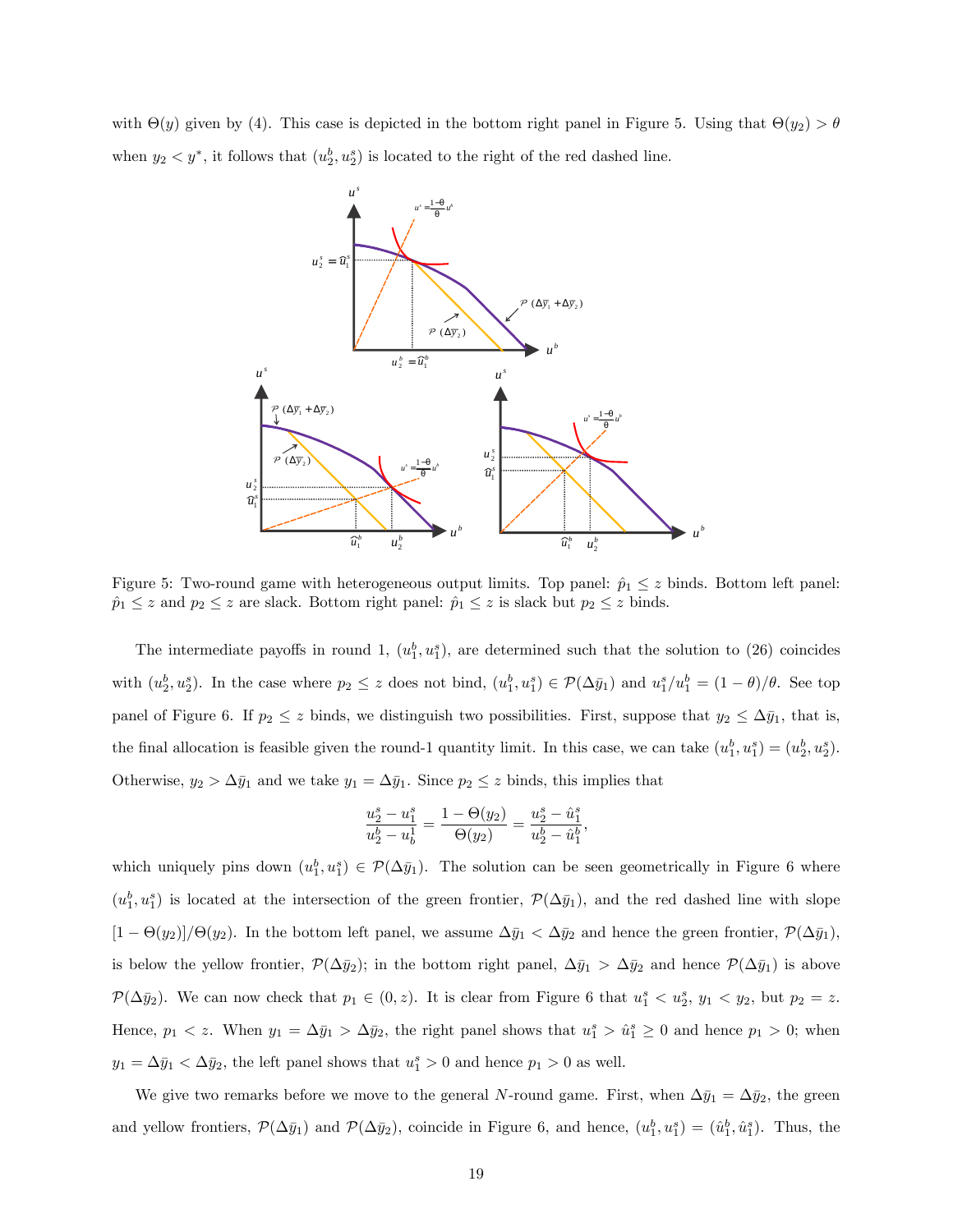

Figure 6: Two-round game with heterogenous output limits: determination of first-round payoffs.

disagreement payoffs in round-1 are also the intermediate payoffs at the end of round-1. Second, when  $\Delta \bar{y}_1 \neq \Delta \bar{y}_2$ , the disagreement payoffs,  $(\hat{u}^b_1, \hat{u}^s_1)$ , are computed using  $\Delta \bar{y}_2$ . As a result,  $\Delta \bar{y}_2$  can affect the final payoffs even if round-2 is not active in equilibrium. For example, when  $\Delta \bar{y}_1 > y_2 > \Delta \bar{y}_2$ , we have  $(u_1^b, u_1^s) = (u_2^b, u_2^s)$ , that is, the final allocation is achieved in round-1, but  $(u_2^b, u_2^s)$  is determined by  $\Delta \bar{y}_2$ alone according to (31).

### 6.2 N-round game

We consider now a N-round game with time-varying quantity limits,  $\{\Delta \bar{y}_n\}_{n=1}^N$ , where  $\sum_{n=1}^N \Delta \bar{y}_n = y^*$ . The following proposition characterizes the SPE final payoffs.

Proposition 6 (The chained Nash solution.) Consider the N-round game with quantity limit at roundn equal to  $\Delta \bar{y}_n$ ,  $n = 1, 2, ..., N$ . The final allocation of any SPE is the last term of the sequence  $\{(\hat{y}_n, \hat{p}_n)\}_{n=1}^N$ where  $(\hat{y}_0, \hat{p}_0) = (0, 0)$  and

$$
(\hat{y}_n, \hat{p}_n) \in \arg \max_{y, p} \left[ u(y) - u(\hat{y}_{n-1}) - (p - \hat{p}_{n-1}) \right]^\theta \left[ -v(y) + v(\hat{y}_{n-1}) + (p - \hat{p}_{n-1}) \right]^{1-\theta}
$$
(32)  
s.t.  $y - \hat{y}_{n-1} \le \Delta \bar{y}_{N-n+1}$  and  $p \le z$ .

The proof is by induction (see Appendix). As the sequence in Proposition 1, we interpret  $(\hat{y}_n, \hat{p}_n)$  as the final allocation in the subgame composed of the last n rounds with output limits  $\{\Delta \bar{y}_{N-n+j}\}_{j=1}^n$  assuming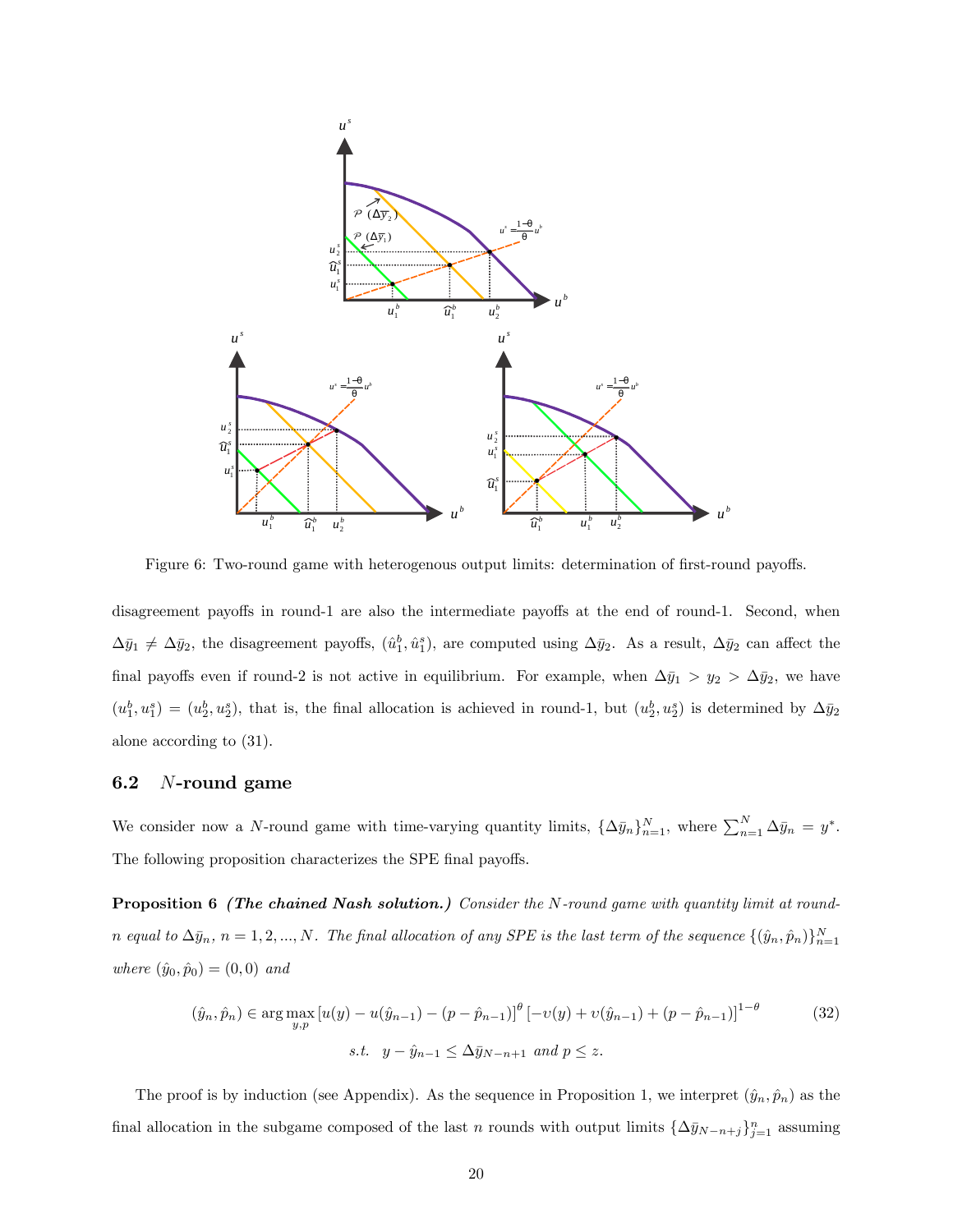the initial allocation is  $(0, 0)$ , i.e., no agreement has been reached in the first  $N - n$  rounds. If  $(\hat{y}_{n-1}, \hat{p}_{n-1})$ is the final allocation from the last  $(n - 1)$  rounds, then  $(\hat{y}_{n-1}, \hat{p}_{n-1})$  is also the disagreement allocation of the last n-round game that begins at round- $(N - n + 1)$ . Hence,  $(\hat{y}_n, \hat{p}_n)$  defined by (32) is the final allocation of a game with the last n rounds. Finally, when  $n = 1$  the disagreement point is no trade and hence  $(\hat{y}_0, \hat{p}_0) = (0, 0).$ 

So, as in the case with constant output limits studied earlier, the final outcome can be determined by applying the generalized Nash solution with endogenous disagreement points N consecutive times. In contrast to the case with constant limits, the terms of the sequence  $\{(\hat{y}_n, \hat{p}_n)\}_{n=1}^{N-1}$  are not the allocations in the intermediate rounds. These are allocations capturing different levels of disagreement. Also in contrast with the constant-limit case, (32) makes the backward-induction logic of the construction more transparent since  $(\hat{y}_1, \hat{p}_1)$  is obtained from the quantity limit  $\Delta \bar{y}_N$ ,  $(\hat{y}_2, \hat{p}_2)$  is obtained from  $\Delta \bar{y}_N + \Delta \bar{y}_{N-1}$ , and so on.

Assuming that the constraint  $p \leq z$  does not bind before the last round,

$$
\frac{\frac{\hat{u}_n^s - \hat{u}_{n-1}^s}{\hat{u}_n^b - \hat{u}_{n-1}^b} = \frac{1 - \theta}{\theta} \text{ for all } n < N,\frac{u_N^s - \hat{u}_{N-1}^s}{u_N^b - \hat{u}_{N-1}^b} = \frac{1 - \Theta(y_N)}{\Theta(y_N)}.
$$

So for all  $n < N$ ,  $(\hat{u}_n^b, \hat{u}_n^s)$  lies at the intersection of  $\mathcal{P}\left(\sum_{j=1}^n \Delta \bar{y}_{N-n+j}\right)$  and the line going through the origin with slope  $(1 - \theta)/\theta$ . The final outcome is at the intersection of the Pareto frontier,  $\mathcal{P}(y^*)$ , and the line going through  $(\hat{u}_{N-1}^b, \hat{u}_{N-1}^s)$  with slope  $[1 - \Theta(y_N)] / \Theta(y_N)$ . So the outcome is identical to the one of the  $N = 2$  game where the output limit in the first round is  $\Delta \bar{y}_1$  and the output limit in the second round is  $\sum_{j=2}^{N} \Delta \bar{y}_j$ . In particular, if the constraint  $p \leq z$  does not bind in the last round of iteration in (32), then the final allocation coincides with the proportional solution implementing  $y^*$ . This happens if and only if  $z \ge p_\theta^K(y^*)$ , regardless of the output limits. Finally, if the constraint  $p \le z$  binds before the last iteration in (32), the final allocation can be computed using the function g analogous to (19).

#### 6.3 Implementation of the proportional solution

We now ask under which conditions the game with time-varying output limits implements the proportional solution. As mentioned, when  $z \ge p_\theta^K(y^*)$ , any N-round game with output limits  $\{\Delta \bar{y}_n\}_{n=1}^N$  satisfying  $\sum_{n=1}^{N} \Delta \bar{y}_n = y^*$  can implement the proportional solution with output level  $y^*$ . In this case, the solution coincides with the generalized Nash solution as the liquidity constraint is slack. So we focus on the case where  $z < p_{\theta}^{K}(y^*)$ , and denote  $y_{\theta}^{K}(z) < y^*$  the ouput level under the proportional solution, i.e., the solution to  $z = p_\theta^K(y_\theta^K)$ .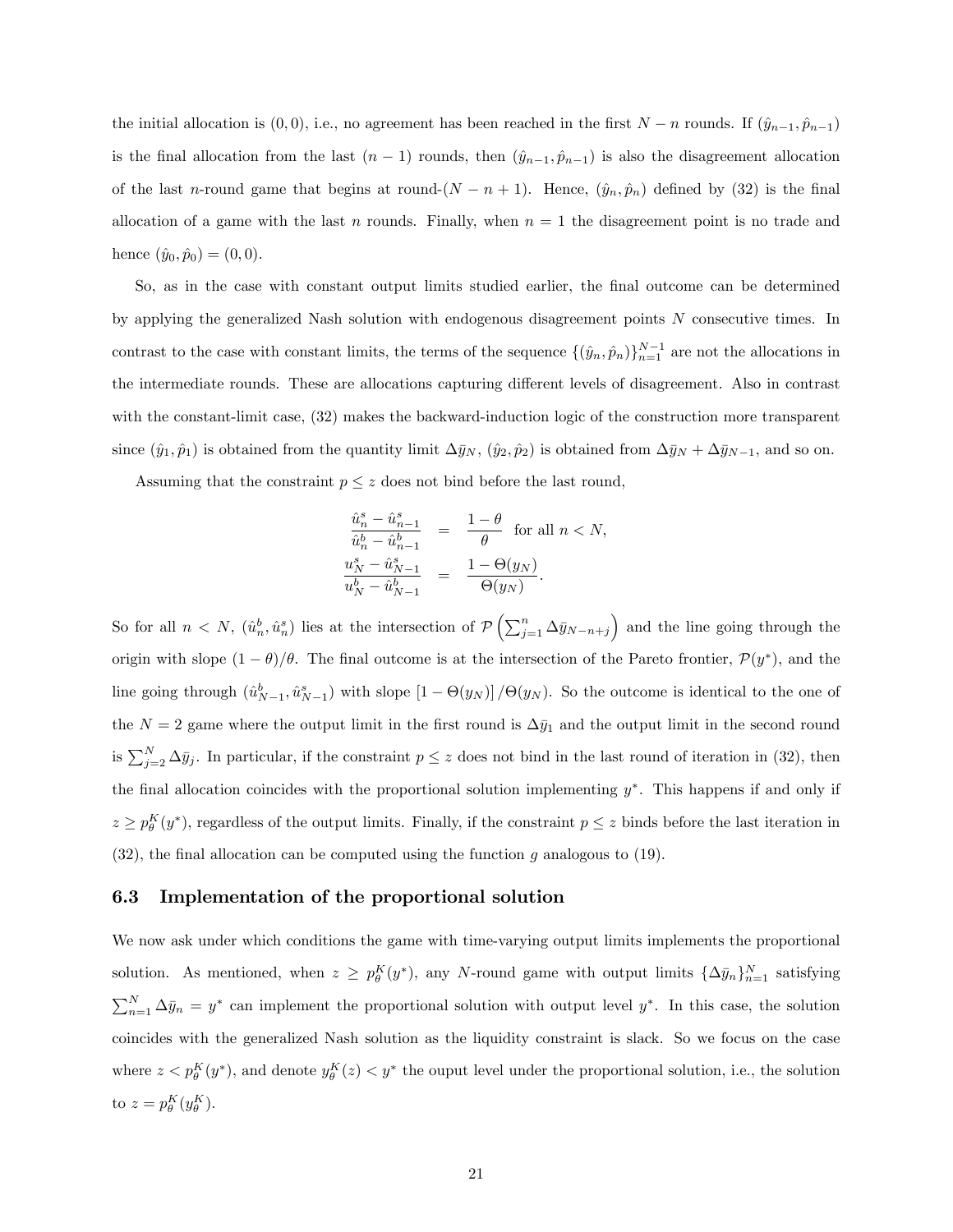Proposition 7 (Implementation of the proportional solution with time-varying output limits.) Suppose that  $z < p_{\theta}^{K}(y^*)$ . A game characterized by  $\langle z, {\Delta \bar{y}_n} \rangle_{n=1}^{N}$  implements the proportional solution if and only if there exists a round  $N_{\theta}^{K}(z) \leq N$  such that

$$
\sum_{n=1}^{N_{\theta}^{K}} \Delta \bar{y}_{N-(n-1)} = y_{\theta}^{K}(z). \tag{33}
$$

If  $N = 2$ , the proportional solution is implemented if and only if  $\Delta \bar{y}_2 = y_0^K$ .

Proposition 7 characterizes the set of all finite sequences of output limits,  $\{\Delta \bar{y}_n\}_{n=1}^N$ , that implement the proportional solution. For  $\{\Delta \bar{y}_n\}_{n=1}^N$  to implement  $y_\theta^K$ , there must be an intermediate round, denoted  $N_\theta^K$ , such that the sum of the output limits in the last  $N_{\theta}^K$  rounds is exactly equal to  $y_{\theta}^K$ . In particular,  $y_{\theta}^K$  can be obtained from a sequence with  $N = 2$  terms,  $\Delta \bar{y}_1 = y^* - y_\theta^K$ , and  $\Delta \bar{y}_2 = y_\theta^{K}$ .<sup>15</sup>

The 'if' part of Proposition 7 provides a condition to implement the proportional solution that is only valid for a given z as  $y_{\theta}^K = (p_{\theta}^K)^{-1} (z)$ . The 'only if' part implies that a given  $\{\Delta \bar{y}_n\}_{n=1}^N$  implements  $y_{\theta}^K$ only if  $z = p_\theta^K \left( \sum_{j=1}^n \Delta \bar{y}_{N-j+1} \right)$  for  $n = 1, ..., N$ . As a result, for a given agenda, there are only finitely many payment capacities under which the proportional solution is implementable. So one cannot use a game with a finite agenda to rationalize the use of the proportional solution in models where  $z$  is endogenous. In order to implement the proportional solution for all  $z$ , we need to look beyond finite agendas and consider limits of finite sequence of output limits as  $N$  becomes large.

In order to define those limits, we introduce an alternative representation of  $\{\Delta \bar{y}_n\}_{n=1}^N$  as a non-decreasing step function,  $\mathbf{y} : [0, 1] \to [0, y^*]$ , such that  $\mathbf{y}(0) = 0$ , and

$$
\mathbf{y}(t) = \sum_{j=1}^{n} \Delta \bar{y}_j \text{ for } t \in \left(\frac{n-1}{N}, \frac{n}{N}\right], \ n = 1, ..., N. \tag{34}
$$

In this alternative representation, t is the virtual time of the negotiation and  $\mathbf{y}(t)$  is the cumulative output considered for negotiation up to t. We expand this set to include  $\bar{y}$  that can be expressed as the limit of finite agendas of the form given by  $(34)$  according to the sup-norm, and we use A to denote the expanded set of all agendas. We define the outcome from negotiation under a limiting agenda,  $\bar{y} \in A$ , as the limit of the equilibrium outcomes from the finite agendas that converge to  $\bar{y}$ . See the Appendix for a precise definition of these limits and the proof of their existence and uniqueness. The following proposition characterizes the range of allocations achievable from agendas in  $A$ , and the set of agendas that implement the proportional solution for all payment capacities. For any  $z < p_\theta^{GN}(y^*) = p_\theta^{K}(y^*)$ , let  $y_\theta^{GN}(z)$  solve  $z = p_\theta^{GN}(y)$ .

<sup>15</sup>We thank an anonymous referee for pointing out this result.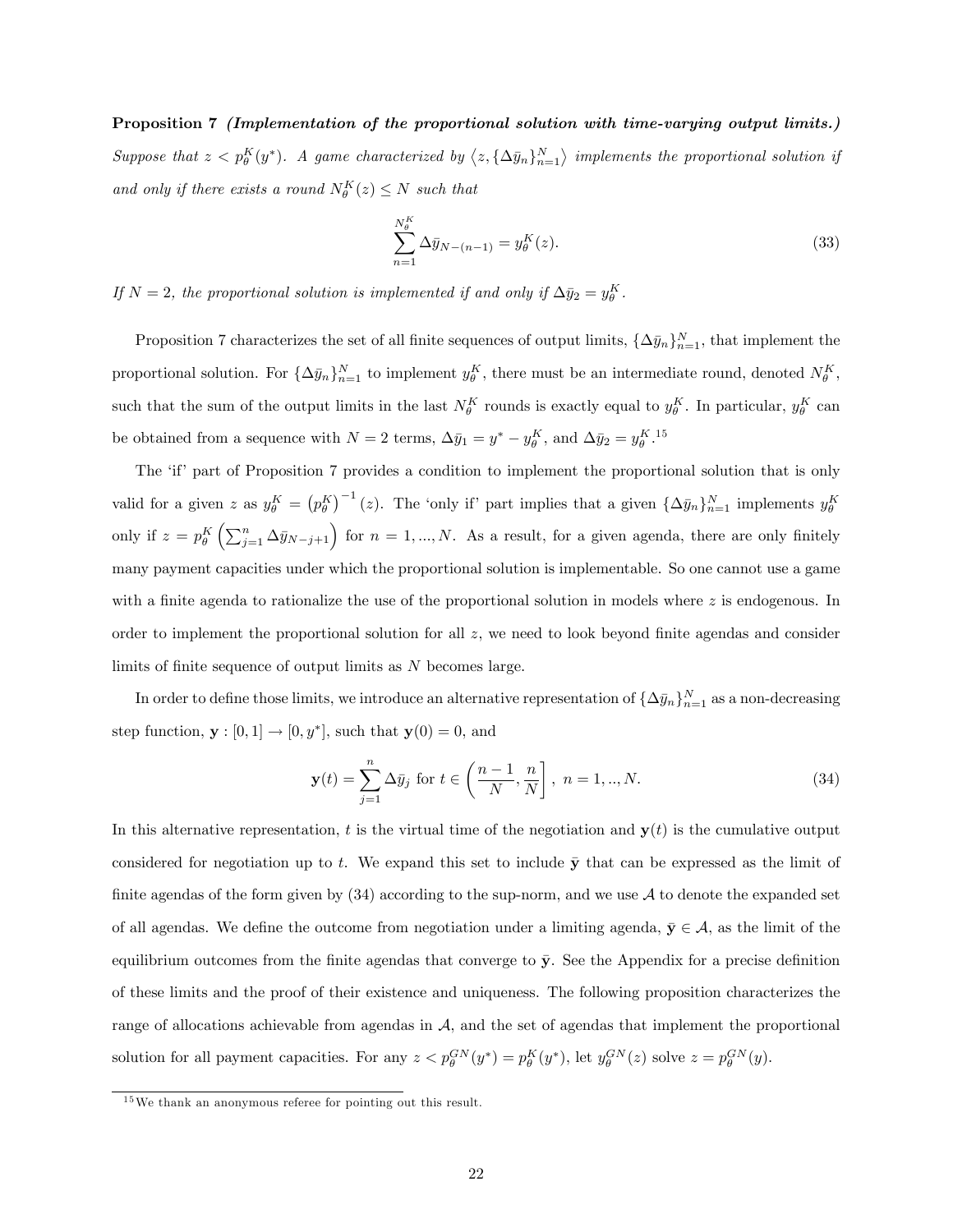**Proposition 8** (Uniform implementation of the proportional solution.) If  $z \ge p_\theta^K(y^*)$ , then any  $\overline{\mathbf{y}} \in \mathcal{A}$  implements the proportional solution,  $p = p_{\theta}^{K}(y^*)$  and  $y = y^*$ . If  $z < p_{\theta}^{K}(y^*)$ , then for all  $\overline{\mathbf{y}} \in \mathcal{A}$ ,  $p = z$  and  $y \in [y_{\theta}^{K}(z), y_{\theta}^{GN}(z)]$ . Moreover,  $\bar{y} \in A$  implements  $y_{\theta}^{K}(z)$  for all  $z \ge 0$  if and only if it is continuous.

Proposition 8 shows that the proportional solution is uniformly implementable across  $z$  by any continuous agenda in  $A$ . Any such agenda can be discretized into finite agendas of  $N$  rounds and is the limit of those finite agendas as  $N$  goes to infinity, where the output limits converge to zero uniformly.<sup>16</sup> This result extends part 3 of Proposition 3 to the case of heterogeneous output limits. Conversely, Proposition 8 also shows that, for any discontinuous agenda, the final allocation differs from the proportional solution for a positive measure of  $z$ 's. This result suggests that, in order to provide a strategic foundations to the proportional solution based on extensive-form games with alternating offers, gradualism is necessary.

# 7 Bargaining with endogenous liquidity constraints

The analysis so far took the buyer's payment capacity,  $z$ , as given. In general equilibrium, the payment capacity of buyers (e.g., their holdings of money or liquid assets, their borrowing capacity...) is endogenous and depends critically on the trading mechanism. In this section, we explore the implications of agenda setting in the Rubinstein game with sliced bundles for the choice of  $z$ , allocations, and social efficiency. For instance, how does the payment capacity of the buyer depends on the anticipated agenda? Are there agendas that induce buyers to raise their payment capacity so as to implement first-best allocations?

We endogenize the buyer's payment capacity by assuming that the buyer chooses  $z$  at some cost  $\iota z$  before being matched. We think of  $\iota \geq 0$  as the opportunity cost of holding assets in a liquid form or an interest rate on a loan. For instance, in a model where z represents real money balances (e.g., Lagos and Wright, 2005),  $\iota$  is the nominal interest rate on illiquid bonds adjusted by the probability of entering a pairwise meeting. Throughout the section we assume that the risk of breakdown in each round of the negotiation converges to zero.

### 7.1 Endogenous liquidity constraints under an exogenous agenda

For now we consider the game with homogeneous output limits,  $y^*/N$ , and we vary N from one to infinity to trace out the role of the agenda for the choice of  $z$  and the implied tightness of the liquidity constraint. The agenda, which is taken as given, can be interpreted as resulting from various technological constraints: sellers

<sup>&</sup>lt;sup>16</sup>In the proof we show that any continuous and increasing function  $y : [0,1] \to [0,y^*]$  with  $y(0) = 0$  and  $y(1) = y^*$  belong to the set A.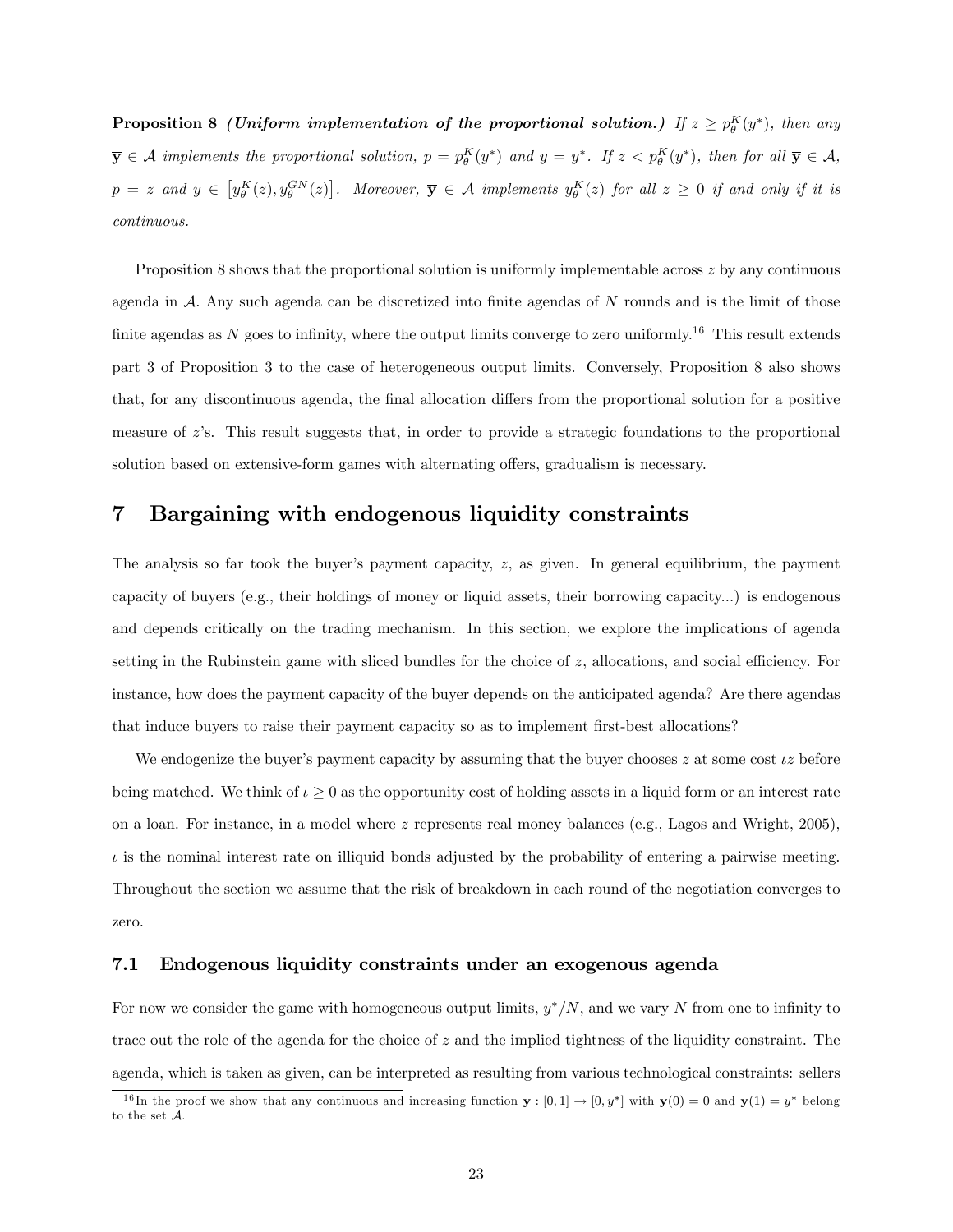produce bundles of goods sequentially, and each bundle is negotiated immediately after being produced. Alternatively, production is continuous over time but the consumer and the seller meet infrequently but periodically to negotiate the terms of trade. Another view is that the rules of the extensive-form game that determine the allocations in pairwise meetings are not manipulable by the players and are a primitive of the economy (which is the standard assumption in the literature on decentralized markets).

An optimal payment capacity is:

$$
z_N^* \in Z_N^* \equiv \arg\max_{z \ge 0} \left\{ -iz + u_N^b(z) \right\},\tag{35}
$$

where  $Z_N^*$  is the set of all maximizers and the objective between brackets is the buyer's surplus from an N-round negotiation,  $u_N^b(z)$ , net of the cost of obtaining z units of payment,  $\iota z$ . For all  $N \ge 1$  and all  $\iota \ge 0$ , (35) admits a solution in  $[0, p_\theta^K(y^*)]$ .

Suppose first that buyers have "deep pockets" in that they can borrow at no cost,  $\iota = 0$ . The next proposition generalizes a key and paradoxical result from Lagos and Wright (2005) for  $N = 1$  (generalized Nash bargaining) according to which the buyer does not find it optimal to carry enough liquidity to purchase  $y^*$ , i.e.,  $z_1^* < p_\theta^K(y^*)$  for all  $\theta < 1$ . This means that the buyer chooses optimally to be liquidity constrained in the pairwise meeting.

**Proposition 9** (Bargaining-induced liquidity constraint.) Suppose  $\iota = 0$ . For all  $N \ge 1$  and all  $\theta \in (0,1)$ ,  $z_N^* < p_{\theta}^K(y^*)$  for all  $z_N^* \in Z_N^*$ . As  $N \to \infty$ , any sequence  $\{z_N^*\}_{N=1}^{+\infty}$  such that  $z_N^* \in Z_N^*$  converges to  $p_{\theta}^{K}(y^*)$ .

Proposition 9 shows that it is optimal for the buyer to invest in a payment capacity lower than what is necessary to maximize the match surplus,  $p_{\theta}^{K}(y^*)$ , because by tightening his liquidity constraint the buyer raises his share of the surplus in the last round of the negotiation,  $\Theta(y)$ .<sup>17</sup> It is only at the limit, when slicing is infinitesimal, that the buyer invests in a payment capacity that is large enough to finance  $y^*$ , i.e., the strategic effect of a binding liquidity constraint vanishes.

We illustrate this result in the top panels of Figure 7 where we plot the solution to (35) as a function of  $N^{18}$  The payment capacity necessary to purchase  $y^* = 1$  is  $p_{0.5}^K(y^*) = 1.5$ . The relation between  $z_N^*$  and N is non-monotone as illustrated by the top left panel of Figure 7. In order to explain this non-monotonicity, we plot  $u_N^b(z)$  in Figure 8 for  $N \in \{1, 2, 3, 4\}$ . The maximum surplus of the buyer when  $N \in \{2, 3\}$  is obtained at  $z = g(\bar{y}_1, 0)$ , when the buyer brings just enough liquidity to purchase one bundle. As the bundle size,

 $17$  For a related result in the context of an over-the-counter market where agents on both sides of the market choose how much asset to bring in a match and bargain according to the generalized Nash solution, see Lebeau (2019).<br><sup>18</sup>The examples are obtained for the following functional forms and parameter value:  $u(y) = 2\sqrt{y}$ ,  $v(y) = y$ , and  $\theta = 1$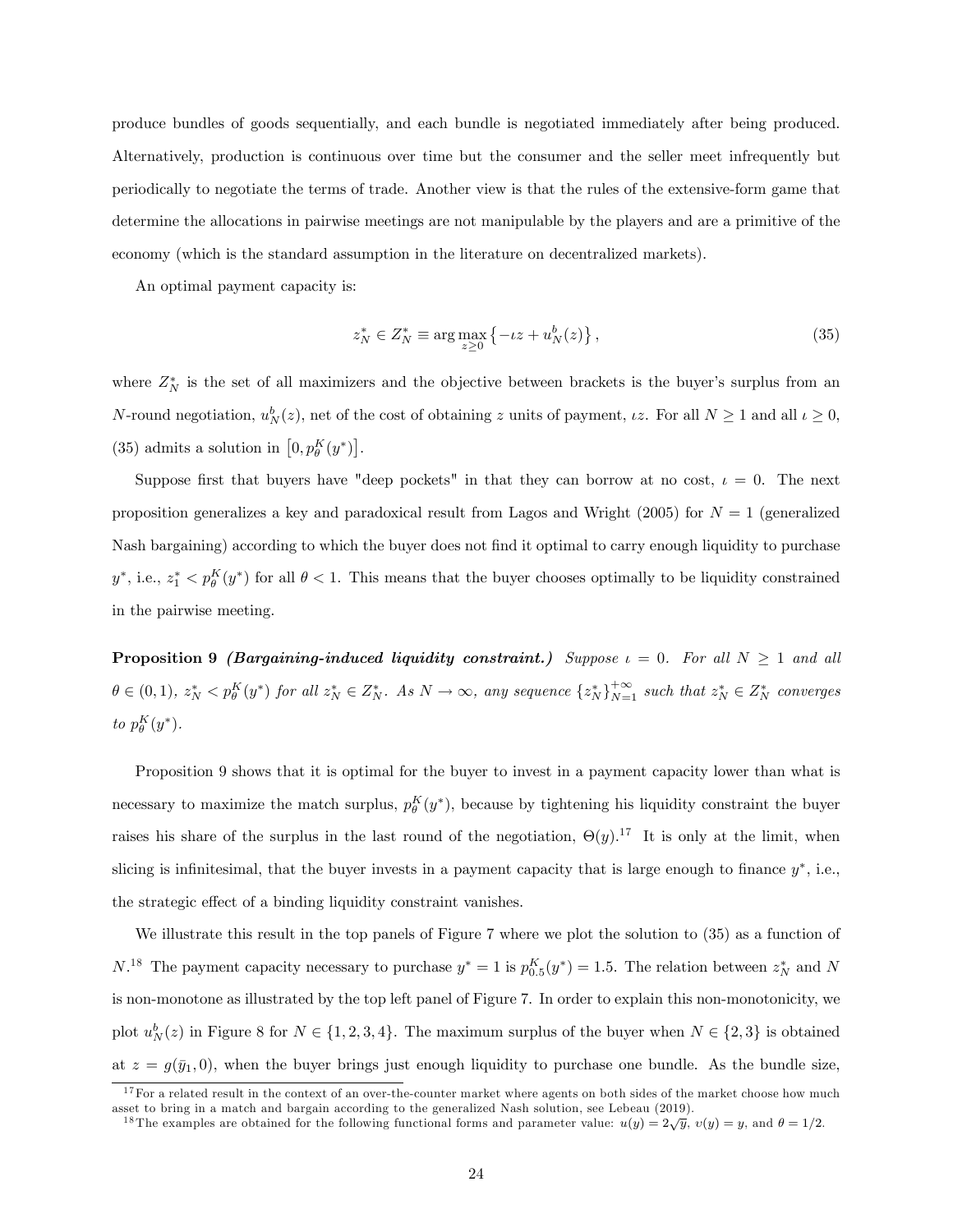

Figure 7: Optimal payment capacity and output when  $t = 0$ 

 $\bar{y}_1 = y^*/N$ , decreases with N, so does  $z_N^*$ . As N increases above 4,  $u_N^b(z)$  evaluated at  $g(\bar{y}_1,0)$  no longer reaches a maximum. In that case it is optimal for the buyer to hold enough liquidity to be able to purchase multiple bundles and  $z_N^*$  jumps upward closer to  $p_{0.5}^K(y^*)$ .

The bottom panels plot the equilibrium final y, denoted by  $y(z_N^*)$ , for different values of N. Under generalized Nash bargaining  $(N = 1)$ ,  $y(z_1^*)$  is slightly less than 60 percent of the first best. In the language of monetary theory, the Friedman rule  $(\iota = 0)$  fails to implement the first best when prices are determined according to the generalized Nash solution (Lagos and Wright, 2005). Under proportional bargaining ( $N =$  $+\infty$ ),  $y(z^*_{\infty}) = 1$ , which corresponds to the first best. In-between these two polar cases, output varies in a non-monotone fashion with N. The lowest value for y is obtained when  $N = 3$ , in which case output is about one third of the first best. Hence, the parameter  $N$ , which distinguishes Nash from Kalai bargaining, plays a critical role to assess the size of the inefficiencies in economies with bargaining under liquidity constraints.



Figure 8: Buyer's surplus for  $N \in \{1, 2, 3, 4\}$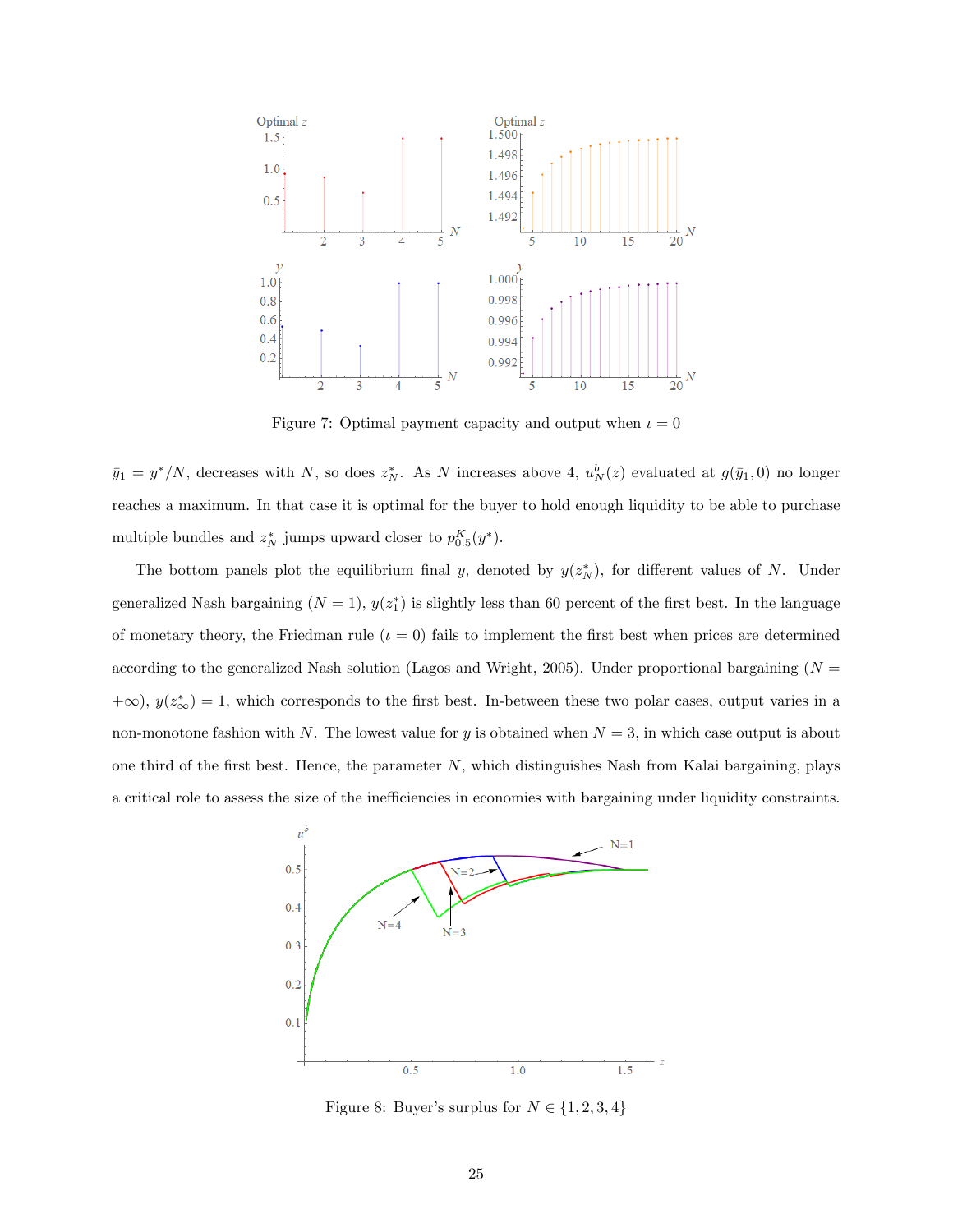We now illustrate the effect of increasing the cost of the payment capacity,  $\iota$ . In the left panel of Figure 9, we plot  $z_N^*$  as a function of N when  $\iota = 0.1$ . Compared against Figure 7, it shows that when N is large,  $z_N^*$  falls from about 1.5 to about 1.2. The fall in  $z^*$  is much more dramatic for lower values of N. Suppose, for instance, that  $N = 9$ , as illustrated in the right panel of Figure 9. If  $\iota = 0$ ,  $z_N^*$  is close to 1.5 but as  $\iota$  rises to 10%  $z_N^*$  drops to about 0.25. This result shows that N is of paramount importance to quantify the effects of binding liquidity constraints, e.g., due to inflation (see Lagos and Wright, 2005, for such an exercise), and the Nash solution  $(N = 1)$  does not provide a lower bound for the size of this effect.



Figure 9: Left: Optimal payment capacity when  $\iota = 0.1$ ; Right: Buyer's net surplus for  $\iota \in \{0, 0.1\}$ 

### 7.2 Liquidity constraint with an endogenous agenda

If the agenda of the negotiation is endogenous and set by one of the players, it might depend on the cost of liquidity,  $\iota$ , thereby providing an additional channel through which  $\iota$  affects allocations and welfare. We endogenize the agenda in two steps. First, we assume that agendas have constant output limits across rounds so that the choice of the agenda is reduced to a choice of N. Later, we consider the case of a general agenda composed of time-varying output limits.

The timing of the game is as follows. First, before being matched with a seller, the buyer chooses his payment capacity,  $z^*$ . Second, once the match is formed, the buyer sets N with probability  $\lambda$ ; otherwise, the seller is the one to choose the agenda. Third, agents bargain according to the agenda. From Proposition 5, the optimal payment capacity of the buyer then solves

$$
z^* \in \arg\max_{z \ge 0} \left\{ \lambda u_1^b(z) + (1 - \lambda) u_\infty^b(z) \right\}.
$$
 (36)

From (36) the buyer chooses his payment capacity to maximize his expected surplus where, from Proposition 5, with probability  $\lambda$  the buyer chooses  $N = 1$  and with complement probability  $1 - \lambda$  the seller sets  $N = +\infty$ . Note that this result remains the same regardless of whether the seller observes the choice of z or not when it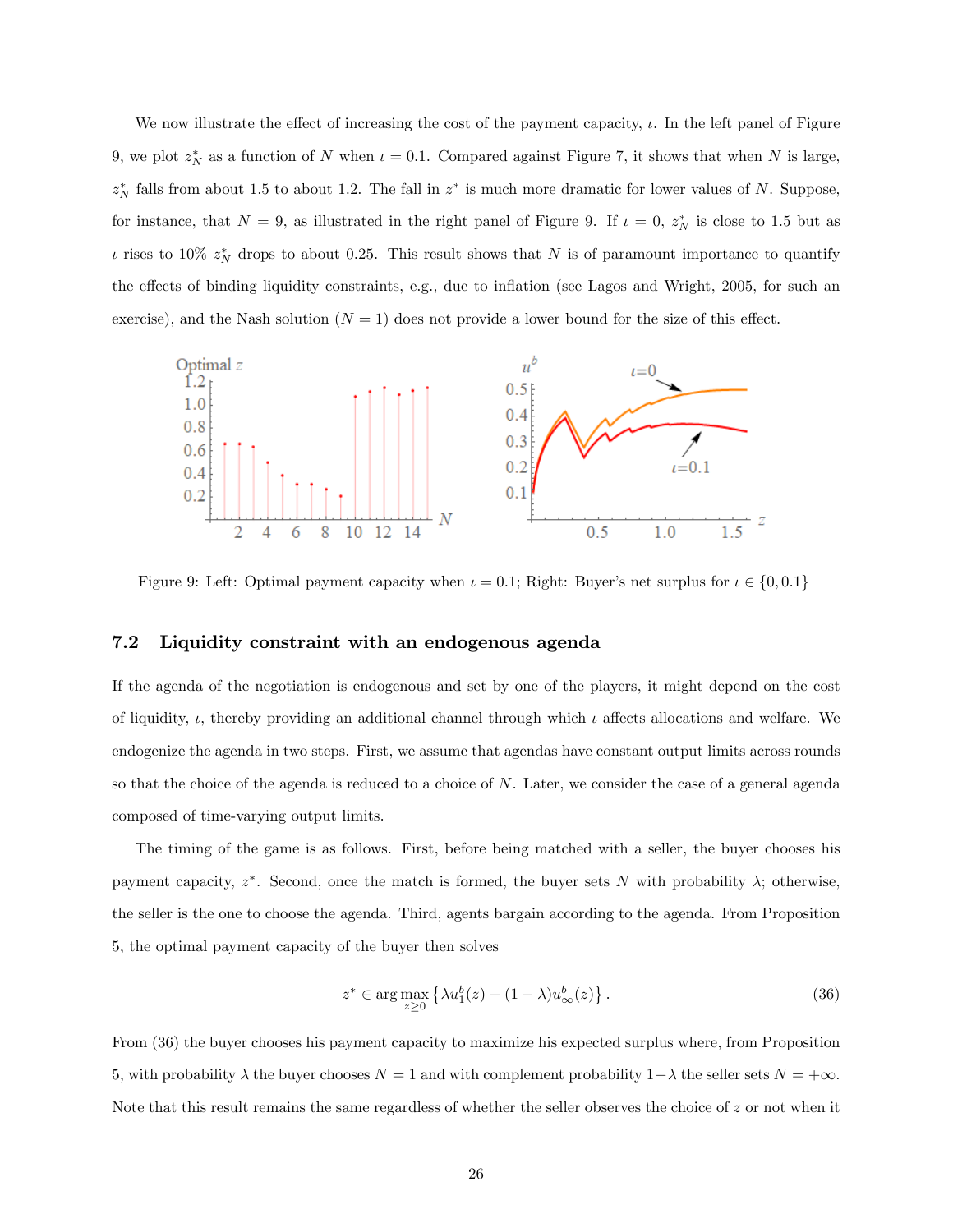is his turn to choose N. For the next proposition, we assume that preferences are such that  $u_1^b(z)$  is strictly concave over  $(0, p^K(y^*))$ . (For such conditions, see, e.g., Lagos and Wright, 2005.)

**Proposition 10** (Endogenous liquidity constraint and agenda setting.) Suppose  $\iota = 0$ ,  $\lambda \in (0,1)$ , and  $\theta \in (0,1)$ . The optimal payment capacity of the buyer,  $z^*$ , decreases with the buyer's probability to set the agenda,  $\lambda$ .

Maybe surprisingly, the buyer's payment capacity decreases as the probability that he sets the agenda increases. If  $\lambda = 0$ , then  $z^* = p^K(y^*)$  and ex ante welfare,  $\mathbb{E}[u(y) - v(y)]$ , is maximum. As  $\lambda$  increases above 0, the payment capacity falls below  $p^{K}(y^{*})$  and ex ante welfare is reduced.

Now we turn to endogenous agendas with time-varying output limits, and we consider the case where the seller is the one who sets the agenda  $(\lambda = 0)$ . The seller can choose any agenda of the form,  $\{\Delta \bar{y}_n\}_{n=1}^N$ , including limits of sequences of finite agendas as described in Section 6.3. The equilibrium agenda will depend on whether or not the seller observes the payment capacity chosen by the buyer before setting the agenda. To illustrate this, we consider two versions of the game regarding this observability. In the first version, the buyer first chooses z, and the seller observes z before choosing an agenda  $y \in A$ . In the second version, the seller chooses an agenda  $y \in A$  without observing z, but z is revealed when they start negotiating.

Proposition 11 (Endogenous liquidity constraint with time-varying output limits.) In either version of the game, a SPE exists. In any SPE, the buyer chooses  $z \in \arg \max \{-\iota z + u \left[ y_{\theta}^{K}(z) \right] - p_{\theta}^{K}(z) \}$ . Moreover, any continuous  $y \in A$  is an equilibrium agenda in either version.

- 1. In the version where the seller observes z before setting the agenda, any finite agenda  $\{\Delta \bar{y}_n\}_{n=1}^N$  that satisfies  $(33)$  is an equilibrium agenda.
- 2. In the version where  $z$  is not observed before setting the agenda, no finite agenda is an equilibrium agenda.

When output limits are parts of the design of the agenda, an agenda with  $N = 2$  rounds exists that implements the proportional solution, as shown in Proposition 7. However, Proposition 11 shows that such equilibria are not robust when observability of  $z$  is dropped. The intuition for this result goes as follows. The best response of the seller to a payment capacity  $z$  is an agenda that implements the proportional solution. Suppose that the agenda is finite. There exists a profitable deviation by the buyer that consists in lowering her payment capacity by a small amount so that her liquidity constraints binds in the last round, thereby raising her surplus. In contrast, continuous agendas can implement the proportional solution and achieve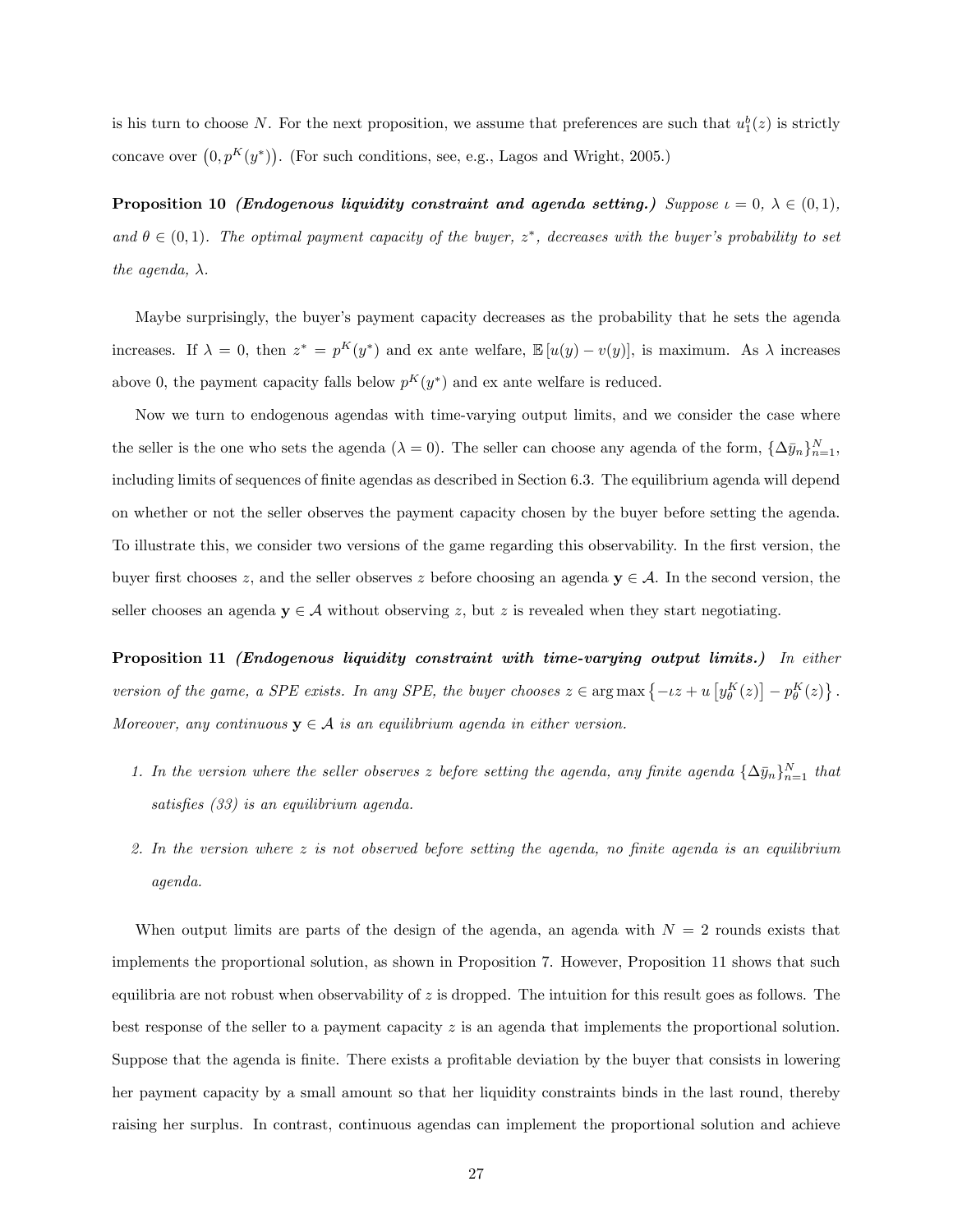the highest surplus for the seller for all  $z \geq 0$ , and hence are weakly dominant strategies. Proposition 8 also shows that they are the only ones satisfying weak dominance. This result holds true even if there is unobservable heterogeneity in buyer's preference or cost of liquidity,  $\iota$ .

# 8 Conclusion

We constructed an N-round game according to which a buyer who is subject to a liquidity constraint and a seller bargain over bundles of potentially different sizes sequentially according to a Rubinstein alternatingoffer game. The game formalizes the problem of the determination of the terms of trade, both quantities and prices, in bilateral matches commonly found in the search-theoretic literature. We characterized the SPE analytically and show the same game admits the generalized Nash solution as the outcome when  $N = 1$ , i.e, when the output is negotiated all at once, and the proportional solution when  $N = +\infty$  and when the output is negotiated one inÖnitesimal bundle at a time. If the agenda of the negotiation, i.e., the number of rounds and the output limit at each round, is chosen prior to the bargaining, the buyer sets  $N = 1$  (Nash) while the seller adopts  $N = +\infty$  and infinitesimal bundles in all rounds (proportional), thereby endogenizing the choice of the bargaining solution internally. We also endogenized the buyer's payment capacity and showed the liquidity constraint binds for all  $N < +\infty$  even when liquidity is costless. These results show the importance of going deeper into the strategic foundations of bargaining games under liquidity constraints commonly used in the search literature, and open new ways to reconsider bargaining problems with divisible goods and assets.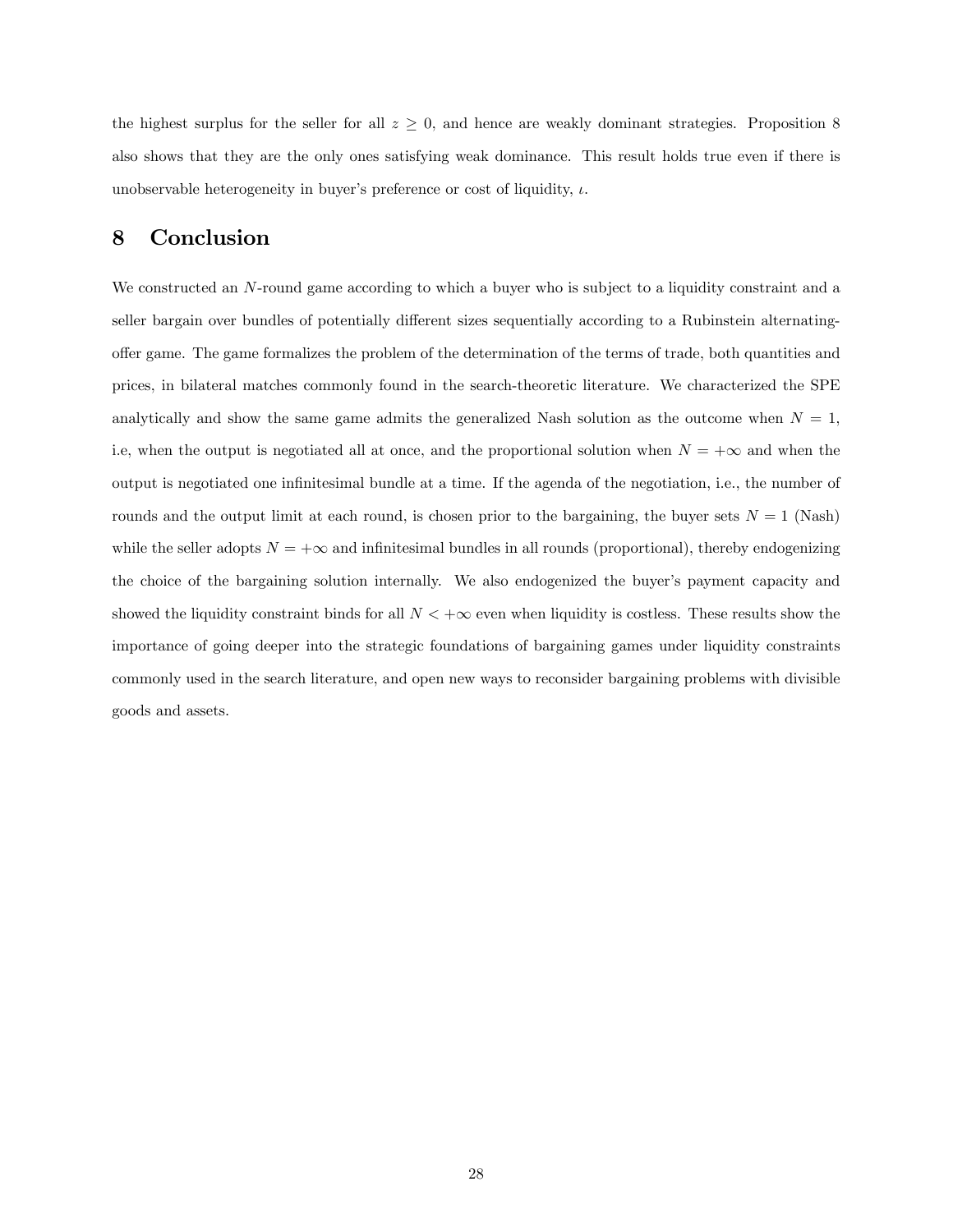# References

- [1] ARUOBA, S. B., ROCHETEAU, G. and WALLER, C. (2007), "Bargaining and the value of money", Journal of Monetary Economics, 54, 2636-2655.
- [2] AUMANN, R. and HART, S. (2003), "Long cheap talk", Econometrica, 71, 1619-1660.
- [3] BINMORE, K., RUBINSTEIN, A., and WOLINSKY, A. (1986), "The Nash bargaining solution in economic modelling", The Rand Journal of Economics, 17, 176-188.
- [4] BOSSERT, W. and TAN, G. (1995), "An arbitration game and the egalitarian bargaining solution", Social Choice and Welfare, 12, 29-41.
- [5] BRUGEMANN, B., GAUTIER, P., and MENZIO, G. (2018), "Intra firm bargaining and Shapley values", Review of Economic Studies, forthcoming.
- [6] DUFFIE, D., GÂRLEANU, N. and PEDERSEN, L. H. (2005), "Over-the-counter markets", Econometrica, 73, 1815-1847.
- [7] DUGAST, J., USLU, S., and WEILL, P.-O. (2019), "A theory of participation in OTC and centralized markets," Working Paper.
- [8] DUTTA, R. (2012), "Bargaining with revoking costs", Games and Economic Behavior, 74, 144-153.
- [9] FERSHTMAN, C. (1990), "The importance of the agenda in bargaining", Games and Economic Behavior, 2, 224-238.
- [10] GEROMICHALOS, A., HERRENBRUECK, L. and SALYER, K. (2016) "A search-theoretic model of the term premium", Theoretical Economics, 11, 897-935.
- [11] GU, C., JIANG, J., WANG, L. (2019). "Credit Condition, Ináation and Unemployment," Working Paper.
- [12] GU, C. and WRIGHT R., (2016). "Monetary mechanisms," Journal of Economic Theory 163, 644-657.
- [13] KALAI, E. (1977), "Proportional solutions to bargaining situations: interpersonal utility comparisons", Econometrica, 45, 1623-1630.
- [14] KALAI, E. and SMORODINSKY, M. (1975). "Other Solutions to Nash's bargaining problem". Econometrica 43, 513-518.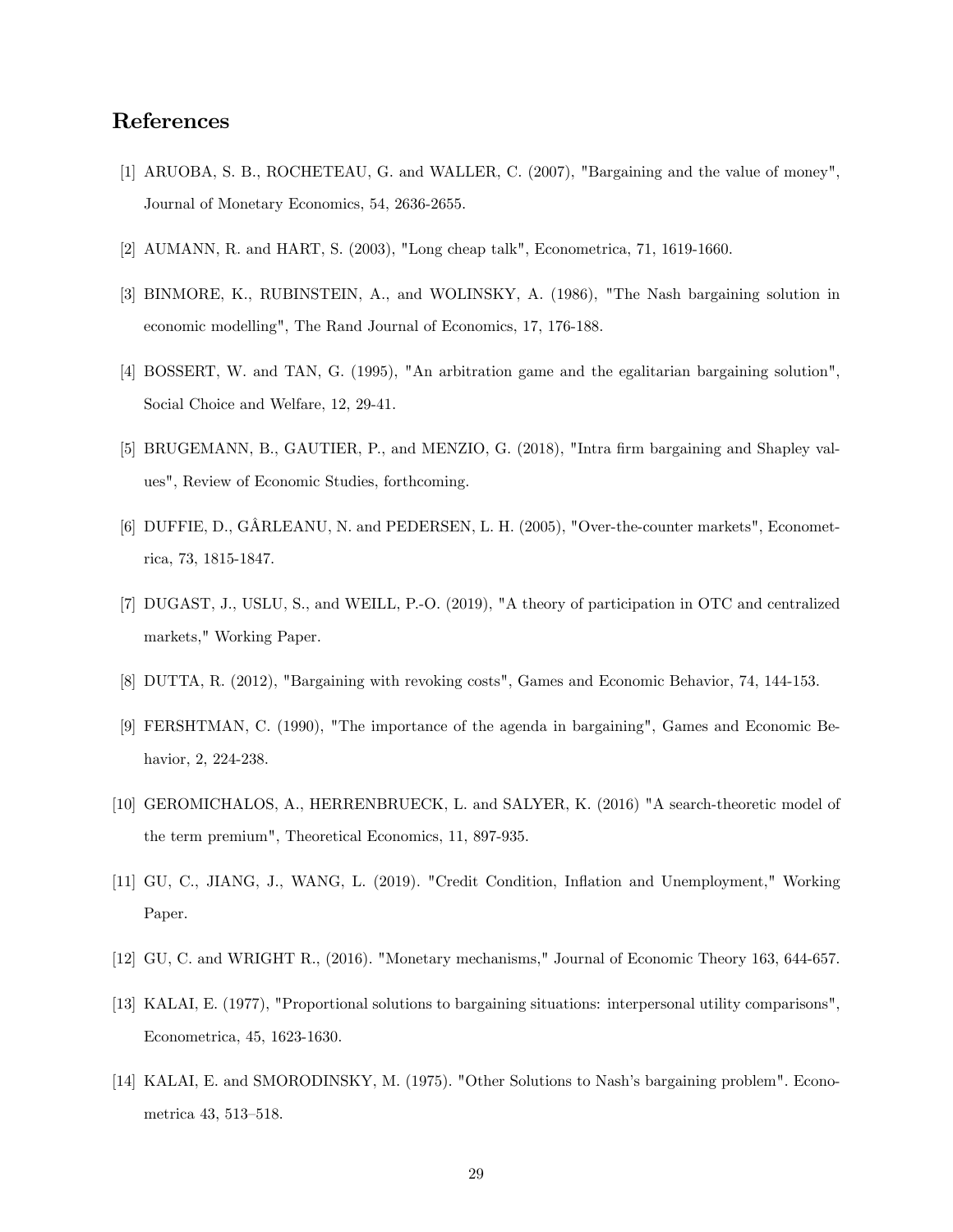- [15] LAGOS, R., ROCHETEAU, G. and WRIGHT, R. (2017), "Liquidity: A new monetarist perspective", Journal of Economic Literature, 55, 371-440.
- [16] LAGOS, R. and WRIGHT, R. (2005), "A unified framework for monetary theory and policy analysis", Journal of political Economy, 113, 463-484.
- [17] LAGOS, R. and ZHANG, S. (2019), "Turnover liquidity and the transmission of monetary policy", American Economic Review, forthcoming.
- [18] LEBEAU, L. (2019), "Credit frictions and participation in over-the-counter markets", working paper.
- [19] LEHMANN, E. (2012), "A search model of unemployment and ináation", Scandinavian Journal of Economics 114, 245-266.
- [20] LESTER, B., POSTLEWAITE, A. and WRIGHT, R. (2012), "Information, liquidity, asset prices, and monetary policy", Review of Economic Studies, 79, 1209-1238.
- [21] NASH JR, J. F. (1950), "The bargaining problem", Econometrica, 18, 155-162.
- [22] OSBORNE, M. J. and RUBINSTEIN, A. (1990), Bargaining and markets, Academic press.
- [23] OSBORNE, M. J. and RUBINSTEIN, A. (1994), A course in game theory, MIT press.
- [24] OíNEILL, B., SAMET, D., WIENER, Z. and WINTER, E. (2004), "Bargaining with an agenda", Games and Economic Behavior, 48, 139-153.
- [25] PISSARIDES, C. (2000). Equilibrium unemployment theory, MIT Press.
- [26] ROCHETEAU, G., HU, T.W., LEBEAU, L. and IN, Y. (2019), "Gradual bargaining in decentralized asset markets", UC Irvine working paper, No. 181904.
- [27] ROCHETEAU, G. and NOSAL, E. (2017), Money, payments, and liquidity, MIT Press.
- [28] ROCHETEAU, G., WRIGHT, R. and ZHANG, C. (2018). "Corporate finance and monetary policy", American Economic Review, 108, 1147-86.
- [29] RUBINSTEIN, A. (1982), "Perfect equilibrium in a bargaining model", Econometrica, 97-109.
- [30] RUBINSTEIN, A. and WOLINSKY, A. (1985), "Equilibrium in a market with sequential bargaining", Econometrica, 53, 1133-1150.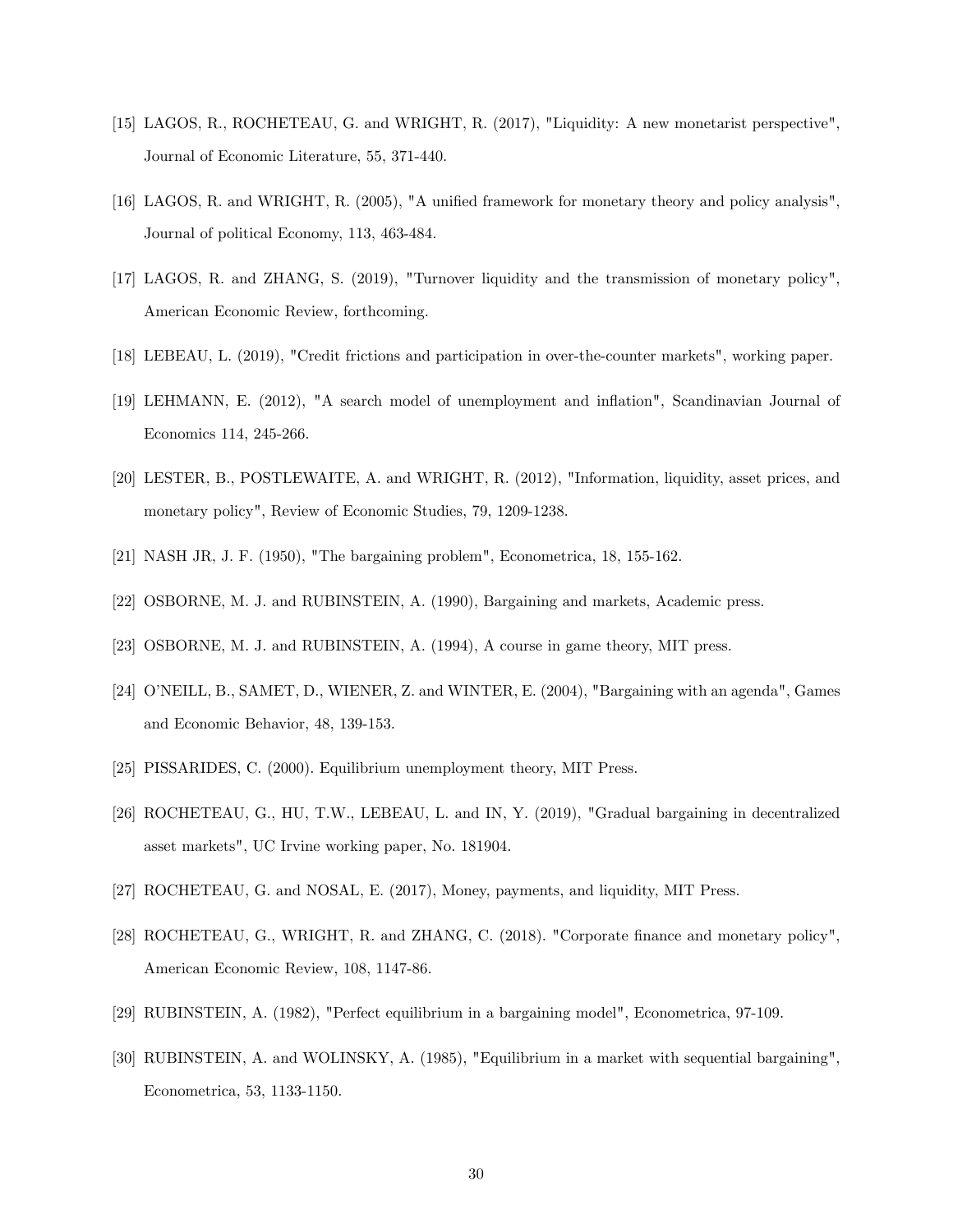- [31] SHI, S. (1995), "Money and prices: a model of search and bargaining", Journal of Economic Theory, 67, 467-496.
- [32] SHI, S. (1997), "A divisible search model of fiat money," Econometrica, 65, 75-102.
- [33] SMITH, E. (1999), "Search, concave production, and optimal firm size", Review of Economic Dynamics, 2, 456-471.
- [34] STOLE, L. and ZWIEBEL, J. (1996), "Intrafirm bargaining under non-binding contracts", Review of Economic Studies, 63, 375-410.
- [35] TREJOS, A. and WRIGHT, R. (1995), "Search, bargaining, money, and prices", Journal of Political Economy, 103, 118-141.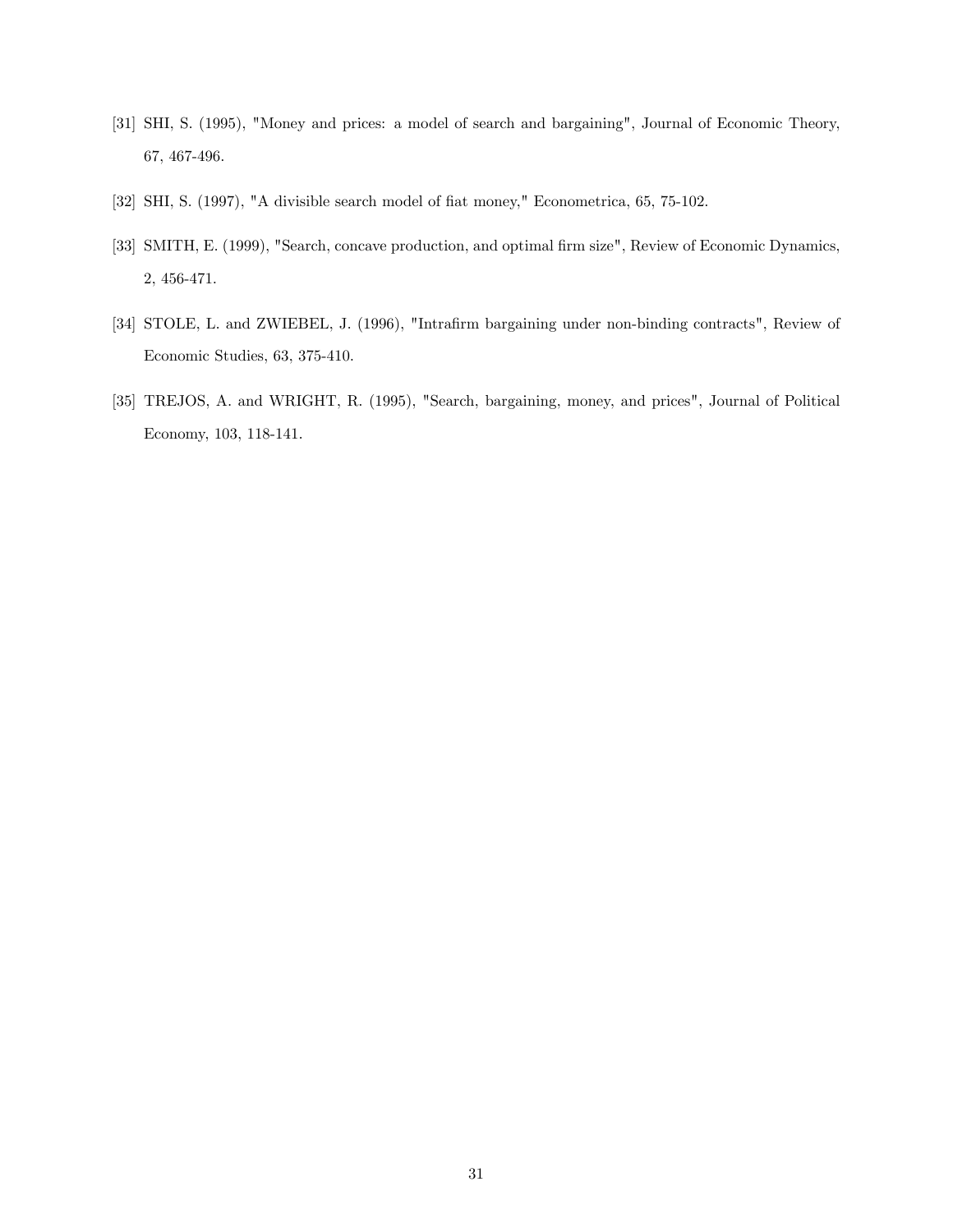# Appendix: Proofs of Propositions

### Proof of Proposition 1

Throughout the proof we assume that the buyer is making the first offer in each round,  $\chi = b$ . The case where the seller is the first proposer is analogous.

Part 1. We first show the existence of a unique joint solution to (11)-(13) and (14)-(16) for given  $(y_{j-1}^b, p_{j-1}^b)$ . Suppose that  $p_{j-1}^b < z$ . Let  $u_j^b \equiv u(y_j^b) - p_j^b$  and  $u_j^s \equiv -v(y_j^s) + p_j^s$  denote the values to the maximization problems. We also show that the solution satisfies  $y_j^b > y_{j-1}^b$ ,  $y_j^s > y_{j-1}^b$ ,  $p_j^b > p_{j-1}^b$  and  $p_j^s > p_{j-1}^b$ .

We first characterize the solution to (11)-(13) when  $u_j^s$  is taken as given. If  $u_j^s = u_{j-1}^s = -v(y_{j-1}^b) + p_{j-1}^b$ then the set  $\{(y, p)$  satisfies  $(12)-(13)\}$  is nonempty and convex. See green area in figure below. From the strict concavity of the objective, a solution exists and is unique and it is such that  $u_j^b = \bar{u}_j^b$ , the solution to  $H(\bar{u}_j^b, u_{j-1}^s, y_{j-1}^b + y^s/N, z) = 0$ , where H defined by (6) describes the Pareto frontier. With the change of variable  $x \equiv p - p_{j-1}^b$  and  $\omega(y) \equiv \upsilon(y) - \upsilon(y_{j-1}^b)$ , the problem reduces to

$$
\bar{u}_j^b = \max_y \left\{ u(y) - \omega(y) - p_{j-1}^b \right\} \text{ s.t. } y \le \min \left\{ \omega^{-1} \left( z - p_{j-1}^b \right), y_{j-1}^b + \frac{y^*}{N} \right\}.
$$

Using that  $u'(y_{j-1}^b) > \omega'(y_{j-1}^b)$  since  $y_{j-1}^b < y^*$  and the fact that the upper bound on y is strictly higher than  $y_{j-1}^b$  (because  $p_{j-1}^b < z$ ), the optimal  $y > y_{j-1}^b$  and hence  $\bar{u}_j^b > u(y_{j-1}^b) - p_{j-1}^b$ . Graphically,  $(y_{j-1}^b, p_{j-1}^b)$  is located to the left of the buyer's indifference curve in the figure below.



Buyer's optimal offer if  $u_j^s = u_{j-1}^s$ .

If  $u_j^s = \bar{u}_j^s$  solves  $H(u_{j-1}^b, \bar{u}_j^s, y_{j-1}^b + y^s/N, z) = 0$ , then  $u_j^b > u_{j-1}^b$  as long as  $\xi^s < 1$ , where  $u_j^b$  solves the buyer's problem with  $u_j^s = \bar{u}_j^s$ . To see this, note that the allocation  $(\bar{y}_j^s, \bar{p}_j^s)$  corresponding to  $\bar{u}_j^s \equiv -v(\bar{y}_j^s) + \bar{p}_j^s$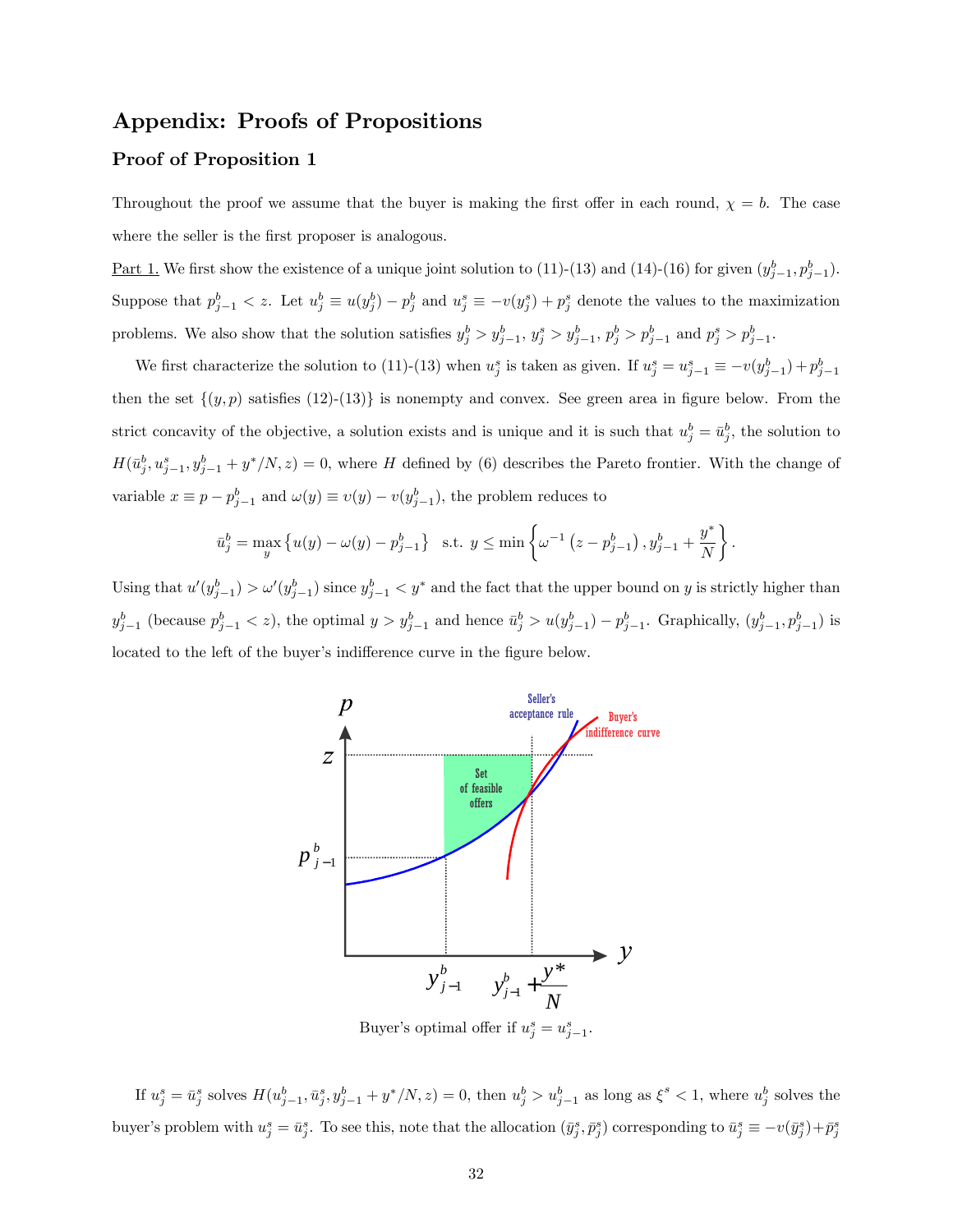is such that  $u(\bar{y}_j^s) - \bar{p}_j^s = u(y_{j-1}^b) - p_{j-1}^b$ . This implies that the seller's payoff is

$$
-v(\bar{y}_j^s) + \bar{p}_j^s = u(\bar{y}_j^s) - v(\bar{y}_j^s) - [u(y_{j-1}^b) - p_{j-1}^b].
$$

From  $(12)$  at equality, the buyer's surplus is

$$
u_j^b-u_{j-1}^b=\left(1-\xi^s\right)\left\{u(\bar y_j^s)-v(\bar y_j^s)-\left[u(y_{j-1}^b)-v(y_{j-1}^b)\right]\right\}>0,
$$

where we have used that any allocation on the Pareto frontier corresponding to  $y_{j-1}^b + y^* / N$  is such that  $y > y_{j-1}^b$ . Graphically,  $\bar{u}_j^s$  corresponds to the upper, dashed acceptance rule of the seller in the figure below. It is such that the dashed buyer's indifference curve goes through  $(y_{j-1}^b, p_{j-1}^b)$ . The actual acceptance rule of the seller when it is the buyer's turn to make an offer is between this upper curve and the lower dotted curve going through  $(y_{j-1}^b, p_{j-1}^b)$ . The buyer's optimal offer is located to the right of  $(y_{j-1}^b, p_{j-1}^b)$ , which illustrates the fact that  $u_j^b > u_{j-1}^b$ .



Buyer's optimal offer if  $u_j^s = \bar{u}_j^s$ .

For the clarity of notations, we use  $u_j^b(u^s)$  to denote the solution to (11)-(13) with  $u_j^s = u^s$ . As mentioned,  $u_j^b(u^s)$  is well defined since the solution is unique, and, by the Theorem of Maximum, the optimal buyer offer,  $(y^b, p^b)$ , is continuous in  $u^s$ . Moreover, by monotonicity, the relevant range of  $u_j^b(u^s)$  is  $[u_{j-1}^b, \bar{u}_j^b]$ . Finally, the set of  $u^s$  for which  $p^b = z$  is compact, and note that  $u_j^b(u^s)$  is differentiable when  $p^b < z$ . The derivitives are given by  $\partial u_j^b / \partial u^s = -\xi^s$  if  $p \le z$  does not bind and  $\partial u_j^b / \partial u^s = -\left[ u'(y^b)/v'(y^b) \right] \xi^s$  whenever differetiable. Note that although there are potentially kinks when  $p^b = z$ , it will not affect our argument.

Using the same reasoning for the seller's problem, (14)-(16), if  $u_j^b = u_{j-1}^b$  then  $u_j^s = \bar{u}_j^s > u_{j-1}^s$  and if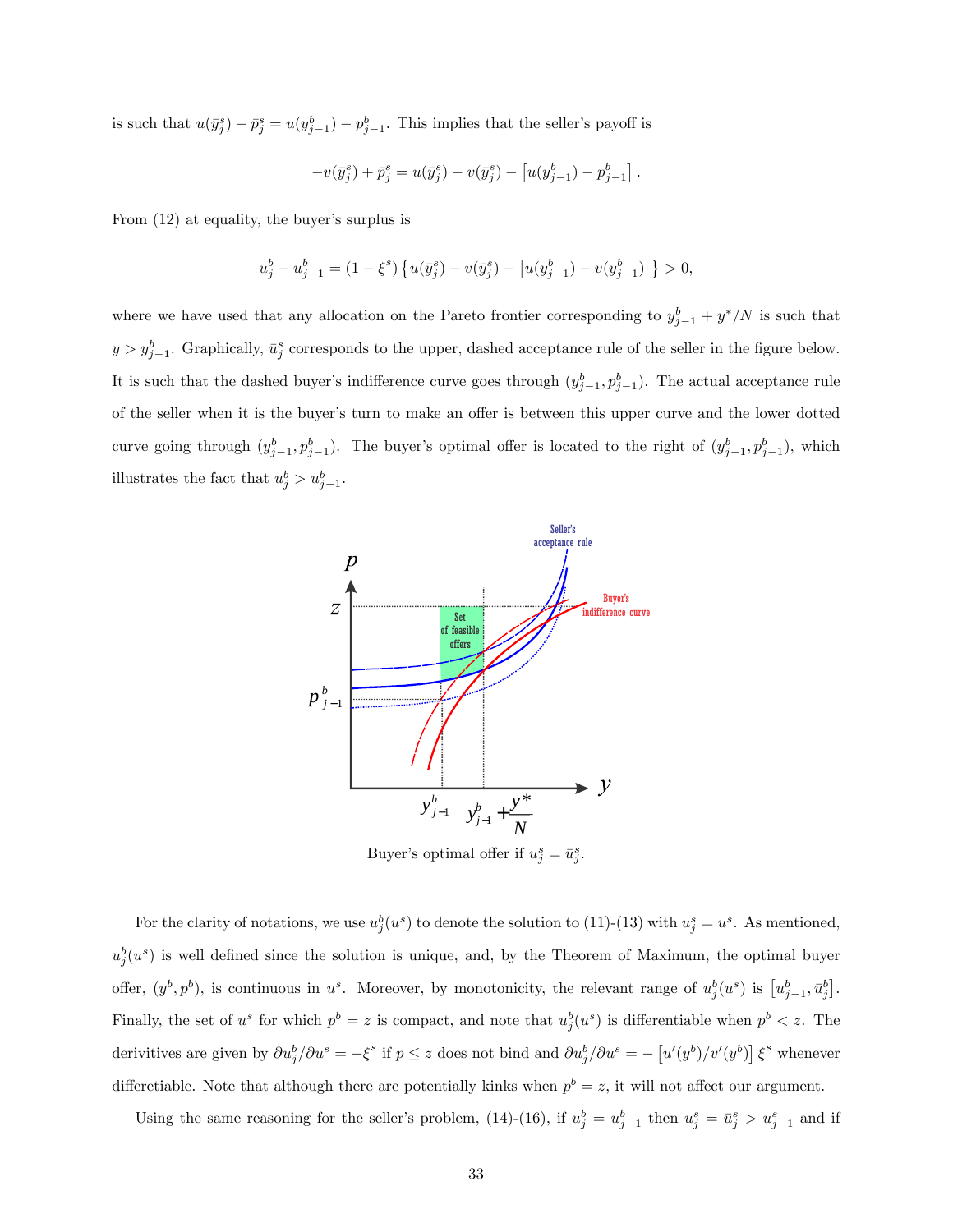$u_j^b = \bar{u}_j^b$  then  $u_j^s > u_{j-1}^s$ . Moreover, with the same arguments as before,  $\partial u_j^s / \partial u^b = -\xi^b$  if  $p \leq z$  does not bind and  $\partial u_j^s / \partial u^b = -\left[v'(y^s)/u'(y^s)\right] \xi^b$  otherwise.

Now we claim that the slope of the solution to the seller's problem,  $u_j^s(u^b)$  (represented in blue in the figure below), is steeper in absolute value than the slope of the solution to the buyer's problem,  $u_j^b(u^s)$ (represented in red) within the space  $(u^s, u^b) \in [u^s_{j-1}, \bar{u}^s_j] \times [u^b_{j-1}, \bar{u}^b_j]$ . Consider two points,  $(u^s_j, u^b_j)$  on the blue curve (that is,  $u_j^s$  solves the seller problem with optimal offer  $(y^s, p^s)$ ) and  $(u_j^s, u_j^{b'})$  on the red curve (that is,  $u_j^b$  solves the seller problem with optimal offer  $(y^b, p^b)$ ). If the constraint  $p \leq z$  is not binding at both, then the product of derivitives,  $\partial u_j^s / \partial u^b \times \partial u_j^b / \partial u^s$  evaluated at the two corresponding points, is  $\xi^b \xi^s < 1$ . If the constraint  $p \leq z$  are binding for both the buyer's problem and the seller's, then it is easy to verify that  $y^b > y^s$  and  $\partial u_j^s / \partial u^b \times \partial u_j^b / \partial u^s = [v'(y^s)/u'(y^s)] [u'(y^b)/v'(y^b)] \xi^s \xi^b < 1$ . If the constraint  $p \le z$ is binding for the buyer's problem but not the seller's, then  $\partial u_j^s / \partial u^b \times \partial u_j^b / \partial u^s = \left[ u'(y^b)/v'(y^b) \right] \xi^s \xi^b < 1$ . Finally, one can verify that it cannot be the case that the constraint is binding at the seller's problem but not the buyer's for such two points.

Hence, there exists a unique solution in  $[u_{j-1}^s, \bar{u}_j^s] \times [u_{j-1}^b, \bar{u}_j^b]$ . By monotonicity, any solution will also line within this range and hence it is unique globally. The solution is such that:  $y_j^b = y_{j-1}^b + y^* / N$  if  $p_j^b < z$ and  $p_j^b = z$  otherwise;  $y_j^s = y_{j-1}^b + y^* / N$  if  $p_j^s < z$  and  $p_j^s = z$  otherwise. It is also easy to check with a proof by contradiction that  $p_j^b \leq p_j^s$ .



Unique solution to the buyer's and seller's problems

Part 2. Having established that the problems  $(11)-(13)$  and  $(14)-(16)$  admit a unique solution, we now show that these solutions can be used to construct a SPE of our game and uniqueness of the SPE payoffs.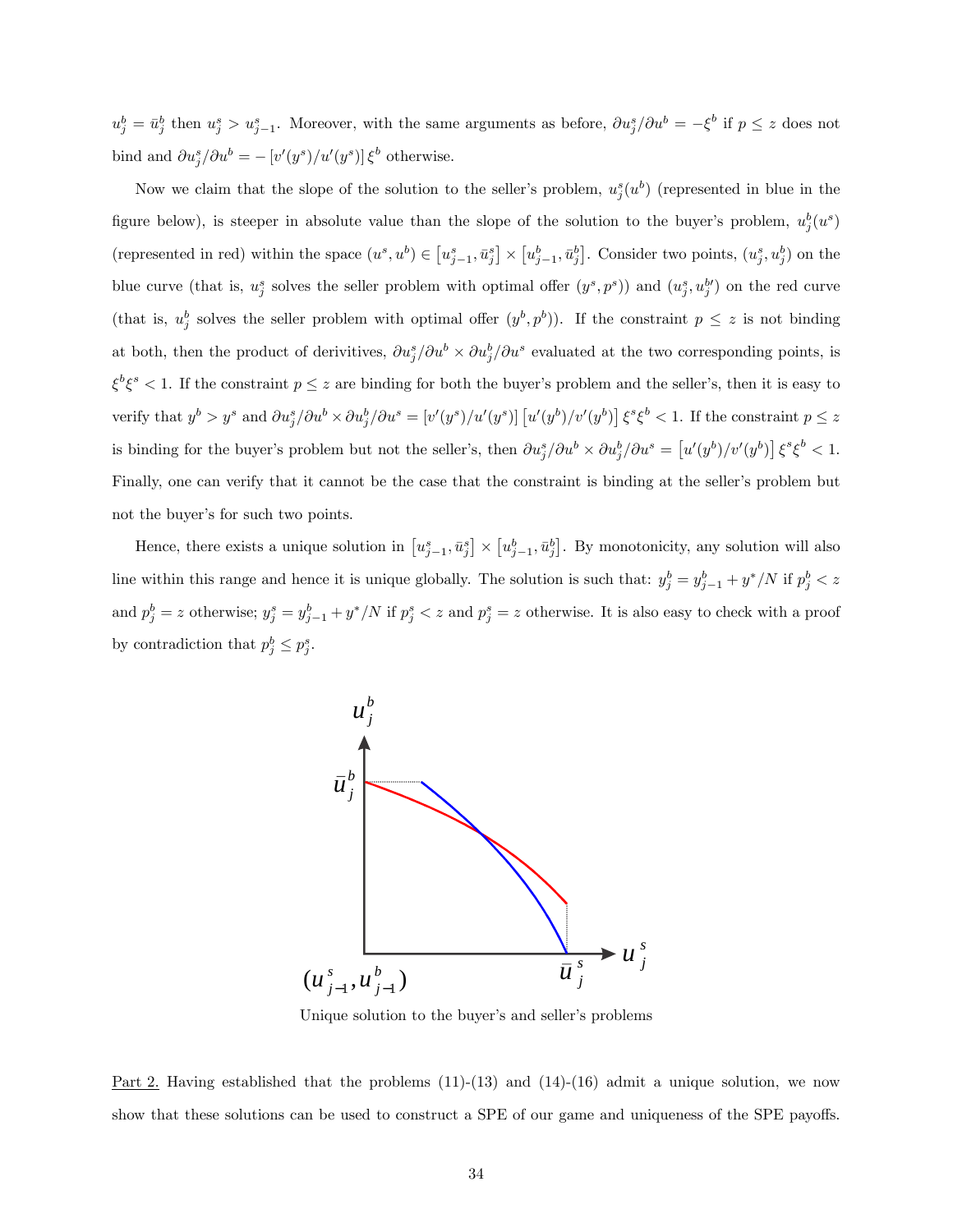Let  $V_n^b(o)$  and  $V_n^s(o)$  denote the values of a buyer and a seller in a subgame starting at the beginning of the *n*th round with the interim allocation  $o = (y_{n-1}, p_{n-1}) \in [0, (n-1)y^*/N] \times [0, z)$ . Let  $O_n(o) \subseteq$  $[y_{n-1}, y_{n-1} + (N - n + 1)y^* / N] \times [p_{n-1}, z]$  the set of all terminal allocations that can be achieved in a SPE in that subgame. By backward induction, we can effectively assume that offers in round  $n$  are elements of  $O_n(o)$ . Then, the players' values in the subgame are  $V_n^b(o) = u(y^b) - p^b$  and  $V_n^s(o) = -v(y^b) + p^b$  where the buyer's and seller's offers,  $(p^b, y^b)$  and  $(p^s, y^s)$ , solve:

$$
(y^{b}, p^{b}) \in \arg \max_{(y, p) \in O_n(o)} \{u(y) - p\} \tag{37}
$$

s.t. 
$$
-v(y) + p \ge (1 - \xi^s)V_{n+1}^s(o) + \xi^s [-v(y^s) + p^s]
$$
 (38)

and

$$
(y^s, p^s) \in \arg \max_{(y, p) \in O_n(o)} \{-v(y) + p\}
$$
\n(39)

s.t. 
$$
u(y) - p \ge (1 - \xi^b) V_{n+1}^b(o) + \xi^b [u(y^b) - p^b].
$$
 (40)

According to  $(37)-(38)$  the buyer's offer maximizes his surplus subject to the constraint that it has to be accepted by the seller. The reservation payoff to the seller, on the right side of  $(38)$ , is the weighted average of the seller's surplus if it is his turn to make the offer and his surplus if the negotiation in round n breaks down where the weights are given by the probabilities of the two events. In the event of a breakdown, the negotiation enters round  $n + 1$  with interim allocation o, hence the seller's payoff is  $V_{n+1}^s(o)$ . The determination of the seller's offer according to  $(39)-(40)$  has a similar interpretation. Thus, we only need to show that the value functions can be computed according to  $(11)-(13)$  and  $(14)-(16)$ , that is, the final allocation of a subgame starting in round n with initial allocation  $o = (y_{n-1}, p_{n-1})$  is  $(y_N^b, p_N^b)$  as given by the last term of the sequence  $\{(y_j^b, p_j^b, y_j^s, p_j^s)\}_{j=n}^N$  in the statement of the proposition. Once this is proved, by the one-stage-deviation principle, it follows that these strategies form a SPE.

The proof is by induction from  $n = N, N-1$ , and so on, and the induction base is  $n = N$ . In round N, the subgame has a single round and  $o = (y_{N-1}, p_{N-1})$ . In this case,  $O_N(o) = [y_{N-1}, y_{N-1} + y^* / N] \times [p_{N-1}, z]$ and  $V_{N+1}^b(o) = 0 = V_{N+1}^b(o)$ . We have shown the existence and uniqueness of a solution to (37)-(40) in Part 1, and it is given by  $(y_N^b, p_N^b, y_N^s, p_N^s)$  according to the program (11)-(13) and (14)-(16). Moreover, it also shows that  $V_N^b(o)$  and  $V_N^s(o)$  are uniquely determined, which follows from uniqueness of the one-round game given in Rubinstein (1982) (see also Osborne and Rubinstein (1994) for how to extend the argument to the model with risk of breakdown).

Suppose, by induction, that the statement holds for the subgame starting in round  $n+1$ . Then,  $V_{n+1}^b(o)$  $u(y_{N-1}^b) - p_{N-1}^b$  and  $V_{n+1}^s(o) = -v(y_{N-1}^b) - p_{N-1}^b$ . We now move to the beginning of round n, and consider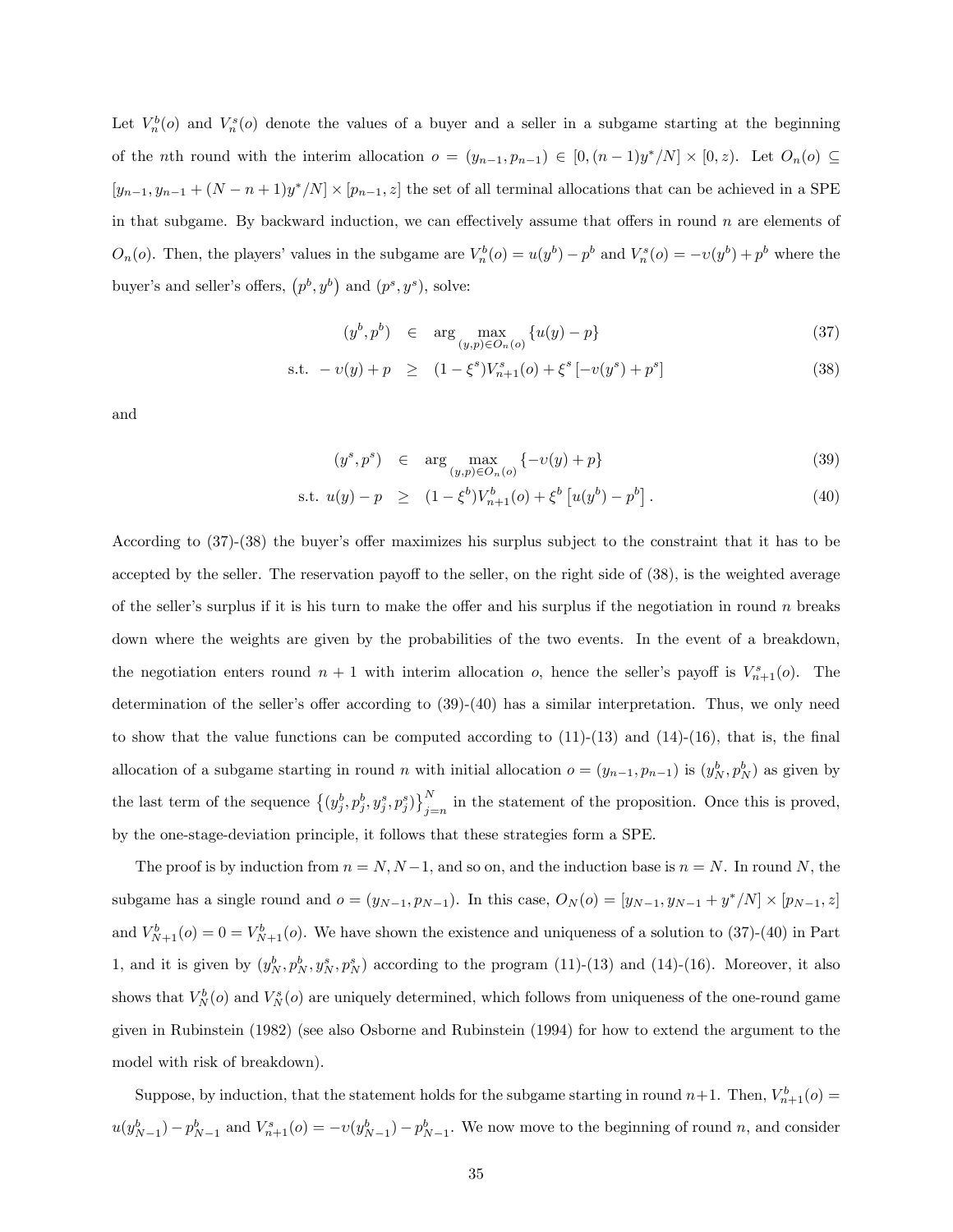two cases. First, if  $p_{N-1}^b = z$ , then the buyer can guarantee a payoff of  $V_{n+1}^b(o)$  while the seller can guarantee  $V_{n+1}^s(o)$ . Since there is no feasible allocation that can make both parties better off, it is optimal for both to propose and accept no trade in this round. This shows that it must be the case that  $V_n^b(o) = V_{n+1}^b(o)$  and  $V_n^s$ ( $o$ ) =  $V_{n+1}^s$ ( $o$ ), and this coincides with the solution to the program (11)-(13) and (14)-(16).

Second, suppose that  $p_{N-1}^b < z$ . Suppose, for a moment, that the set of terminal allocations starting from  $o$  is the set of all feasible allocations. This implies that the solutions to  $(37)-(38)$  and  $(39)-(40)$  coincide with  $(p_N^b, y_N^b)$  and  $(p_N^s, y_N^s)$ . To see this, note that the maximization problems are identical to (11)-(13) and (14)-(16) when the set of terminal allocations is

$$
O_n(o) = \left\{ (y, p) \in \left[ y_{N-1}^b, y_{N-1}^b + \frac{y^*}{N} \right] \times \left[ p_{N-1}^b, z \right] \right\}.
$$

We showed in Part 1 that the constraints  $y \ge y_{N-1}^b$  and  $p \ge p_{N-1}^b$  do not bind for both the buyer and the seller's problems. Moreover,  $y_{N-1}^b = y_{n-1} + (N - n)y^*/N$  if  $p_{N-1}^b \le z$  does not bind. So, even if we allow agents to negotiate over allocations in the largest set of feasible allocations,

$$
O'_{n}(o) = \left[y_{n-1}, y_{n-1} + \frac{(N-n+1)y^{*}}{N}\right] \times [p_{n-1}, z].
$$

the outcome is still  $(y_N^b, p_N^b)$  and  $(y_N^s, p_N^s)$ . Since we know that this solution is an outcome of the SPE by the induction hypothesis, and since  $O'_n(o)$  is a superset of all achievable allocations from the SPE, it follows that the solution is the unique final equilibrium allocation. Again, uniqueness of the SPE within the round game (when  $p_{N-1}^b < z$ ) follows the standard argument. This completes the induction argument. Note also that the solutions to (37)-(38) and (39)-(40) specify equilibrium strategies for all subgames, and the implied equilibrium strategies are such that there is no trade in round n if  $V_n^b(o) = V_{n+1}^b(o)$  and  $V_n^s(o) = V_{n+1}^s(o)$ .

Finally, we remark that although we have shown the uniqueness of the SPE final payoffs, there can be multiple SPE that achieve the same payoffs. In particular, if  $p_n^b = z$  for some  $n < N$  in the sequence  $\{(y_n^b, p_n^b, y_n^s, p_n^s)\}_{n=1}^N$ , then there is always a SPE where agents propose no trade in the first  $N - \widehat{N}$  rounds, where  $\hat{N}$  is the smallest n such that  $p_n^b = z$ . However, the players can also agree on some trades in earlier rounds that lead to the same outcome.

### Proof of Corollary 1

The solution to (11)-(16), when the constraint  $p \leq z$  is not binding in both (13) and (16), is given by  $y_n^b = \bar{y}_n = y_n^s$ , and  $p_n^b$  and  $p_n^s$  given by

$$
p_n^b = p^b(\bar{y}_n) - p^b(\bar{y}_{n-1}) + p_{n-1}^{\chi}, \tag{41}
$$

$$
p_n^s = p^s(\bar{y}_n) - p^s(\bar{y}_{n-1}) + p_{n-1}^\chi. \tag{42}
$$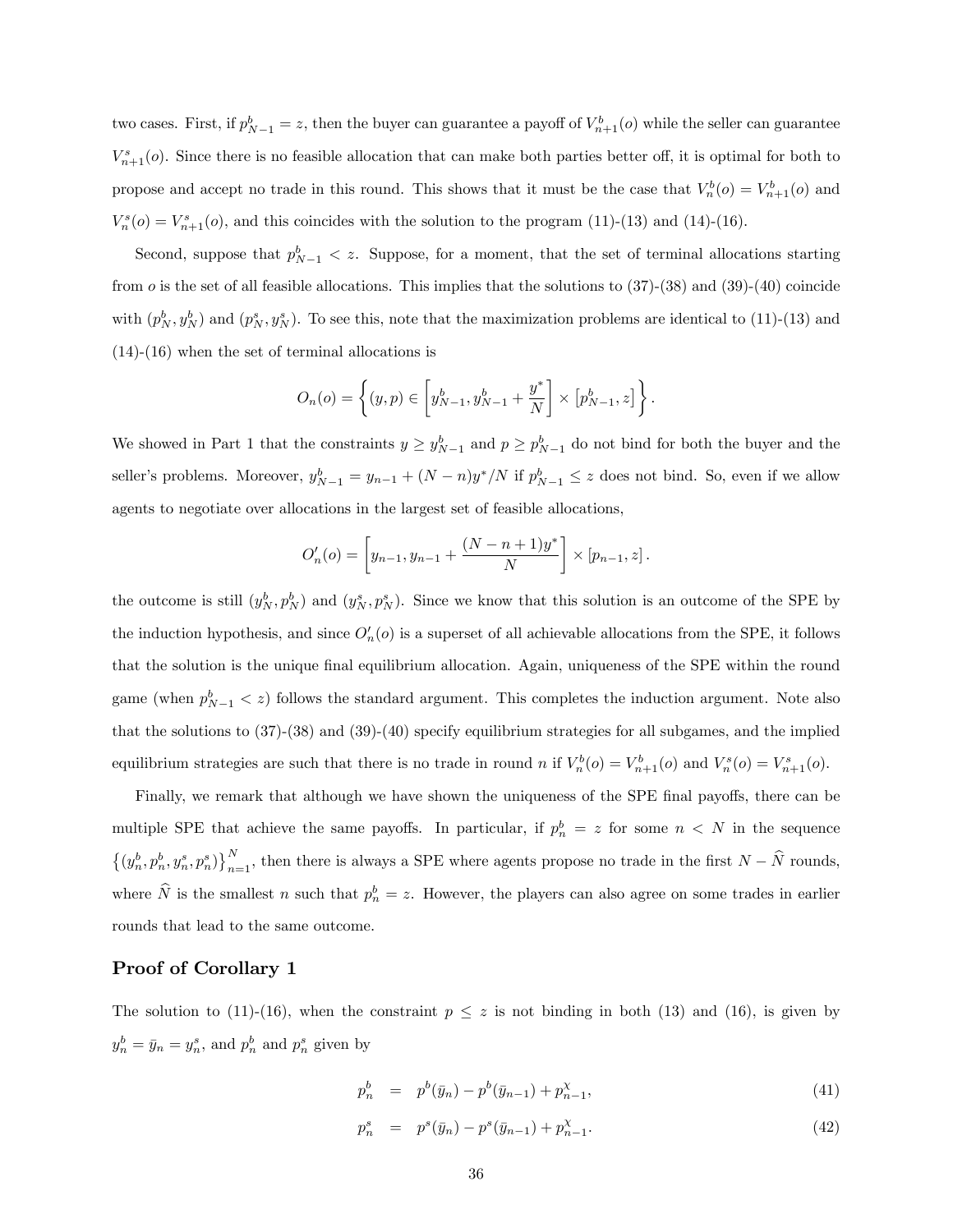Note that  $p_n^b = p^b(\bar{y}_n)$  when  $\chi = b$ , and  $p_n^s = p^s(\bar{y}_n)$  when  $\chi = s$ . Note also that  $p_n^s - p_n^b > 0$  for both  $\chi = b, s$ . Thus, as long as  $p_n^s \leq z$ , the liquidity constraints in both the buyer and the seller problem will be slack, which will be the case if (17) holds.

### Proof of Proposition 2

Part 1. First, we characterize the solution to (18), which can be solved recursively by considering the following problem (where  $(\hat{y}, \hat{p})$  corresponds to the disagreement point):

$$
\max_{(y,p)} \{ [u(y) - p] - [u(\hat{y}) - \hat{p}] \}^{\theta} \{ [-v(y) + p] - [-v(\hat{y}) + \hat{p}] \}^{1-\theta},
$$
  
s.t.  $p \le z, y \le \bar{y}.$  (43)

The FOC (after taking log on the objective function) is given by

$$
\frac{\theta u'(y)}{[u(y) - p] - [u(\hat{y}) - \hat{p}]} - \frac{(1 - \theta)v'(y)}{[-v(y) + p] - [-v(\hat{y}) + \hat{p}]} \ge 0, \quad \text{if } y < \bar{y};\tag{44}
$$

$$
\frac{-\theta}{[u(y)-p]-[u(\hat{y})-\hat{p}]} + \frac{1-\theta}{[-v(y)+p]-[-v(\hat{y})+\hat{p}]} \ge 0, \; " = " if p < z. \tag{45}
$$

The solution depends on two critical values of  $z$ . To define the thresholds, first define

$$
\bar{p} = [(1 - \theta)u(\bar{y}) + \theta v(\bar{y})] - [(1 - \theta)u(\hat{y}) + \theta v(\hat{y})] + \hat{p},
$$

and, for all  $0 \le \hat{y} \le y \le y^*$ , define

$$
h(y, \hat{y}, \hat{p}) = \{ [1 - \Theta(y)]u(y) + \Theta(y)v(y)] \} - \{ [1 - \Theta(y)]u(\hat{y}) + \Theta(y)v(\hat{y}) \} + \hat{p}.
$$
 (46)

Note that  $\Theta(y)$  is given by (4) and  $h(y, \hat{y}, \hat{p}) = g(y, \hat{y})$  with  $\hat{p} = p_{\theta}^{K}(\hat{y}) = (1 - \theta)u(\hat{y}) + \theta v(\hat{y})$ , where the function g is given by (20). By concavity of u and convexity of v,  $h(y, \hat{y}, \hat{p}) < \bar{p}$  as long as  $y < y^*$ .

Then, it is straightforward to verify that, to satisfy (44) and (45),

- 1. if  $z \geq \bar{p}$ , the solution is  $(y, p) = (\bar{y}, \bar{p})$ ;
- 2. if  $h(\bar{y}, \hat{y}, \hat{p}) < z \leq \bar{p}$ , the solution is  $(y, p) = (\bar{y}, z);$
- 3. if  $\hat{p} < z \le h(\bar{y}, \hat{y}, \hat{p})$ , the solution is  $p = z$  and y satisfying  $h(y, \hat{y}, \hat{p}) = z$ .

Now, we apply these solutions iteratively to solve the sequence (18). Let  $\hat{N}$  satisfy

$$
p_{\theta}^{K}(\bar{y}_{\hat{N}-1}) < z \le p_{\theta}^{K}(\bar{y}_{\hat{N}}). \tag{47}
$$

Then, for all  $n < \hat{N}$ , case 1 applies and the constraint  $p \leq z$  never binds. By induction the payment is given by  $p_n = p_\theta^K(\bar{y}_n)$ . When  $n = \hat{N}$ , the solution is

$$
(y_{\hat{N}}, p_{\hat{N}}) = \begin{cases} (\bar{y}_{\hat{N}}, z) & \text{if } z > g(\bar{y}_{\hat{N}}, \bar{y}_{\hat{N}-1}), \\ (y, z) \text{ that solves } g(y, \bar{y}_{\hat{N}-1}) = z & \text{if } z \le g(\bar{y}_{\hat{N}}, \bar{y}_{\hat{N}-1}), \end{cases}
$$
(48)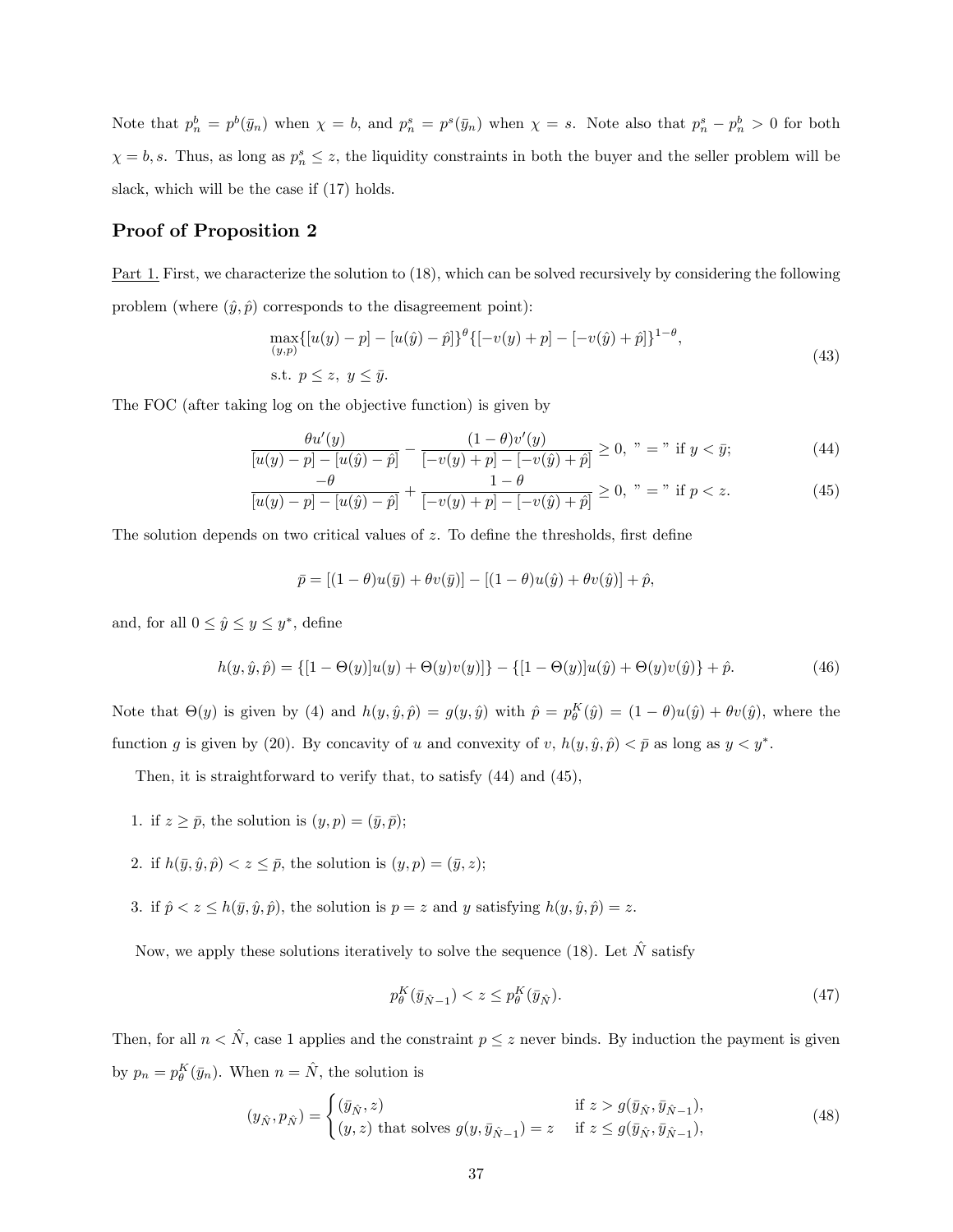and the sequence remains constant after  $\hat{N}$ . Note that the solution  $(y_{\hat{N}} , p_{\hat{N}} )$  is continuous in z.

Part 2. Here we show convergence. We assume that the buyer makes the first offers, and the seller case is analogous. The standard argument (c.f. Osborne and Rubinstein (1994), Proposition 310.3) shows that as the risk of termination vanishes, the SPE payoff in the round-game converges to the Nash solution. We need two modifications. First, the disagreement payoff in our round game is endogenously determined by the outcome from the previous round; second, we allow for asymmetry. To do so, recall that  $\xi^b$  and  $\xi^s$  are given by

$$
\xi^{b} = e^{-(1-\theta)\varepsilon} \text{ and } \xi^{s} = e^{-\theta\varepsilon}.
$$
\n(49)

Consider the sequence computed according to (11)-(16). To emphasize that the solution  $\{(y_n^b, p_n^b, y_n^s, p_n^s)\}_{n=1}^N$ depends on  $\varepsilon$  through  $(\xi^b, \xi^s)$ , we denote  $o_n^b(\varepsilon) = (y_n^b, p_n^b)$  and  $o_n^s(\varepsilon) = (y_n^s, p_n^s)$ , and  $u^b(o) = u(y) - p$  and  $u^{s}(o) = -v(y) + p$  for  $o = (y, p)$ .

Now, for each n, let  $o_n^N$  denote the solution to (18), and let  $\hat{o}_n(\varepsilon)$  denote the solution to (18) but with  $(y_{n-1}, p_{n-1})$  given by  $o_{n-1}^b(\varepsilon)$  for  $n > 1$ . We show by induction that

$$
\lim_{\varepsilon \to 0} \hat{o}_n(\varepsilon) = o_n^N = \lim_{\varepsilon \to 0} o_n^b(\varepsilon) = \lim_{\varepsilon \to 0} o_n^s(\varepsilon) \text{ for all } n = 1,..,N. \tag{50}
$$

Consider  $n = 1$ . By (12) and (15) and (49), we have (note that  $u^b[(0,0)] = 0 = u^s[(0,0)]$ )

$$
\{u^b[o_1^b(\varepsilon)]\}^\theta \{u^s[o_1^b(\varepsilon)]\}^{1-\theta} = \{u^b[o_1^s(\varepsilon)]\}^\theta \{u^s[o_1^s(\varepsilon)]\}^{1-\theta}.
$$
\n(51)

As in the standard argument, since  $(u^b[o_1^b(\varepsilon)], u^s[o_1^b(\varepsilon)])$  and  $(u^b[o_1^s(\varepsilon)], u^s[o_1^s(\varepsilon)])$  both lie on the Pareto frontier  $H(u^b, u^s, \bar{y}_1; z) = 0$  while  $o_1^N$  maximizes  $(u^b)^\theta (u^s)^{1-\theta}$  over the same frontier (which, as shown in the main text, is strictly concave), and since  $u^b[\rho_1^s(\varepsilon)] < u^b[\rho_1^b(\varepsilon)]$ , it follows that

$$
u^{b}[o_{1}^{s}(\varepsilon)] < u^{b}(o_{1}^{N}) < u^{b}[o_{1}^{b}(\varepsilon)].
$$
\n(52)

Taking  $\varepsilon$  to zero, (12) and (15) imply that  $o_1^s(\varepsilon)$  and  $o_1^b(\varepsilon)$  coincide at the limit and (52) implies that the limit is  $o_1^N$ .

Now, suppose, by induction, that (50) holds for n. By (12) and (15) for  $n + 1$ , we have

$$
\begin{array}{rcl} u^b[o_{n+1}^s(\varepsilon)] - u^b[o_n^b(\varepsilon)] & = & \xi^b \{ u^b[o_{n+1}^b(\varepsilon)] - u^b[o_n^b(\varepsilon)] \}, \\ u^s[o_{n+1}^b(\varepsilon)] - u^s[o_n^b(\varepsilon)] & = & \xi^s \{ u^s[o_{n+1}^s(\varepsilon)] - u^s[o_n^b(\varepsilon)] \}, \end{array}
$$

which, together with (49), in turn imply that

$$
\{u^b[o_{n+1}^s(\varepsilon)] - u^b[o_n^b(\varepsilon)]\}^\theta \{u^s[o_{n+1}^s(\varepsilon)] - u^s[o_n^b(\varepsilon)]\}^{1-\theta}
$$
  
= 
$$
\{u^b[o_{n+1}^b(\varepsilon)] - u^b[o_n^b(\varepsilon)]\}^\theta \{u^s[o_{n+1}^b(\varepsilon)] - u^s[o_n^b(\varepsilon)]\}^{1-\theta}.
$$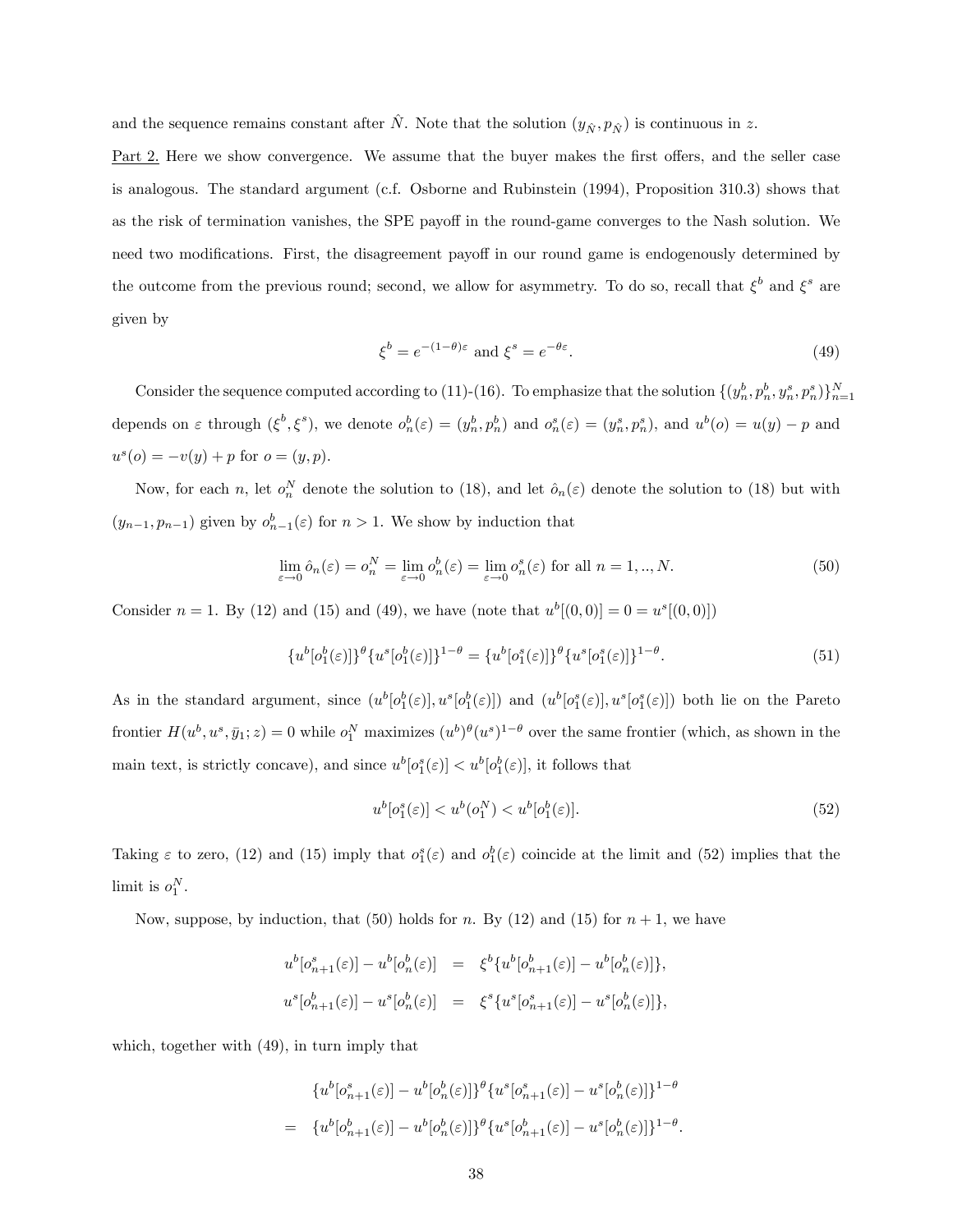Following the same argument as  $n = 1$ , we have

$$
u^{b}[o_{n+1}^{s}(\varepsilon)] \le u^{b}[\hat{o}_{n+1}(\varepsilon)] \le u^{b}[o_{n+1}^{b}(\varepsilon)].
$$
\n(53)

Note that we may have equality as the constraint  $p \leq z$  may be binding in  $o_n^b(\varepsilon)$ . Since the Nash solution is continuous in the disagreement payoff, it follows that  $\lim_{\varepsilon \to 0} \hat{o}_{n+1}(\varepsilon) = o_{n+1}^N$ , and since  $o_{n+1}^s(\varepsilon)$  and  $o_{n+1}^b(\varepsilon)$ coincide at the limit, (53) implies that the limit is  $o_{n+1}^N$ .

### Proof of Proposition 3

Part 1. First we characterize the binding payment constraint when the buyer is making the first offers. In this case, when the constraint  $p \leq z$  is not binding in either the buyer's or the seller's problem, the payment at round *n* is given by  $\bar{p}^s(\bar{y}_n, \bar{y}_{n-1})$ , where the function  $\bar{p}^s(y, \bar{y})$  is

$$
\bar{p}^s(y,\bar{y}) = \frac{\left(1-\xi^b\right)u(y) + \xi^b\left(1-\xi^s\right)v(y)}{1-\xi^b\xi^s} - \frac{\left(1-\xi^b\right)\left(1-\xi^s\right)\left[u(\bar{y}) - v(\bar{y})\right]}{1-\xi^b\xi^s}
$$

Note that  $\bar{p}^s(y, y) = p^b(y)$ . Then,

1. if 
$$
z \ge \bar{p}^s(\bar{y}_m, \bar{y}_{m-1})
$$
 for all  $m \le n$ , then  $(y_n^b, p_n^b) = [\bar{y}_n, p^b(\bar{y}_n)]$  and  $(y_n^s, p_n^s) = [\bar{y}_n, \bar{p}^s(\bar{y}_n, \bar{y}_{n-1})]$ ;

2. otherwise, either  $p_n^b = z$ , or  $y_n^b = \bar{y}_n$ .

The payments  $\bar{p}^s(\bar{y}_n, \bar{y}_{n-1})$  may not be increasing with n. However, for N sufficiently large,  $\bar{p}^s(\bar{y}_n, \bar{y}_{n-1})$ strictly increases with n. Given these results, we show convergence. We consider two cases: first,  $z < p^b(y^*)$ ; second,  $z \geq p^b(y^*)$ .

First consider the case where  $z < p^b(y^*)$ . For N large, there is a unique  $\hat{N}(N)$  satisfying

$$
\bar{p}^s(\bar{y}_{\hat{N}}, \bar{y}_{\hat{N}-1}) \le z < \bar{p}^s(\bar{y}_{\hat{N}+1}, \bar{y}_{\hat{N}}). \tag{54}
$$

:

Define  $\hat{y}_N \equiv \bar{y}_{\hat{N}(N)}$  for such N's. It then follows that  $(y_n^b, p_n^b) = [\bar{y}_n, p^b(\bar{y}_n)]$  for all  $n \leq \hat{N}$ . We can then rewrite (54) as

$$
\bar{p}^s(\hat{y}_N, \hat{y}_N - y^*/N) \le z < \bar{p}^s(\hat{y}_N + y^*/N, \hat{y}_N).
$$

Taking N to infinity, it follows that  $\hat{y}_N$  converges to the unique y that solves  $p^b(y) = z$ . Note that  $\bar{p}^s(y, y) = z$  $p^{b}(y)$ . This also implies that

$$
\lim_{N \to \infty} \bar{p}^s(\hat{y}_N, \hat{y}_N - y^*/N) = z = \lim_{N \to \infty} p^b(\hat{y}_N).
$$

The result then follows from the observation that, the final y in the whole game with N rounds,  $y_N$ , satisfies

$$
\hat{y}_N \le y_N \le \hat{y}_N + v^{-1}[z - p^b(\hat{y}_N)].
$$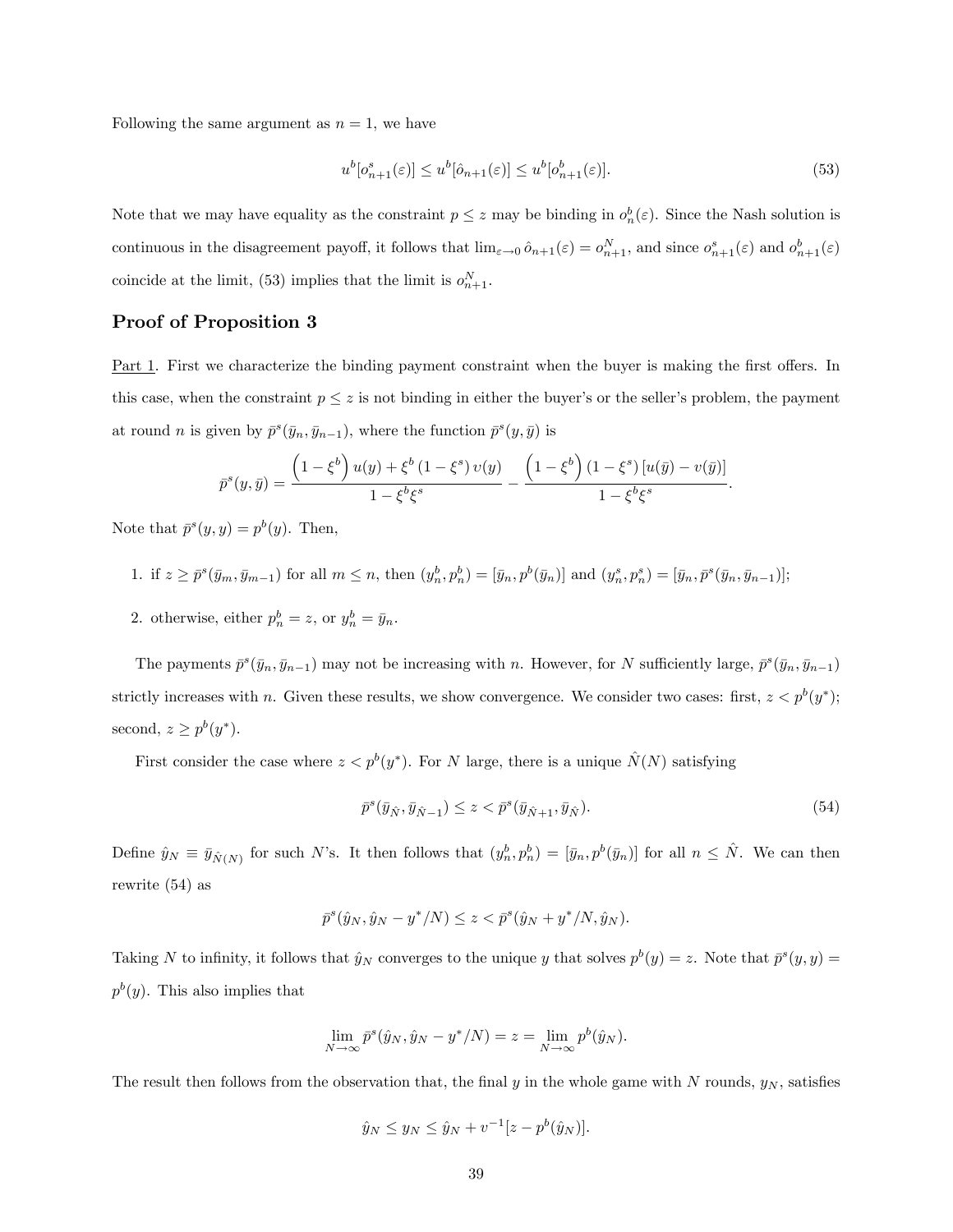Hence, both  $y_N$  and  $\hat{y}_N$  converge to the unique  $y < y^*$  that solves  $p^b(y) = z$ .

Now, consider the case where  $z > p^b(y^*)$ . Following the same reasoning as above, for N large,  $\hat{N}(N) = N$ and  $\hat{y}_N = y^*$ . The knife-edge case where  $z = p^b(y^*)$  follows from continuity in z.

<u>Part 2</u>. If (17) holds, then  $p = p^{s}(y^*) \leq z$ , which is consistent with (23) when the liquidity constraint does not bind. Suppose (17) does not hold. Then, there exists a round,  $\dot{N}(N) \leq N$ , such that the sequence  $\left\{ (y_{j}^{b}, p_{j}^{b}, y_{j}^{s}, p_{j}^{s}) \right\}_{j=1}^{N}$  $_{j=n-1}^N$  defined in Proposition 1 has the following properties. For all  $n < N$ , the liquidity constraint in every subgame where the seller makes the offer is not binding,  $p_n^s = p^s(\bar{y}_n) \leq z$ . For all  $n \geq \hat{N}$ ,  $p_n^s = z$  and  $y_n^s = y_{\hat{N}}^s$ . So the final allocation is  $(y_{\hat{N}}^s, z)$ . Using that  $\bar{y}_{\hat{N}-1} < y_{\hat{N}}^s \le \bar{y}_{\hat{N}}$  and  $\bar{y}_{\hat{N}-1} - \bar{y}_{\hat{N}-1} \to 0$ as  $N \to +\infty$ , it follows that  $y_{\hat{N}}^s \to \bar{y}_{\hat{N}}$ . Similarly, using that  $p^s(\bar{y}_{\hat{N}-1}) \leq z \leq p^s(\bar{y}_{\hat{N}})$  and the function  $p^s$ defined in (10) is continuous, as  $N \to +\infty$ ,  $p^{s}(\bar{y}_{N}) \to z$ . In summary, as  $N \to +\infty$ , the final allocation  $(y_{\hat{N}}^s, p_{\hat{N}}^s) \to (y, p)$  solution to  $p = p^s(y) = z$ , in accordance with (23).

<u>Part 3</u>. From Proposition 2, for given N, the final allocation is the last term of the sequence  $\{(y_n, p_n)\}_{n=1}^N$ obtained from (18) and  $(y_0, p_0) = (0, 0)$ . If  $p_{\theta}^K(y^*) > z$ , then there exists  $\hat{N}(N) \leq N$  such that  $p_n = p_{\theta}^K(\bar{y}_n)$ for all  $n < N$  and the final allocation is  $(y_{N}^{j}, z)$ . By the same logic as in Part 1 and 2, as  $N \rightarrow +\infty$ .  $(y_{\hat{N}} , p_{\hat{N}}) \rightarrow (y, p)$  solution to  $p = p_{\theta}^{K}(y) = z$ .

We now show the uniform convergence of the buyer's payoff to his payoff under proportional bargaining. Note that for  $z \ge p_\theta^K(y^*)$ ,  $u_N^b(z) = \theta[u(y^*) - v(y^*)]$  for all N and hence we only need to show uniform convergence over  $z \in [0, p_\theta^K(y^*)]$ . For all  $z \in [p_\theta^K(\bar{y}_{n-1}), p_\theta^K(\bar{y}_n)]$ , the buyer's surplus defined in (21),  $u_N^b(z)$ , is bounded from above by

$$
\Theta(\bar{y}_{n-1})\left\{[u(\bar{y}_n)-v(\bar{y}_n)]-[u(\bar{y}_{n-1})-v(\bar{y}_{n-1})]\right\}+\theta\left[u(\bar{y}_{n-1})-v(\bar{y}_{n-1})\right].
$$

Indeed, for  $z \in [p_{\theta}^K(\bar{y}_{n-1}), g(\bar{y}_n, \bar{y}_{n-1})]$ , this bound is obtained since  $y_n(z)$  is bounded by  $\bar{y}_n$  while  $\Theta[y_n(z)]$ is bounded by  $\Theta(\bar{y}_{n-1})$ ; for  $z \in [g(\bar{y}_n, \bar{y}_{n-1}), p_{\theta}^K(\bar{y}_n)], u_N^b(z)$  is maximized at  $z = g(\bar{y}_n, \bar{y}_{n-1})$  and hence the same bound applies. We now establish that  $u_N^b(z)$  converges uniformly to  $u_\infty^b(z) = \theta[u(y) - v(y)]$ , where  $y(z)$  is defined by  $p_{\theta}^{K}(y) = z$ , as  $N \to +\infty$ . First, note that  $u_{N}^{b}(z) \ge u_{\infty}^{b}(z)$  for all z. Second, for all  $z \in [p_{\theta}^{K}(\bar{y}_{n-1}), p_{\theta}^{K}(\bar{y}_n)], u_{\infty}^{b}(z)$  is bounded below by  $\theta[u(\bar{y}_{n-1}) - v(\bar{y}_{n-1})].$  It follows that

$$
|u_N^b(z) - u_\infty^b(z)| \le \sum_{n=1}^N \mathbb{I}_{\{p_\theta^K(\bar{y}_{n-1}) \le z \le p_\theta^K(\bar{y}_{n-1})\}} \Theta(\bar{y}_{n-1}) \{ [u(\bar{y}_n) - v(\bar{y}_n)] - [u(\bar{y}_{n-1}) - v(\bar{y}_{n-1})] \}
$$

for all  $z \in [0, p_\theta^K(y^*)]$ . Using that  $\Theta(y)$  is decreasing and  $u(y) - v(y)$  is concave,

$$
\left|u_N^b(z) - u_\infty^b(z)\right| \le u(\bar{y}_1) - v(\bar{y}_1) = u\left(\frac{y^*}{N}\right) - v\left(\frac{y^*}{N}\right) \text{ for all } z \in \left[0, p_\theta^K(y^*)\right].
$$

As N tends to  $\infty$ , the right side converges to 0. Hence,  $u_N^b$  converges to  $u_\infty^b$  uniformly.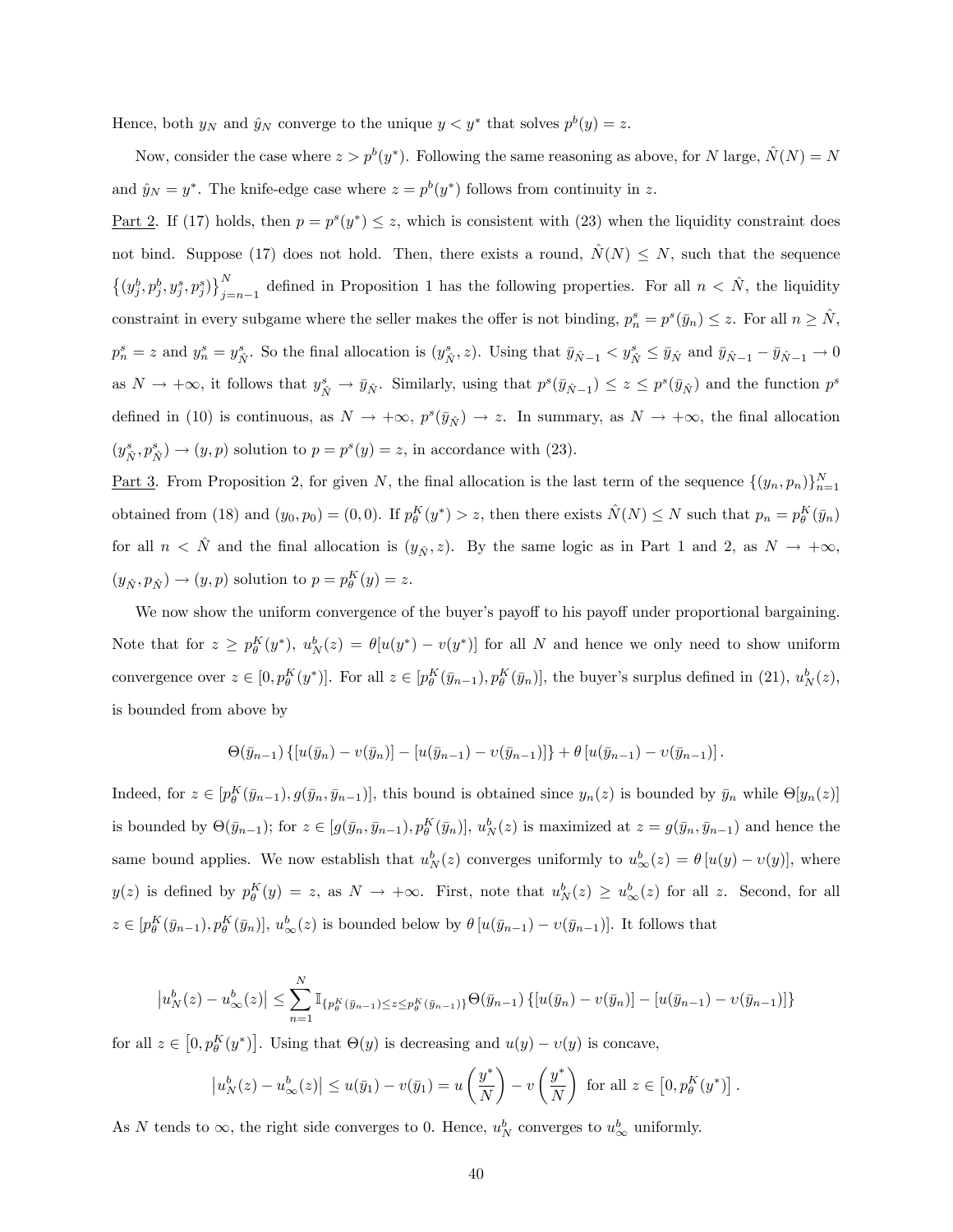### Proof of Proposition 4

The case where  $N = 1$  follows from Proposition 2. Note that  $g(y, 0) = p_\theta^{GN}(y)$ . The case where  $N = +\infty$ follows from Proposition 3 (3).

### Proof of Proposition 5

<u>Part 1</u>: Buyer's optimal choice. From (19) the payment made by the buyer to purchase  $y \in [\bar{y}_{n-1}, \bar{y}_n]$  is bounded below by  $g(y, \bar{y}_{n-1})$ . By the definition of the function g in (20),  $g(y, \bar{y}) > g(y, 0)$  for all  $y < y^*$ and for all  $\bar{y} > 0$ . It follows immediately that it is weakly optimal for the buyer to choose  $N = 1$ , which corresponds to the payment function  $g(y, 0)$ .

Part 2: Seller's optimal choice. From  $(20)$ 

$$
g(y,\bar{y}) = p_{\theta}^{K}(y) - [\Theta(y) - \theta] \{ [u(y) - v(y)] - [u(\bar{y}) - v(\bar{y})] \} < p_{\theta}^{K}(y) \text{ for all } y \in (\bar{y}, y^{*}).
$$

Hence, from (19) the payment for given y is bounded above by  $p_{\theta}^{K}(y)$ . For any y the payment corresponds to some  $p \in \left[p_{\theta}^K(y - \frac{y^*}{N}), p_{\theta}^K(y + \frac{y^*}{N})\right]$ . Hence, as N tends to infinity, the payment converges to its upper bound,  $p_{\theta}^{K}(y)$ . Therefore, it is optimal for the seller to choose  $N = +\infty$ .

### Proof of Proposition 6

We prove the proposition, assuming only that  $\sum_{n=1}^{N} \Delta \bar{y}_n \leq y^*$ . To compute the final allocation, we show by induction that in a subgame consisting of the last n rounds with output limits  $\{\Delta \bar{y}_{N-n+j}\}_{j=1}^n$  and with intermediate allocation  $(\hat{y}_0, \hat{p}_0) = (0, 0)$ , the equilibrium final allocation is given by the term  $(\hat{y}_n, \hat{p}_n)$  obtained from (32). The induction base is  $n = 1$ , which corresponds to the subgame in the last round. In this case, the disagreement point is no trade, and hence  $(\hat{y}_1, \hat{p}_1)$  is the generalized Nash solution to the bargaining problem with disagreement payoff  $(0,0)$  and quantity limit  $\Delta \bar{y}_N$ .

Now, suppose that the claim holds for n, and consider the subgame consisting of the last  $(n + 1)$  rounds with intermediate allocation  $(0, 0)$ . This subgame starts in round- $(N-n)$ , and the disagreement point follows from the induction hypothesis: if the agents move to the next round with intermediate allocation  $(0,0)$ , the final allocation would be  $(\hat{y}_n, \hat{p}_n)$ . The agents negotiate on outcomes in the set

$$
\left\{(y,p): y \in \left[0, \sum_{j=1}^{n+1} \Delta \bar{y}_{N-(n+1)+j}\right], p \in [0,z]\right\}.
$$

With disagreement allocation  $(\hat{y}_n, \hat{p}_n)$ , the generalized Nash solution is then the term  $(\hat{y}_{n+1}, \hat{p}_{n+1})$  obtained from (32), and this completes the induction argument. For this argument to hold, however, we need to ensure that the solution is sustainable as a SPE outcome, which requires existence of intermediate offers that lead to the Önal allocation, an issue we deal with next.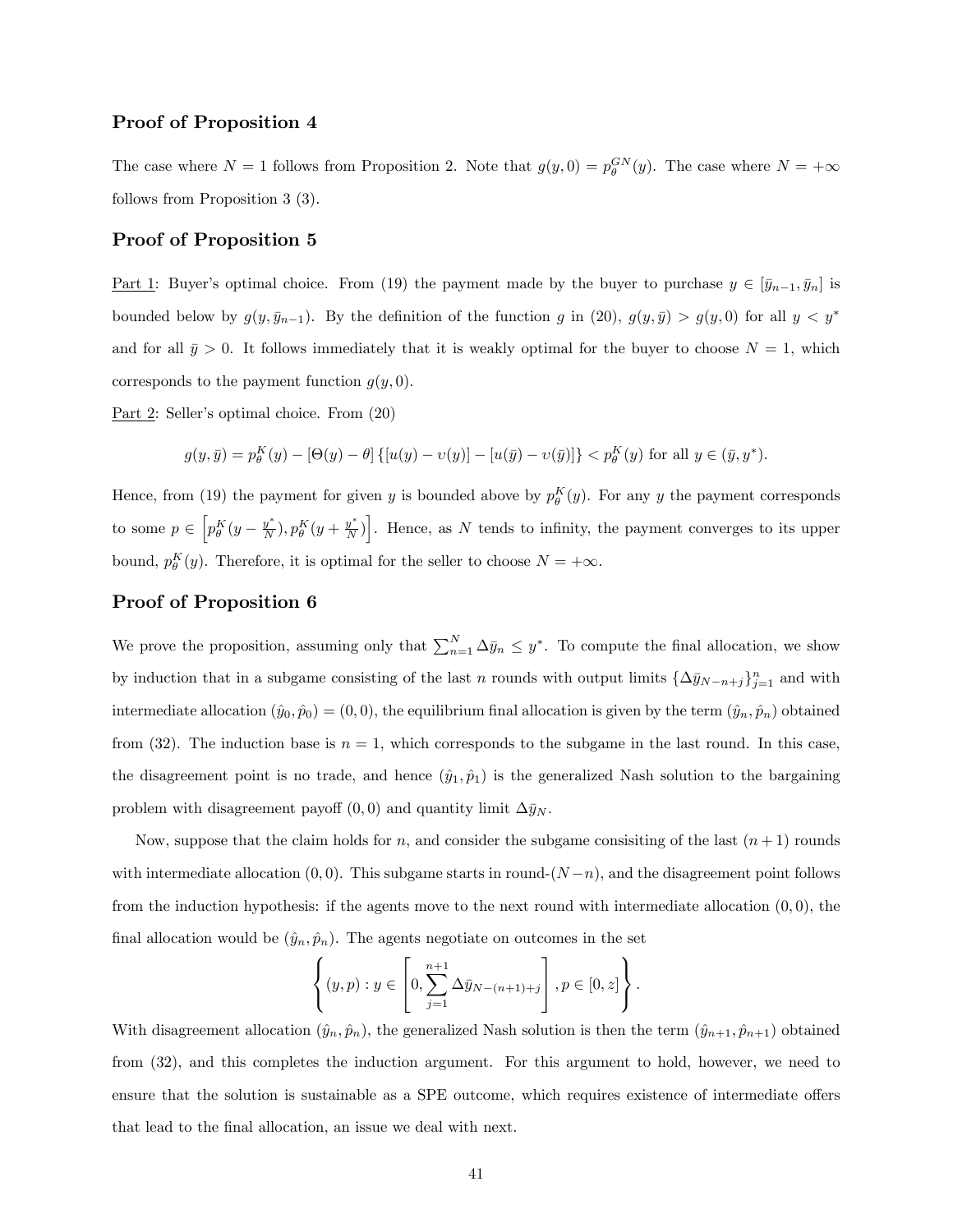#### Intermediate payoffs

Following the same logic as above, the final allocation for a subgame that starts in round- $(n + 1)$  with some arbitrary intermediate allocation  $(y_n, p_n)$  (and with output limits  $\{\Delta \bar{y}_{n+j}\}_{j=1}^{N-n}$ ) is the last term of the following sequence with  $j = 1, 2, ..., N - n$ , and with  $(\tilde{y}_n, \tilde{p}_n) = (y_n, p_n)$ ,

$$
(\tilde{y}_{n+j}, \tilde{p}_{n+j}) \in \arg \max_{y, p} \left[ u(y) - u(\tilde{y}_{n+j-1}) - (p - \tilde{p}_{n+j-1}) \right]^\theta \left[ -v(y) + v(\tilde{y}_{n+j-1}) + (p - \tilde{p}_{n+j-1}) \right]^{1-\theta}
$$
  
s.t.  $y - \tilde{y}_{n+j-1} \le \Delta \bar{y}_{N+1-j}$  and  $p \le z$ . (55)

In terms of final payoffs, if the liquidity constraint  $\tilde{p}_N \leq z$  does not bind, the final payoffs, denoted by  $(u_N^b, u_N^s)$ , satisfy

$$
(u_N^b, u_N^s) \in \mathcal{P}\left(y_n + \sum_{j=1}^{N-n} \Delta \bar{y}_{n+j}\right)
$$
 and  $\frac{u_N^s - u_n^s}{u_N^b - u_n^b} = \frac{1-\theta}{\theta}$ .

Otherwise, the constraint binds somewhere in the sequence, say at  $j = J \leq N - n$ . The final payoffs satisfy

$$
(u_N^b, u_N^s) \in \mathcal{P}\left(y_n + \sum_{j=1}^J \Delta \bar{y}_{N-j+1}\right),\tag{56}
$$

and

$$
\frac{\tilde{u}_{n+J-1}^s - u_n^s}{\tilde{u}_{n+J-1}^b - u_n^b} = \frac{1-\theta}{\theta},\tag{57}
$$

$$
\frac{u_N^s - \tilde{u}_{n+J-1}^s}{u_N^b - \tilde{u}_{n+J-1}^b} < \frac{1-\theta}{\theta},\tag{58}
$$

$$
\frac{u_N^s - \tilde{u}_{n+J-1}^s}{u_N^b - \tilde{u}_{n+J-1}^b} \ge \frac{1 - \Theta(y_N)}{\Theta(y_N)}, \quad \text{``} = \text{'' if } y_N < y_n + \sum_{j=1}^J \Delta \bar{y}_{N-j+1}.\tag{59}
$$

Note that (56) and (57)-(59) uniquely pin down  $(u_N^b, u_N^s)$ .

We are now in the position to construct the intermediate payoffs. First, consider the case where the liquidity constraint  $\hat{p}_N \leq z$  does not bind in (32). In this case, the final payoffs are given by

$$
(u_N^b, u_N^s) \in \mathcal{P}\left(\sum_{j=1}^N \Delta \bar{y}_j\right) \text{ and } \frac{u_N^s}{u_N^b} = \frac{1-\theta}{\theta}.
$$
 (60)

The following intermediate payoffs at the end of round-n will lead to the final allocation given by  $(60)$ :

$$
(\tilde{u}_n^b, \tilde{u}_n^s) \in \mathcal{P}\left(\sum_{j=1}^n \Delta \bar{y}_j\right) \text{ and } \frac{\tilde{u}_n^s}{\tilde{u}_n^b} = \frac{1-\theta}{\theta}.\tag{61}
$$

Now we turn to the case where the liquidity constraint  $\hat{p}_n \leq z$  binds for some n in (32). With no loss of generality, we assume that it binds only at the very end, i.e., at  $(y_N, p_N) = (\hat{y}_N, \hat{p}_N )$  when we compute the sequence according to (32). If it binds earlier, say at  $(\hat{y}_n, \hat{p}_n)$ , then we can use the same argument but assume no trade from rounds 1 to  $N-n$ . This assumption is with no loss of generality because  $\sum_{n=1}^{N} \Delta \bar{y}_n \leq y^*$ .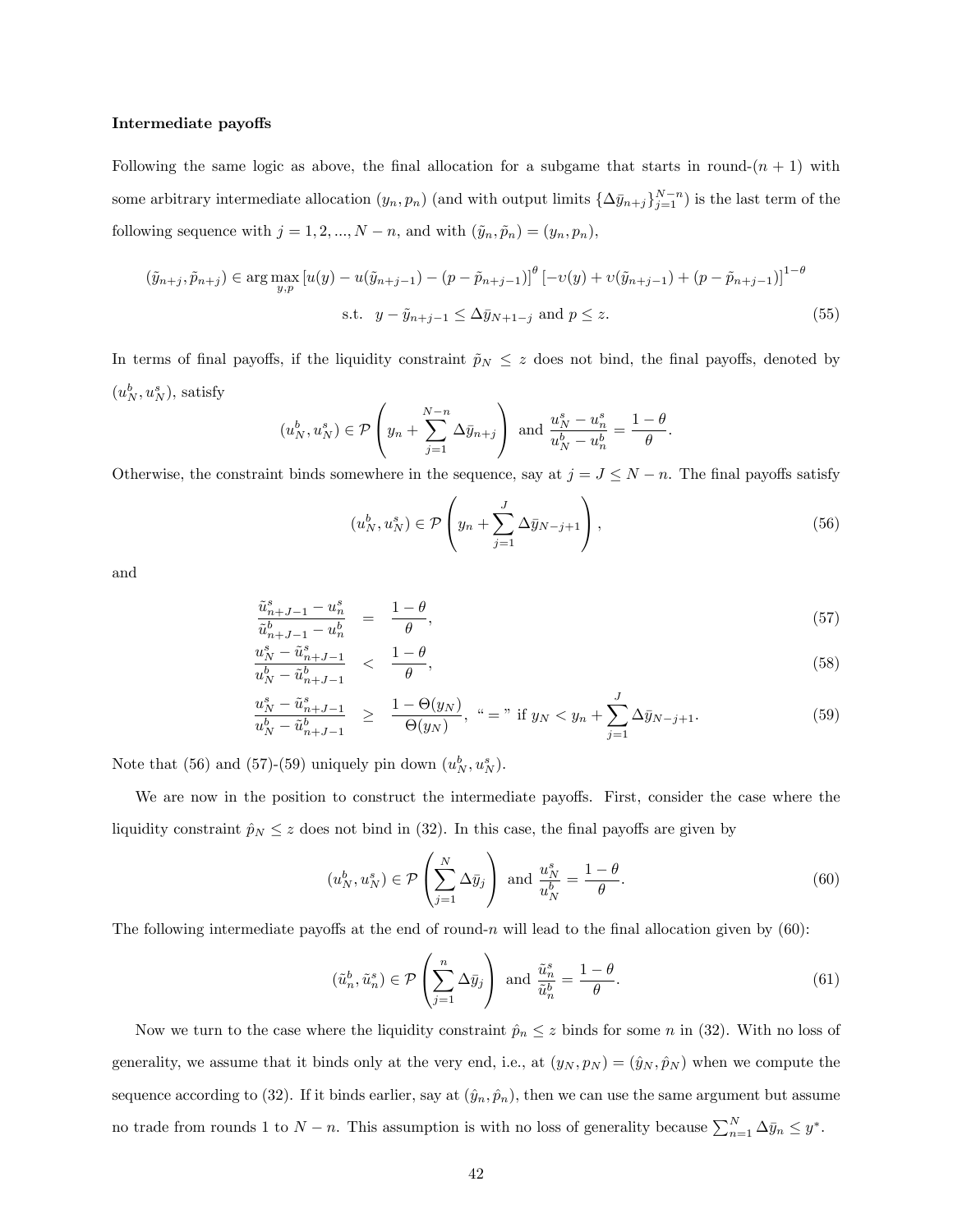In this case, the sequence  $\{(\hat{u}_n^b, \hat{u}_n^s)\}_{n=1}^N$  satisfies

$$
\frac{\hat{u}_n^s}{\hat{u}_n^b} = \frac{1-\theta}{\theta} \text{ and } (\hat{u}_n^b, \hat{u}_n^s) \in \mathcal{P}\left(\sum_{j=1}^n \Delta \bar{y}_{N-n+j}\right) \text{ for } n < N,
$$
\n
$$
\frac{u_N^s - \hat{u}_{N-1}^s}{\frac{h}{\theta} - \hat{u}_N^s} < \frac{1-\theta}{\theta},\tag{62}
$$

$$
\frac{u_N^s - \hat{u}_{N-1}^s}{u_N^b - \hat{u}_{N-1}^b} < \frac{1 - \theta}{\theta},
$$
\n
$$
\frac{u_N^s - \hat{u}_{N-1}^s}{u_N^b - \hat{u}_{N-1}^b} \ge \frac{1 - \Theta(y_N)}{\Theta(y_N)}, \quad \text{``} = \text{'' if } y_N < \sum_{j=1}^N \Delta \bar{y}_j.
$$
\n
$$
(63)
$$

 $\overline{j=1}$ 

Now, take  $\theta' \in (0,1)$  satisying

$$
\frac{1-\theta'}{\theta'} = \frac{u_N^s - \hat{u}_{N-1}^s}{u_N^b - \hat{u}_{N-1}^b},\tag{64}
$$

the buyer's share of surplus from the last round. Then,  $y_N$  and  $p_N = z$  satisfy

$$
z = (1 - \theta') \left[ u(y_N) - u \left( \sum_{j=2}^{N} \Delta \bar{y}_j \right) \right] + \theta' \left[ v(y_N) - v \left( \sum_{j=2}^{N} \Delta \bar{y}_j \right) \right]
$$
(65)  
 
$$
+ (1 - \theta) u \left( \sum_{j=2}^{N} \Delta \bar{y}_j \right) + \theta v \left( \sum_{j=2}^{N} \Delta \bar{y}_j \right).
$$

By (62) and (63),  $\theta < \theta' \leq \Theta(y_N)$ .

Now we claim that for each  $n = 1, ..., N - 1$ , there exist intermediate payoffs  $(u_n^b, u_n^s)$  with associated allocation,  $(y_n, p_n)$ , such that the final allocation of the subgame starting at round- $(n+1)$  with intermediate allocation  $(y_n, p_n)$  will be  $(y_N, p_N)$  according to (55). We consider two cases.

(a) Suppose that  $\sum_{j=1}^{n} \Delta \bar{y}_j \geq y_N$ . Then, take  $(y_n, p_n) = (y_N, p_N)$ .

(b) Suppose that  $\sum_{j=1}^n \Delta \bar{y}_j < y_N$ . Then, take  $y_n = \sum_{j=1}^n \Delta \bar{y}_j$ , and hence the payoffs  $(u_n^b, u_n^s)$  will lie on the Pareto frontier  $\mathcal{P}\left(\sum_{j=1}^n \Delta \bar{y}_j\right)$ . For the final payoffs to be  $(u_N^b, u_N^s)$  from  $(u_n^b, u_n^s)$ , we need them to satisfy (56)-(59). We do this in two steps: first we construct J and  $(\tilde{u}_{n+J-1}^b, \tilde{u}_{n+J-1}^s)$ , and from there we compute  $(u_n^b, u_n^s)$ .

(b.1) We use (56) to uniquely determine  $J$  and hence  $J$  satisfies

$$
\sum_{j=1}^{n} \Delta \bar{y}_j + \sum_{j=1}^{J-1} \Delta \bar{y}_{N+1-j} < y_N \le \sum_{j=1}^{n} \Delta \bar{y}_j + \sum_{j=1}^{J} \Delta \bar{y}_{N+1-j}.
$$

To determine  $(\tilde{u}_{n+J-1}^b, \tilde{u}_{n+J-1}^s)$ , take  $\theta'$  from (64) and let  $(\tilde{u}_{n+J-1}^b, \tilde{u}_{n+J-1}^s)$  solve

$$
\frac{u_N^s - \tilde{u}_{n+J-1}^s}{u_N^b - \tilde{u}_{n+J-1}^b} = \frac{1 - \theta'}{\theta'}, \ (\tilde{u}_{n+J-1}^b, \tilde{u}_{n+J-1}^s) \in \mathcal{P}\left(\sum_{j=1}^n \Delta \bar{y}_j + \sum_{j=1}^{J-1} \Delta \bar{y}_{N+1-j}\right). \tag{66}
$$

This implies that  $\widetilde{y}_{n+J-1} = \sum_{j=1}^{n} \Delta \overline{y}_j + \sum_{j=1}^{J-1} \Delta \overline{y}_{N+1-j}$ . Since  $\theta' \in (\theta, \Theta(y_N)],$  it can be verified that  $(\tilde{u}_{n+J-1}^b, \tilde{u}_{n+J-1}^s)$  satisfy the FOCs (58)-(59).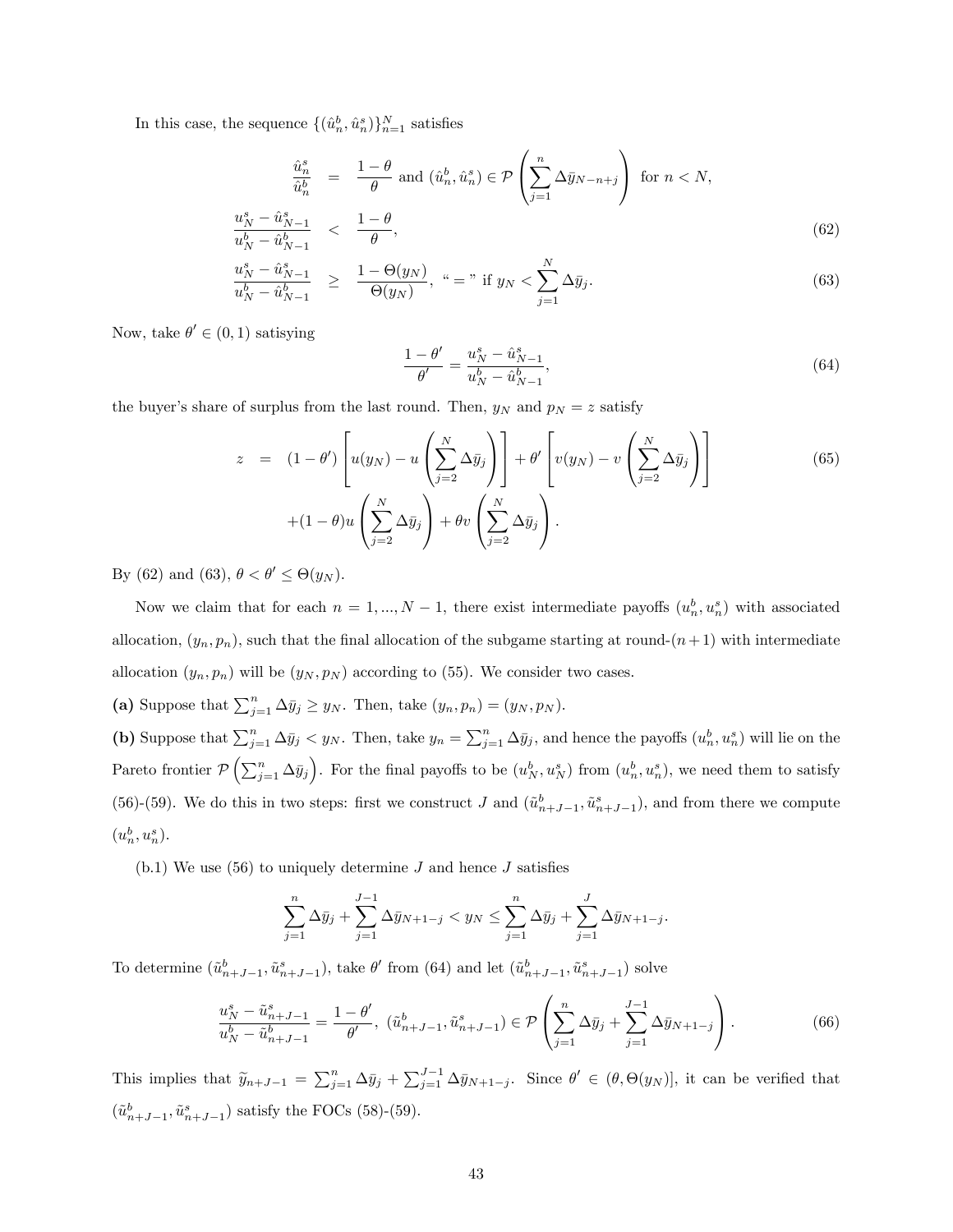(b.2) From  $(\tilde{u}_{n+J-1}^b, \tilde{u}_{n+J-1}^s)$  we can compute  $(u_n^b, u_n^s)$  according to (57):

$$
\frac{\tilde{u}_{n+J-1}^s - u_n^s}{\tilde{u}_{n+J-1}^b - u_n^b} = \frac{1 - \theta}{\theta}, \ (u_n^b, u_n^s) \in \mathcal{P}\left(\sum_{j=1}^n \Delta \bar{y}\right). \tag{67}
$$

Finally, we show that  $p_n \in (0, z)$ . From (66) and (67) we can compute  $p_n$  as follow:

$$
p_n = z - (1 - \theta')[u(y_N) - u(\widetilde{y}_{n+J-1})] - \theta'[v(y_N) - v(\widetilde{y}_{n+J-1})]
$$
(68)  

$$
- (1 - \theta) \left[ u(\widetilde{y}_{n+J-1}) - u\left(\sum_{j=1}^n \Delta \bar{y}_j\right) \right] - \theta \left[ v(\widetilde{y}_{n+J-1}) - v\left(\sum_{j=1}^n \Delta \bar{y}_j\right) \right].
$$

This implies that  $p_n < z$ , because  $y_N > \tilde{y}_{n+J-1} > \sum_{j=1}^n \Delta \bar{y}_j$ . Moreover, by (65), after some algebra it can be verified that  $p_n > 0$  if and only if

$$
(1 - \theta)u\left(\sum_{j=1}^{n} \Delta \bar{y}_j\right) + \theta v\left(\sum_{j=1}^{n} \Delta \bar{y}_j\right) > (\theta' - \theta)\left[S(\tilde{y}_{n+J-1}) - S\left(\sum_{j=2}^{N} \Delta \bar{y}_j\right)\right],
$$
(69)

where  $S(y) \equiv u(y) - v(y)$ . If  $\tilde{y}_{n+J-1} \le \sum_{j=2}^N \Delta \bar{y}_j$ ,  $S(\tilde{y}_{n+J-1}) - S(\sum_{j=2}^N \Delta \bar{y}_j) \le 0$ , (69) holds immediately. Now consider the case where  $\tilde{y}_{n+\tilde{J}-1} > \sum_{j=2}^{N} \Delta \bar{y}_j$ , which implies that

$$
\sum_{i=1}^{n} \Delta \bar{y}_i > \Delta \bar{y}_1 - (\Delta \bar{y}_{n+1} + \dots + \Delta \bar{y}_{N-J+1}) = \tilde{y}_{n+J-1} - \sum_{j=2}^{N} \Delta \bar{y}_j.
$$
 (70)

Now,

$$
(1 - \theta)u\left(\sum_{j=1}^{n} \Delta \bar{y}_{j}\right) + \theta v\left(\sum_{j=1}^{n} \Delta \bar{y}_{j}\right) > (\theta' - \theta)S\left(\sum_{j=1}^{n} \Delta \bar{y}_{j}\right)
$$

$$
> (\theta' - \theta)S\left(\tilde{y}_{n+J-1} - \sum_{j=2}^{N} \Delta \bar{y}_{j}\right) > (\theta' - \theta)\left[S(\tilde{y}_{n+J-1}) - S\left(\sum_{j=2}^{N} \Delta \bar{y}_{j}\right)\right],
$$

where the first inequality follows from  $\theta' > \theta$ , the second from (70), and the third from the concavity of S. This proves (69).

### Proof of Proposition 7

Let  $z < p_\theta^K(y^*)$  be given. Suppose first that there exists a round  $N_\theta^K \leq N$  such that  $\sum_{n=1}^{N_\theta^K} \Delta \bar{y}_{N-(n-1)} =$  $y_{\theta}^{K}(z)$ . Then, it is straightforward to verify that the liquidity constraint in (32) never binds from term 1 to term  $N_{\theta}^K$ , and

$$
\frac{\hat u^s_{N^K_{\theta}}}{\hat u^b_{N^K_{\theta}}}=\frac{1-\theta}{\theta} \quad \text{and} \ \ (\hat u^b_{N^K_{\theta}},\hat u^s_{N^K_{\theta}}) \in \mathcal{P}[y^K_{\theta}(z)],
$$

which is the definition of the proportional solution. Conversely, suppose that no such  $N_{\theta}^K$  exists. Define  $\hat{N} = \min\{n \leq N : \hat{p}_n = z\}$ , the first round of the sequence  $\{(\hat{y}_n, \hat{p}_n)\}_{n=1}^N$  where  $\hat{p}_n \leq z$  binds. It follows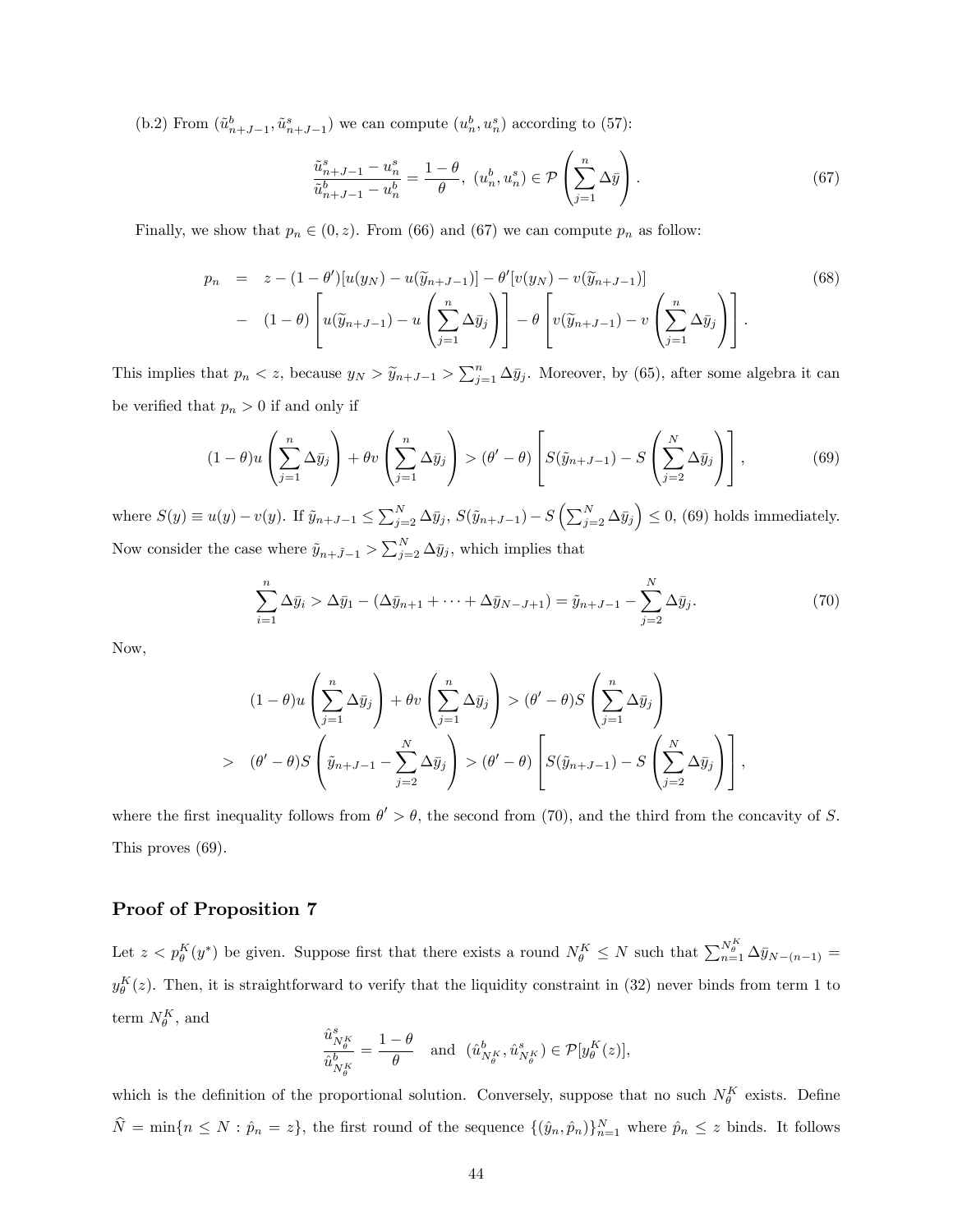that  $\hat{u}^s_i$  $\frac{s}{\hat{N}-1}/\hat{u}_{\hat{I}}^b$  $N_{\widehat{N}-1} = (1 - \theta)/\theta$ ,  $\widehat{y}_{\widehat{N}-1} = \sum_{n=1}^{N-1} \Delta \bar{y}_{N-(n-1)}$ , and  $\sum_{n=1}^{N} \Delta \bar{y}_{N-(n-1)} \neq y_{\theta}^{K}(z)$ . Suppose, by contradiction, that the game still implements the proportional solution. Then, it must be the case that  $\hat{y}_{\hat{N}} =$  $y_{\theta}^K(z) < \sum_{n=1}^N \Delta \bar{y}_{N-(n-1)} \leq y^*$ . This then implies that the output limit is not binding, but the liquidity constraint is, and hence the solution  $(\hat{u}^b_i)$  $\hat{\hat{N}}^b, \hat{u}^s_{\hat{N}}$  $s\choose\hat N$  satisfies  $(\hat u_{\widehat N}^s-\hat u_{\widehat N}^s$  $(\hat{w}_{\widehat{N}-1}^s)/(\hat{u}_{\widehat{N}}^b - \hat{u}_{\widehat{N}}^b)$  $(\hat{N}_{\widehat{N}-1}) = [1 - \Theta(\widehat{y}_{\widehat{N}})]/\Theta(\widehat{y}_{\widehat{N}})$  but with  $\Theta(\widehat{y}_{\widehat{N}}) > \theta$  since  $\widehat{y}_{\widehat{N}} < y^*$ , a contradiction.

### Outcomes of limiting agendas

Here we define agendas in A and their outcomes more precisely. First, a function  $\bar{\mathbf{y}} : [0,1] \to [0,y^*]$  is in A if and only if there is a sequence of finite agendas,  $\{y^k\}_{k=1}^{\infty}$ , such that

$$
\lim_{k \to \infty} \sup_{t \in [0,1]} |\mathbf{y}^k(t) - \bar{\mathbf{y}}(t)| = 0.
$$
\n(71)

Any finite agenda  $y$  is in  $A$  by taking the constant sequence. It also includes any continuous and increasing  $\mathbf{y} : [0,1] \to [0,y^*]$  such that  $\mathbf{y}(0) = 0$ ,  $\mathbf{y}(1) = y^*$ , which is the limit of the sequence,  $\{\mathbf{y}^N\}_{N=1}^\infty$ , given by

$$
\mathbf{y}^{N}(t) = \mathbf{y} \left( \frac{n}{N} \right) \text{ for } t \in \left( \frac{n-1}{N}, \frac{n}{N} \right], n = 1, ..., N.
$$

Each  $y^N$  is a finite agenda that discretizes y by N rounds of output limits  $\{\Delta \bar{y}_n\}_{n=1}^N$  such that  $\Delta \bar{y}_n =$  $\mathbf{y}\left(\frac{n}{N}\right) - \mathbf{y}\left(\frac{n-1}{N}\right)$ . Since y is uniformly continuous,  $\mathbf{y}^N$  converges to y under the sup-norm. One instance is  $\bar{\mathbf{y}}(t) = ty^*$ , which is the limit of the sequence  $\{\mathbf{y}^N\}_{N=1}^{\infty}$  such that each  $\mathbf{y}^N$  represents  $\{\Delta \bar{y}_n\}_{n=1}^N$  with  $\Delta \bar{y}_n = y^*/N$ . For any agenda  $y \in A$ , which is the limit of a sequence of finite agendas,  $\{y^k\}_{k=1}^{\infty}$ , we define the outcome for agenda y as the limit of the outcomes from those finite agendas. Denote the equilibrium allocation from the finite agenda  $y^k$  and payment capacity z by  $[y(y^k; z), p(y^k; z)]$ . We define

$$
[y(\mathbf{y};z), p(\mathbf{y};z)] = \lim_{k \to \infty} [y(\mathbf{y}^k;z), p(\mathbf{y}^k;z)] \tag{72}
$$

to be the allocation from  $(y, z)$ . The following lemma shows that the limit (72) always exists and is independent of the sequence that converges to the limiting agenda.

**Lemma 1** For any  $y \in A$ , y is left-continuous and the limit (72) exists and is the same for any sequence  $\{y^k\}_{k=1}^{\infty}$  that converges to **y** under the sup-norm:

- (1) If  $z \ge p_\theta^K(y^*)$ , then  $[y(\mathbf{y}; z), p(\mathbf{y}; z)] = [y^*, p_\theta^K(y^*)]$ .
- (2) Otherwise,  $p(\mathbf{y}^k; z) = z$ . We have two cases.
- (2a) If **y** is continuous, then  $y(\mathbf{y}; z) = y_\theta^K(z)$ .
- $(2b)$  If **y** is discontinuous, then there exists t such that

$$
p_{\theta}^{K}[y^{*} - \mathbf{y}(t)] \ge z > p_{\theta}^{K}[y^{*} - \lim_{t' \downarrow t} \mathbf{y}(t')],
$$
\n(73)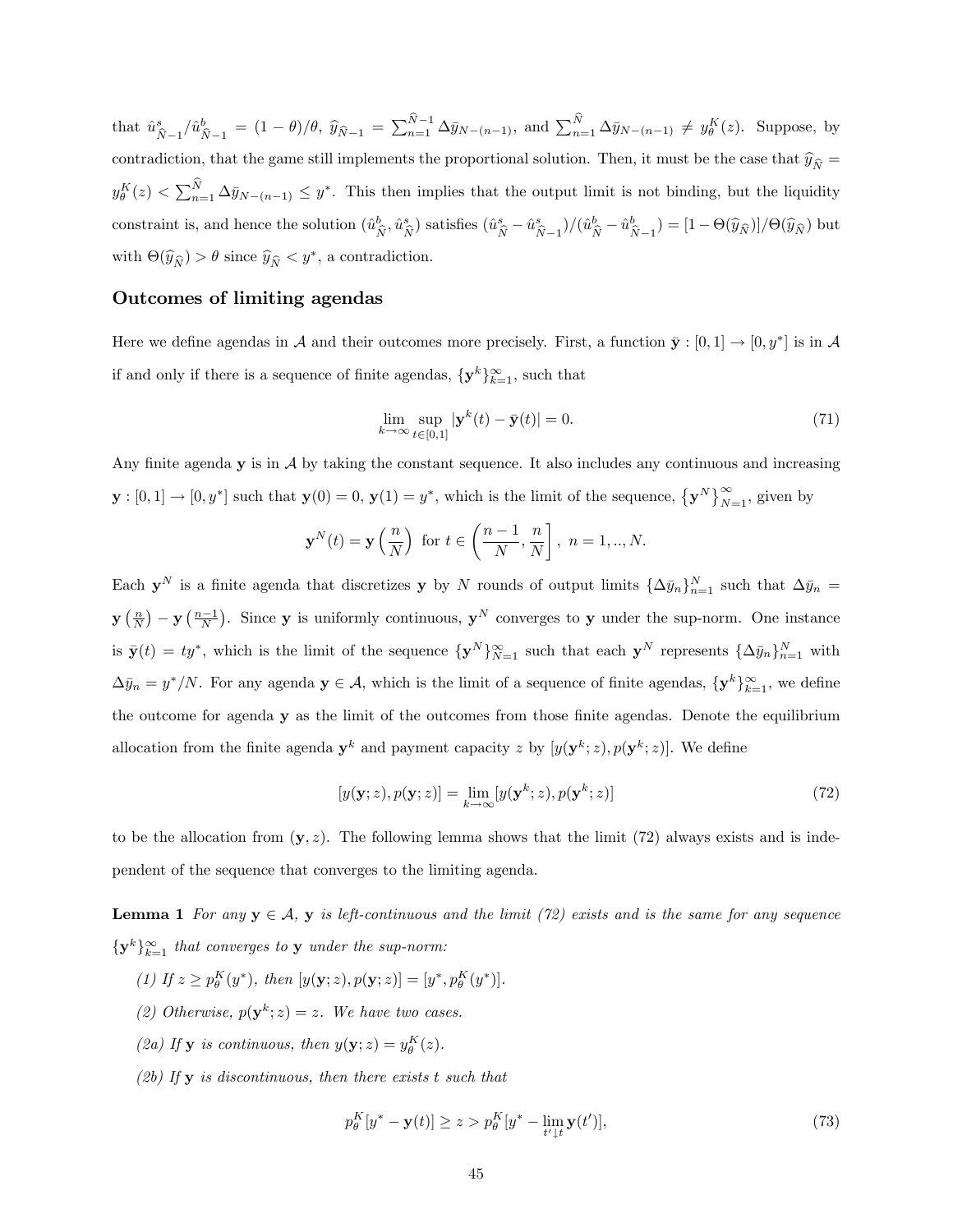and

$$
y(\mathbf{y}; z) \text{ solves } z = g[y, y^* - \lim_{t' \downarrow t} \mathbf{y}(t')] \text{ if } z \le g[y^* - \mathbf{y}(t), y^* - \lim_{t' \downarrow t} \mathbf{y}(t')],
$$
\n
$$
y(\mathbf{y}; z) = y^* - \mathbf{y}(t) \text{ otherwise.}
$$
\n
$$
(74)
$$

**Proof.** Let  $\mathbf{y} \in \mathcal{A}$  and let  $\{\mathbf{y}^k\}_{k=1}^{\infty}$  converge to  $\mathbf{y}$  under the sup-norm.

(1) Note that if  $z \ge p_\theta^K(y^*)$ , then  $[y(\mathbf{y}^k; z), p(\mathbf{y}^k; z)] = [y^*, p_\theta^K(y^*)]$  for all k, and hence the limit exists and is equal to  $[y^*, p_\theta^K(y^*)]$ .

(2) Since  $z < p_{\theta}^{K}(y^*)$ , for any k we have  $p(y^k; z) = z$  and hence the limit. To find the output level so that the liquidity constraint exactly binds, the relevant output level is  $y^* - \mathbf{y}(t)$  from Proposition 6. If  $N_k$ , the number of rounds in the finite agenda  $y^k$ , is bounded by some  $M < +\infty$ , then y must be a finite agenda. Indeed, this implies that each  $y^k$  is fully determined by the vector  $[y^k(1/M'), y^k(2/M'), ..., y^k(M'/M')]$ , where  $M' = 1 \times 2 \times ... \times M$ , and  $y^k \to y$  implies that  $[y^k(1/M'), y^k(2/M'), ..., y^k(M/M')]$  converges to  $[\mathbf{y}(1/M'), \mathbf{y}(2/M'), ..., \mathbf{y}(M/M')],$  with y constant in between any two adjacent points. Thus, y is a finite agenda.

(2a) y is continuous for all  $t \in [0, 1]$ . We prove  $y(y; z) = y_{\theta}^{K}(z)$  by two steps. First, we claim that for any output limits,  $\{\Delta \bar{y}_n\}_{n=1}^N$ , and any  $\varepsilon > 0$ ,

$$
\sup_{n} |\Delta \bar{y}_n| < \varepsilon \Longrightarrow |y| \left( \{\Delta \bar{y}_n\}_{n=1}^N; z \right) - y_\theta^K(z)| < \varepsilon \text{ for all } z < p_\theta^K(y^*), \tag{75}
$$

where  $y\left(\{\Delta \bar{y}_n\}_{n=1}^N; z\right)$  is the equilibrium output under output limits,  $\{\Delta \bar{y}_n\}_{n=1}^N$ , and payment capacity, z. To see this, suppose that  $\sup_n |\Delta \bar{y}_n| < \varepsilon$ . For each n, let  $\bar{y}_n = \sum_{j=1}^n \Delta \bar{y}_{N-(j-1)}$ , and let  $z \in (p_\theta^K(\bar{y}_{n-1}), p_\theta^K(\bar{y}_n)]$ . Thus,  $y_{\theta}^{K}(z) \in (\bar{y}_{n-1}, \bar{y}_{n}]$  and  $y(\{\Delta \bar{y}_{n}\}_{n=1}^{N}, z) \in (\bar{y}_{n-1}, \bar{y}_{n}]$ . This then impies that

$$
|y_{\theta}^{K}(z) - y(\{\Delta \bar{y}_{n}\}_{n=1}^{N};z)| \leq \Delta \bar{y}_{N-n+1} < \varepsilon.
$$

Since this is true for all  $z < p_{\theta}^{K}(y^*)$ , (75) follows.

Second, we claim that for any  $\varepsilon > 0$ , for k large,  $\sup_n \Delta \bar{y}_n^k < \varepsilon$ , where  $\{\Delta \bar{y}_n^k\}_{n=1}^{N_k}$  is the output limits corresponding to  $y^k$ . Given this claim, the result follows immediately from (75). To prove the claim, first note that continuity of y implies that it cannot be a finite agenda, and hence, by the earlier argument,  $N_k \to \infty$ . Moreover, since [0,1] is a compact set, y is uniformly continuous. Thus, for any  $\varepsilon > 0$ , for sufficiently small  $\delta$ ,  $|\mathbf{y}(t) - \mathbf{y}(t')| < \varepsilon/3$  whenever  $|t - t'| < \delta$ . Since  $\mathbf{y}^k \to \mathbf{y}$  in sup-norm and since  $N_k \to \infty$ , for k sufficiently large,  $1/N_k < \delta$  and  $\sup_{t\in[0,1]} |\mathbf{y}^k(t) - \mathbf{y}(t)| < \varepsilon/3$  and hence, for all n,

$$
\Delta \bar{y}_{n}^{k} = \mathbf{y}^{k} \left( \frac{n}{N_{k}} \right) - \mathbf{y}^{k} \left( \frac{n-1}{N_{k}} \right)
$$
\n
$$
< \left| \mathbf{y}^{k} \left( \frac{n}{N_{k}} \right) - \mathbf{y} \left( \frac{n}{N_{k}} \right) \right| + \left| \mathbf{y} \left( \frac{n}{N_{k}} \right) - \mathbf{y} \left( \frac{n-1}{N_{k}} \right) \right| + \left| \mathbf{y}^{k} \left( \frac{n-1}{N_{k}} \right) - \mathbf{y} \left( \frac{n-1}{N_{k}} \right) \right| < \varepsilon.
$$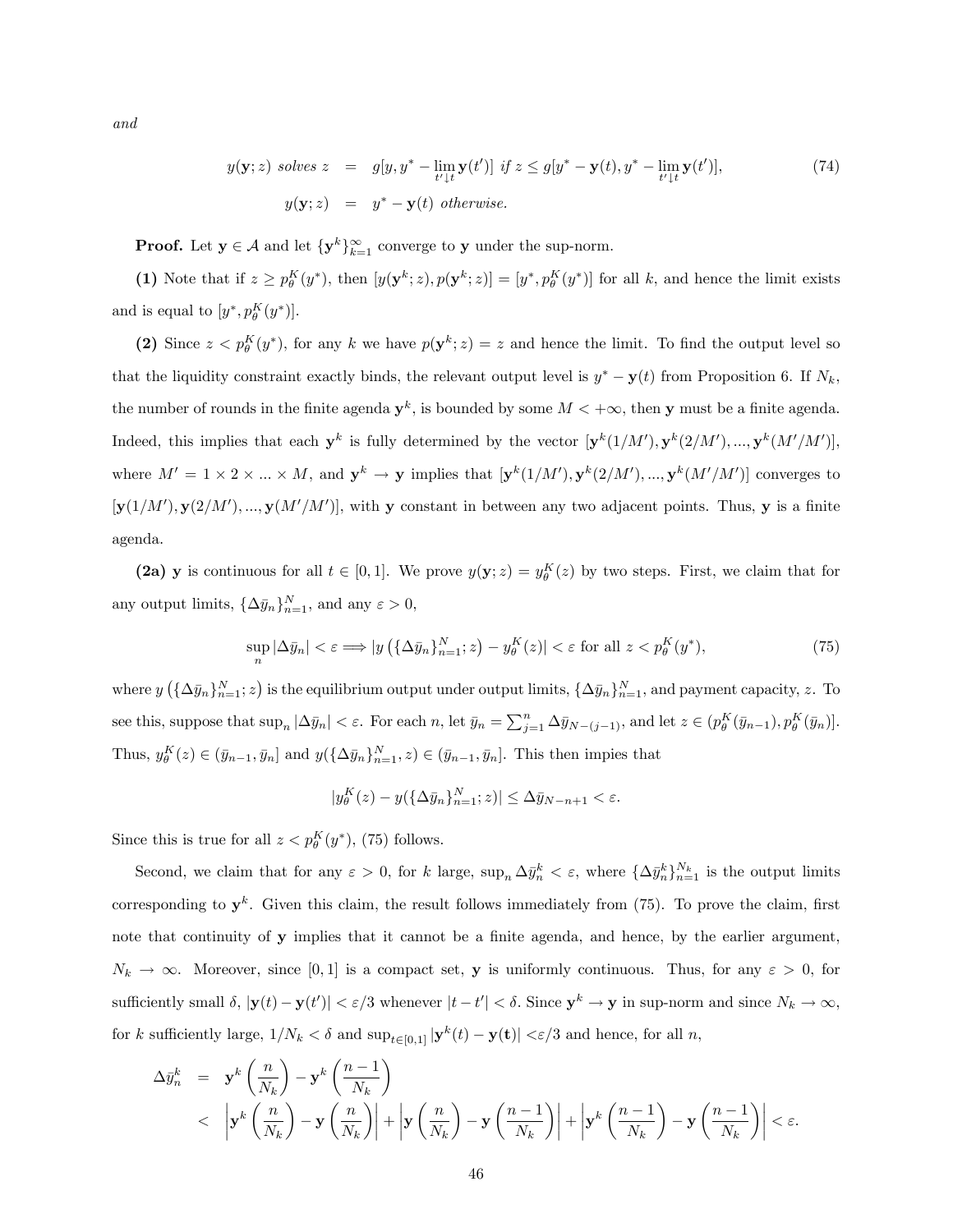This proves that  $y(\mathbf{y}; z)$  exists and is equal to  $y_{\theta}^{K}(z)$ .

(2b) Suppose that **y** is not continuous. Since  $y^k \to y$  under the sup-norm for a sequence of finite agendas, and since each  $y^k$  is left-continuous, y is also left-continuous. The existence of t satisfying (73) then follows from strict monotonicity of  $p_{\theta}^{K}(y)$  up to  $y^{*}$ .

Now, if  $\{N_k\}$  is bounded by M, by the earlier argument, each  $y^k$  can be regarded as output limits consisting of  $M' = M!$  rounds (including potentially limits of zeros in some rounds, which does not affect the equilibrium outcome). Since the equilibrium outcome is continuous in  $\{\Delta \bar{y}_n\}_{n=1}^{M'}$  for the fixed  $M'$ , the limit of the outcome sequence must coincide with the outcome of y.

So assume form now on that  $\{N_k\}$  is unbounded. By applying subsequente if necessary, we consider only the case where  $N_k \rightarrow \infty.$  We consider two cases for  $z.$ 

(2b.1) Suppose that  $z = p_\theta^K[y^* - \mathbf{y}(t)]$  does not hold for any t, and hence

$$
p_{\theta}^{K}[y^{*} - \mathbf{y}(t)] > z > p_{\theta}^{K}[y^{*} - \lim_{t' \downarrow t} \mathbf{y}(t')] \text{ for some } t.
$$
 (76)

Denote  $\mathbf{y}^+(t) \equiv \lim_{t' \downarrow t} \mathbf{y}(t') > \mathbf{y}(t)$  by (76). For any finite k, let  $n_k$  be the unique n such that

$$
t \in [n_k/N_k, (n_k+1)/N_k). \tag{77}
$$

Since both inequalities in (76) are strict, let  $\epsilon > 0$  be such that the middle term is at least  $\epsilon$  away from the left and the right. Convergence under sup-norm implies that for k large,  $\mathbf{y}^k[(n_k+1)/N_k] > \mathbf{y}[(n_k+1)/N_k] - \epsilon >$  $\mathbf{y}^+(t) - \epsilon$ , and  $\mathbf{y}^k(n_k/N_k) < \mathbf{y}(n_k/N_k) - \epsilon < \mathbf{y}(t) - \epsilon$ . This then implies that

$$
p_{\theta}^{K}\left[y^{*}-\mathbf{y}^{k}\left(\frac{n_{k}+1}{N_{k}}\right)\right] < z < p_{\theta}^{K}\left[y^{*}-\mathbf{y}^{k}\left(\frac{n_{k}}{N_{k}}\right)\right].
$$

As a result,

$$
y(\mathbf{y}^k; z) \text{ solves } z = g\left[y, y^* - \mathbf{y}^k\left(\frac{n_k + 1}{N_k}\right)\right] \text{ if } z \le g\left[y^* - \mathbf{y}^k\left(\frac{n_k}{N_k}\right), y^* - \mathbf{y}^k\left(\frac{n_k + 1}{N_k}\right)\right],
$$
  

$$
y(\mathbf{y}^N; z) = y^* - \mathbf{y}^k\left(\frac{n_k}{N_k}\right) \text{ otherwise.}
$$
 (78)

Compare (78) to (74), we only need to show that

$$
\lim_{k \to \infty} \mathbf{y}^k \left( \frac{n_k + 1}{N_k} \right) = \mathbf{y}^+(t) \text{ and } \lim_{k \to \infty} \mathbf{y}^k \left( \frac{n_k}{N_k} \right) = \mathbf{y}(t).
$$

This follows form (77), which implies that  $\frac{n_k+1}{N_k}$  converges to t from the right and  $\frac{n_k}{N_k}$  converges to t from the left, and from the uniform convergence of  $y^k$  to y.

(2b.2) Suppose that  $z = p_{\theta}^{K}[y^* - y(t)]$  for some t. We claim that

$$
y(\mathbf{y};z) = y_{\theta}^{K}(z) = y^{*} - \mathbf{y}(t). \tag{79}
$$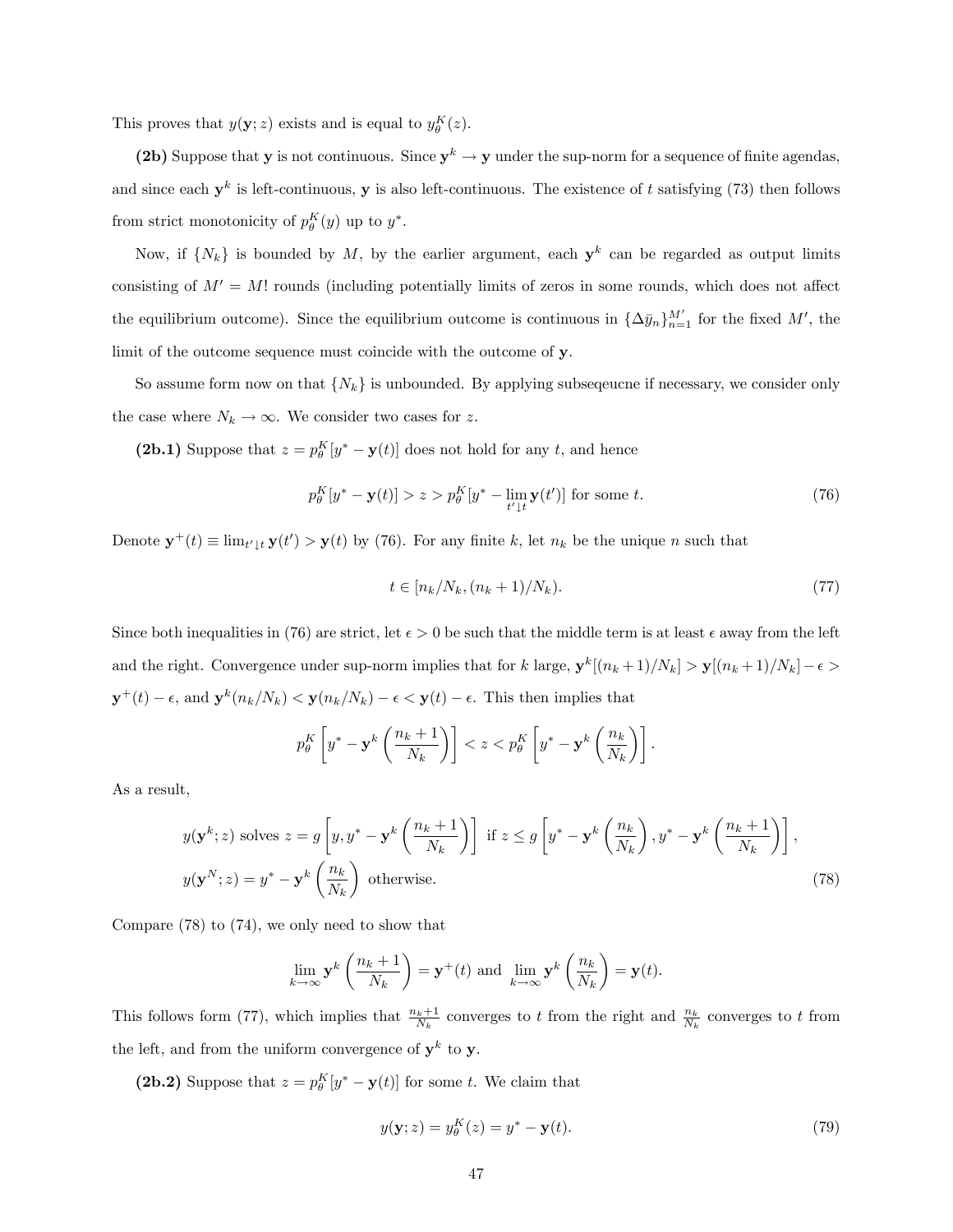Let T be the set of t's such that  $z = p_\theta^K[y^* - \mathbf{y}(t)]$ . Then  $T = [t_1, t_2]$  or  $T = (t_1, t_2]$  for some  $t_1 \le t_2$  since **y** is left-continuous and increasing. Moreover,  $y(t) > y(t_2)$  for all  $t > t_2$  and  $y(t) < y(t_1)$  for all  $t < t_1$ , and  $y(t_1) < y(t_2)$  if  $T = (t_1, t_2]$ . For each k, let  $n_k$  be the unique n such that

$$
p_{\theta}^{K}\left[y^{*} - \mathbf{y}^{k}\left(\frac{n_{k}}{N_{k}}\right)\right] \geq z > p_{\theta}^{K}\left[y^{*} - \mathbf{y}^{k}\left(\frac{n_{k} + 1}{N_{k}}\right)\right].
$$
\n(80)

This implies that

$$
\mathbf{y}^{k}\left(\frac{n_{k}}{N_{k}}\right) \leq \mathbf{y}(t_{2}) < \mathbf{y}^{k}\left(\frac{n_{k}+1}{N_{k}}\right). \tag{81}
$$

We consider two cases.

First, suppose that **y** is continuous for all  $t \in [t_1, t_2]$ . We claim that

$$
\lim_{k \to \infty} \mathbf{y}^k \left( \frac{n_k}{N_k} \right) = \lim_{k \to \infty} \mathbf{y}^k \left( \frac{n_k + 1}{N_k} \right) = \mathbf{y}(t_2). \tag{82}
$$

This implies that  $\lim_{k\to\infty} y(\mathbf{y}^k; z) = y^* - \mathbf{y}(t_2)$  because, by (80),  $y^* - \mathbf{y}^k \left( \frac{n_k+1}{N_k} \right)$  $\left(y\right) \leq y(\mathbf{y}^k; z) \leq y^* - \mathbf{y}^k \left(\frac{n_k}{N_k}\right)$  . Since  $\left\{\frac{n_k}{N_k}\right\}$ lies in the compact set  $[0, 1]$ , we may assume it converges by applying subsequences if necessary. By uniform convergence and monotonicity, (81) implies that its limit  $\bar{t}$  must be within [ $t_1, t_2$ ]. (82) then follows from continuity of **y** at  $\bar{t}$  and uniform convergence of  $y^k$  to **y**.

Second, suppose that **y** is discontinuous at both  $t_1$  and  $t_2$ , and hence  $y(t_1) < y^+(t_1) = y(t_2) < y^+(t_2)$ . These inequalities, together with uniform convergence, monotonicity, and (81), imply that  $\left\{\frac{n_k}{N_k}\right\}$  $\}$  is bounded above by  $t_2$  except for finitely many elements, and  $\left\{\frac{n_k+1}{N_k}\right\}$  $\}$  is bounded below by  $t_1$  except for finitely many elements. Thus, by applying subsequence if necessary, we may assume that  $\lim_{k\to\infty}\left\{\frac{n_k}{N_k}\right\}$  $\} = \overline{t} =$  $\lim_{k\to\infty}\left\{\frac{n_k+1}{N_k}\right\}$ with  $\bar{t} \in [t_1, t_2]$ . We consider three subcases. First,  $\bar{t} \in (t_1, t_2)$ . Using the same argument as in the first case, we can show (82) holds. Seond,  $\bar{t} = t_1$ . If  $\left\{ \frac{n_k}{N_k} \right\}$ is bounded below by  $t_1$ , then the argument is the same and (82) holds. Otherwise, we may assume that  $\left\{\frac{n_k}{N_k}\right\}$  $\}$  converges to  $t_1$  from the left and  $\left\{\frac{n_k+1}{N_k}\right\}$  $\}$  converges to  $t_1$  from the right. Uniform convergene of  $y^k$  implies that

$$
\lim_{k \to \infty} \mathbf{y}^k \left( \frac{n_k}{N_k} \right) = \mathbf{y}(t_1) < \mathbf{y}^+(t_1) = \mathbf{y}(t_2) = \lim_{k \to \infty} \mathbf{y}^k \left( \frac{n_k + 1}{N_k} \right). \tag{83}
$$

For each k, by (80), we can then compute  $y(y^k; z)$  in the same way as in (78). Since  $z = p_\theta^K[y^* - y(t_2)] =$  $g[y^* - \mathbf{y}(t_2), y^* - \mathbf{y}(t_2)]$ , it follows that for k large,  $y(\mathbf{y}^k; z)$  solves  $z = g\left[y, y^* - \mathbf{y}^k\left(\frac{n_k+1}{N_k}\right)\right]$ . Thus, by continuity of g and (83),  $\lim_{k\to\infty} y(\mathbf{y}^k; z) = y^* - \mathbf{y}(t_2)$ . The third subcase where  $\bar{t} = t_2$  follows an analogous argument. This proves (79). Finally, the case with **y** discontinuous at  $t_1$  but not  $t_2$ , or the other way around, follows analogous arguments.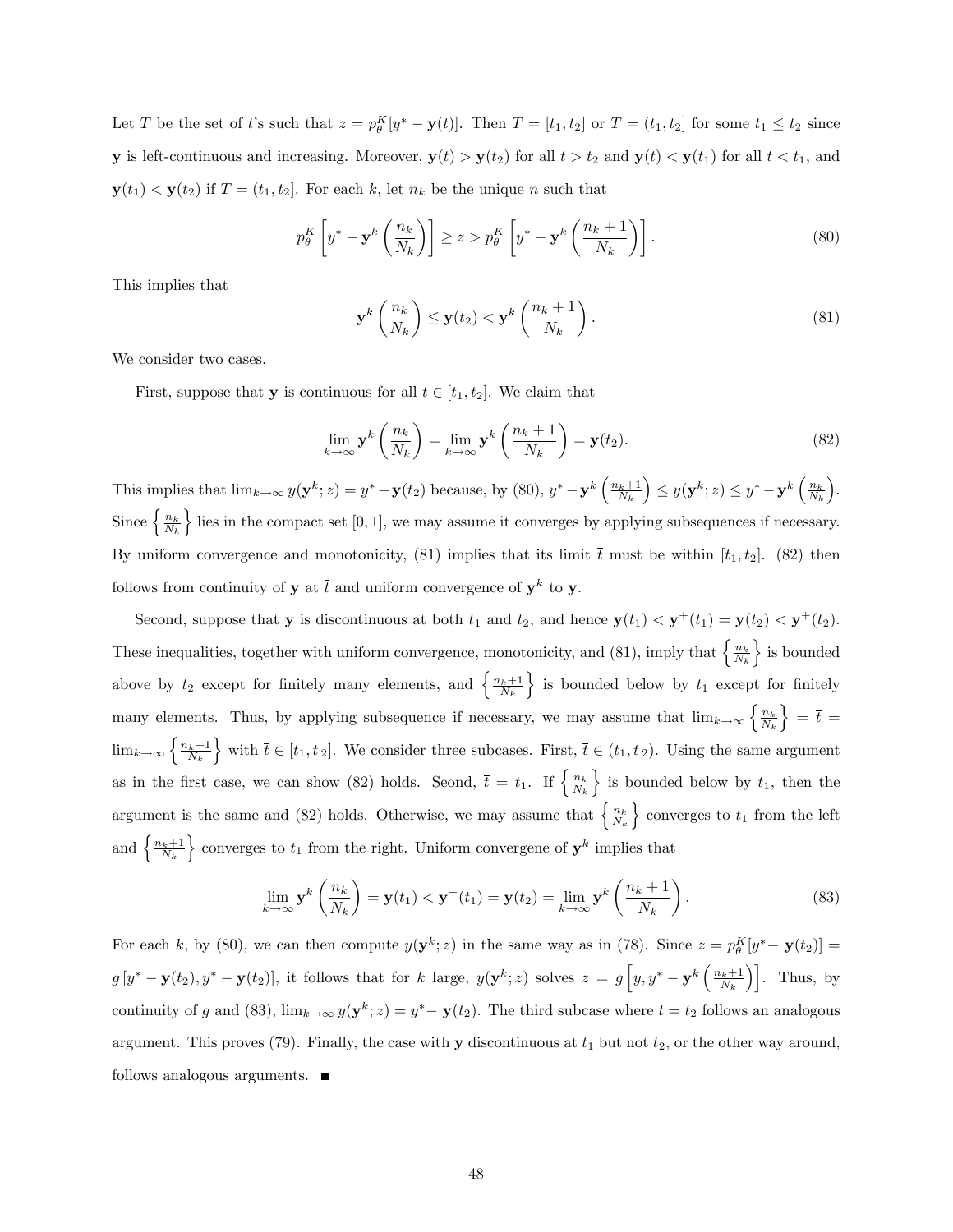### Proof of Proposition 8

The result that for any  $y \in A$  and any  $z < p_\theta^K(y^*)$ ,  $p(y; z) = z$  and  $y(y; z) \ge y_\theta^K(z)$  follows from Lemma 1 (1). Lemma 1 (2) implies that only continuous agendas implement the proportional solution for all  $z$ . Indeed, let **y** be discontinuous at some  $t \in [0, 1]$  such that  $y^+(t) > y(t)$ . Then, (74) implies that  $y(y; z) > y_\theta^K(z)$  for all  $z \in (p_\theta^K[y^* - \mathbf{y}^+(t)], p_\theta^K[y^* - \mathbf{y}(t)])$ . Finally, the result that  $y(\mathbf{y}; z) \leq y_\theta^{GN}(z)$  follows from the fact that  $g(y, 0) = p_\theta^{GN}(y)$  and g is strictly increasing in its second argument.

### Proof of Proposition 9

We denote  $z_N^* \in Z_N^*$  a maximizer of  $u_N^b(z)$  where

$$
Z_N^* \equiv \arg\max_{z\in\left[0,p_\theta^K(y^*)\right]} u_N^b(z).
$$

The set  $Z_N^*$  is nonempty by the Extreme Value Theorem, because  $u_N^b(z)$  is continuous and  $[0, p_\theta^K(y^*)]$  is compact. We first establish that for all  $N \geq 1$ ,  $z_N^* < p_\theta^K(y^*)$ . From (20),

$$
g\left(y^*, \frac{(N-1)y^*}{N}\right) \equiv (1-\theta) u(y^*) + \theta v(y^*) = p_{\theta}^K(y^*).
$$

Hence,  $[g(y^*, (N-1)y^*/N), p_\theta^K(y^*)] = \{p_\theta^K(y^*)\}$ . It follows from (21) that in the last round of the negotiation, if  $z \in [p_\theta^K(\bar{y}_{N-1}), p_\theta^K(y^*)]$ , then the buyer's surplus is

$$
u^{b}(z) = u [y(z)] - g [y(z), \bar{y}_{N-1}],
$$

where  $y(z)$  is implicitly defined by  $z = g(y, \bar{y}_{N-1})$ . From (20),

$$
u(y) - g(y, \bar{y}) \equiv \Theta(y) \{ [u(y) - v(y)] - [u(\bar{y}) - v(\bar{y})] \} + \theta [u(\bar{y}) - v(\bar{y})]
$$

It can be checked that  $u'(y) - \partial g(y, \bar{y})/\partial y < 0$  when evaluated at  $y = y^*$  for all  $\theta < 1$ . Indeed,  $\Theta'(y^*) < 0$ while  $u'(y^*) - v'(y^*) = 0$ . So, the optimal z over the interval  $\left[ p_\theta^K(\bar{y}_{N-1}), p_\theta^K(y^*) \right]$  is  $z < p_\theta^K(y^*)$ . For all  $z \ge p_\theta^K(y^*)$ , the buyer's surplus is constant and equal to  $\theta[u(y^*) - v(y^*)]$ . Hence,  $z_N^* < p_\theta^K(y^*)$ .

Next we establish that any sequence,  $\{z_N^*\}_{N=1}^{+\infty}$ , with  $z_N^* \in Z_N^*$  for all N, converges to  $p_\theta^K(y^*)$ . By the Bolzano-Weierstrass Theorem, since the sequence  $\{z_N^*\}_{N=1}^{+\infty}$  is bounded, it admits a convergent subsequence. Consider any such convergent subsequence,  $\{z_{\tilde{N}}^*\}\$ , where  $z_{\tilde{N}}^* \to z_{\infty}^*$  denotes the limit. We show that  $z_{\infty}^* =$  $p_{\theta}^{K}(y^*)$ . To this end, we show that for any  $\epsilon > 0$ ,

$$
u_{\infty}^{b}(z) \le u_{\infty}^{b}(z_{\infty}^{*}) + \epsilon \text{ for all } z \in [0, p_{\theta}^{K}(y^{*})],
$$
\n(84)

which then implies that  $u_{\infty}^b$  obtains maximum at  $z_{\infty}^*$ . Since  $Z_{\infty}^* = \{p_{\theta}^K(y^*)\}$ , i.e., there is a unique maximizer under Kalai bargaining and it is  $p_{\theta}^{K}(y^*)$ . This then implies that  $z_{\infty}^{*} = p_{\theta}^{K}(y^*)$ . It then follows that all convergent subsequences of  $\{z_N^*\}_{N=1}^{+\infty}$  converge to same limit  $p_\theta^K(y^*)$ , hence  $\{z_N^*\}_{N=1}^{+\infty}$  converges to  $p_\theta^K(y^*)$ .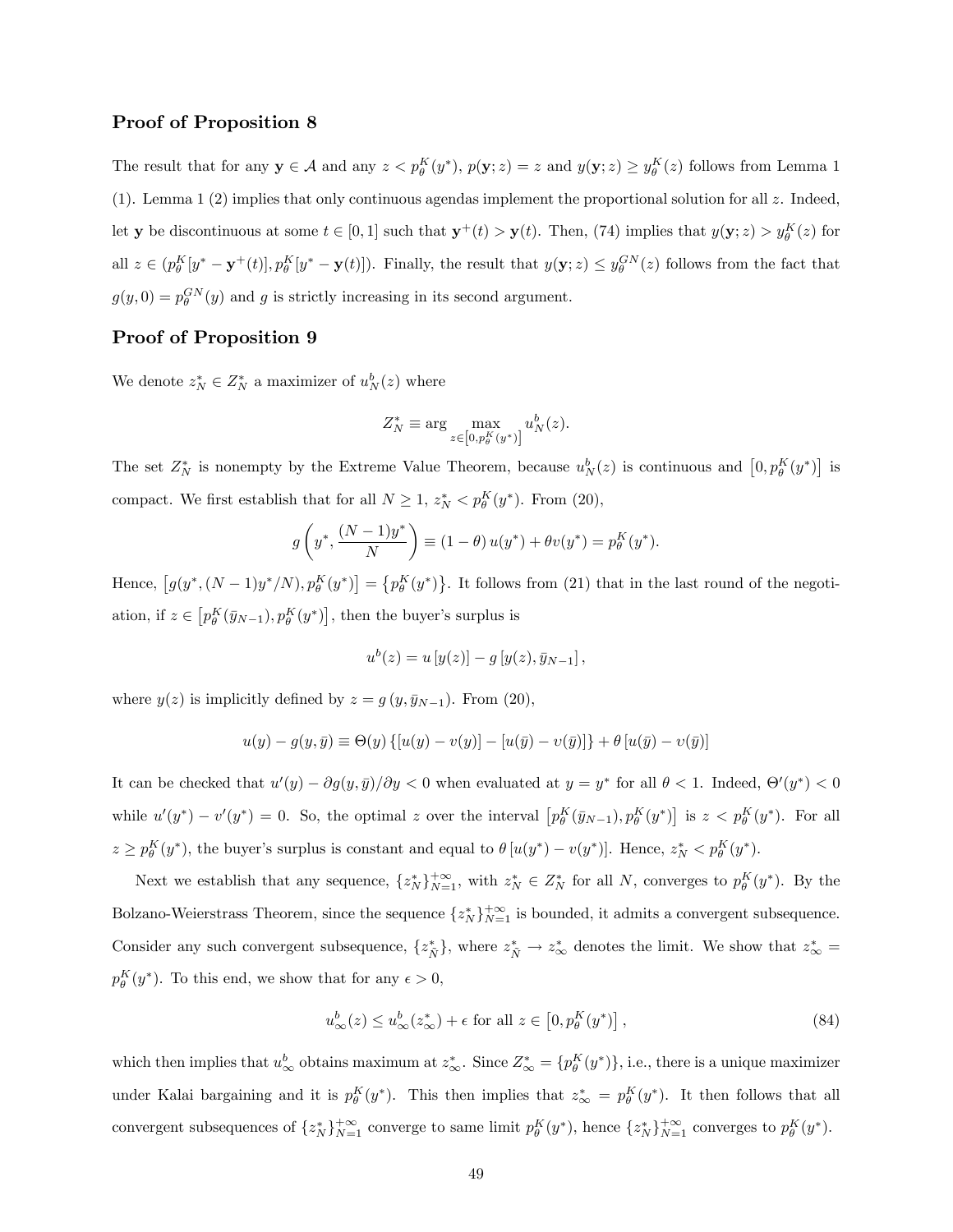Now we prove (84). Let  $\epsilon > 0$  be given. By the definition of a maximizer,

$$
u_{\tilde{N}}^b(z_{\tilde{N}}^*) \ge u_{\tilde{N}}^b(z) \text{ for all } z \in [0, p_{\theta}^K(y^*)].
$$

By Proposition 3, as  $\tilde{N}$  goes to infinity,  $u_{\tilde{N}}^b$  converges uniformly to  $u_{\infty}^b$ . Thus, there exists  $\hat{N}$  such that for all  $\tilde{N} \geq \hat{N}$ ,  $u_{\tilde{N}}^{b}(z_{\tilde{N}}^{*}) \leq u_{\infty}^{b}(z_{\tilde{N}}^{*}) + \epsilon/2$ . Hence,

$$
u^b_{\infty}(z) \leq u^b_{\tilde{N}}(z) \leq u^b_{\tilde{N}}(z^*_{\tilde{N}}) \leq u^b_{\infty}(z^*_{\tilde{N}}) + \epsilon/2 \text{ for all } z \in \left[0, p^K_{\theta}(y^*)\right],
$$

where we used that  $u_{\infty}^b(z) \leq u_N^b(z)$  for all  $N < +\infty$ . As  $z_N^*$  converges to  $z_{\infty}^*$  as  $\tilde{N}$  goes to infinity, and by the continuity of  $u_{\infty}^b(z)$ , there exists  $\check{N}$  such that for all  $\tilde{N} \geq \check{N}$ ,  $\left| u_{\infty}^b(z_{\check{N}}^*) - u_{\infty}^b(z_{\infty}^*) \right| \leq \epsilon/2$ . This then implies that, for all  $z \in [0, p_\theta^K(y^*)]$ ,

$$
u_{\infty}^{b}(z) \le u_{\infty}^{b}(z_{\tilde{N}}^{*}) + \epsilon/2 \le u_{\infty}^{b}(z_{\infty}^{*}) + \epsilon.
$$

This then proves (84).

### Proof Proposition 10

Both  $u_1^b(z) \equiv u \left[ y_\theta^{GN}(z) \right] - z$ , where  $y_\theta^{GN}(z)$  is defined implicitly by  $p_\theta^{GN}(y) = z$ , and  $u_\infty^b(z) \equiv u \left[ y_\theta^K(z) \right] - z$ , where  $y_{\theta}^{K}(z)$  is defined by  $p_{\theta}^{K}(y) = z$ , are differentiable over  $[0, p_{\theta}^{K}(y^{*}))$ . For all  $z \geq p_{\theta}^{K}(y^{*})$ ,  $\lambda u_{1}^{b}(z) + (1 - \lambda)u_{2}^{b}(z^{*})$  $\lambda)u_{\infty}^{b}(z) = \theta[u(y^{*}) - v(y^{*})]$ . The derivative of the buyer's expected surplus,  $\lambda u_{1}^{b}(z) + (1 - \lambda)u_{\infty}^{b}(z)$ , when evaluated at  $z = p_\theta^K(y^*)$  is negative for all  $\lambda > 0$  and  $\theta < 1$ . Hence,  $z^* < p_\theta^K(y^*)$ . Since we assume that  $u_1^b(z)$  is strictly concave (and since  $u_\infty^b(z)$  is strictly concave by the strict concavity of u and convexity of v), from (36) the optimal  $z^*$  is the unique solution to the first-order condition

$$
\lambda u_1^{b'}(z^*) + (1 - \lambda)u_\infty^{b'}(z^*) = 0.
$$

Using that  $u_{\infty}^{b'}(z) > 0$  for all  $z < p_{\theta}^{K}(y^*)$ , the optimal solution must satisfy  $u_{1}^{b'}(z^*) < 0$ . By the implicit function theorem,

$$
\frac{\partial z^*}{\partial \lambda} = \frac{u_{\infty}^{b'}(z^*) - u_1^{b'}(z^*)}{\lambda u_1^{b''}(z^*) + (1 - \lambda)u_{\infty}^{b''}(z^*)} < 0.
$$

### Proof of Proposition 11

We first show that a SPE exists, where the buyer chooses  $z$  that satisfies

$$
z \in \arg \max \left\{ -tz + u \left[ y_{\theta}^{K}(z) \right] - p_{\theta}^{K}(z) \right\}.
$$
 (85)

and the seller chooses a continuous y. Since by Proposition 8, for any  $z$  the seller's payoffs are bounded above by the proportional solution which can be achieved by a continuous y, in either version such agenda